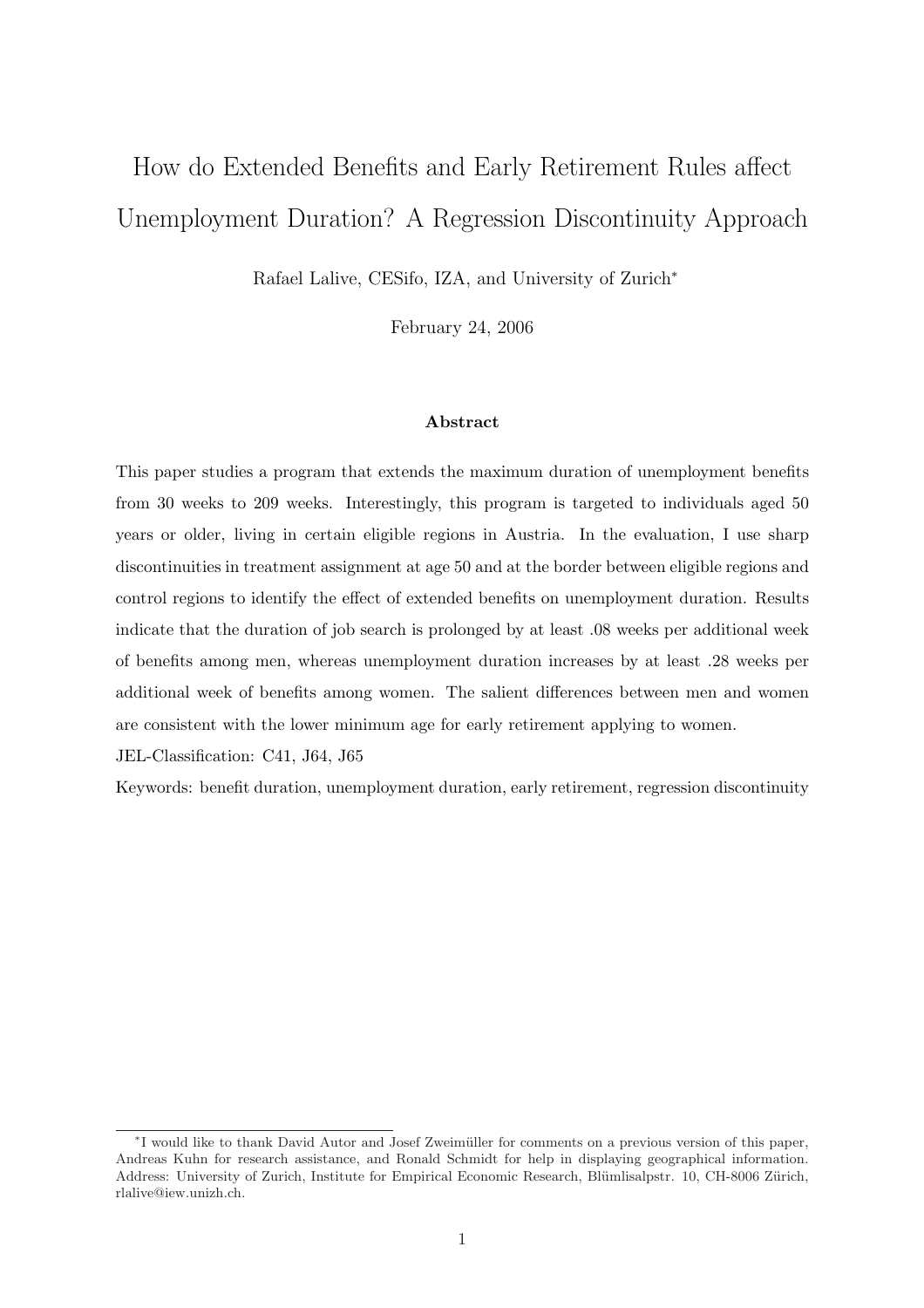## 1 Introduction

Structural unemployment differs tremendously among countries at relatively similar stages of economic development. For instance, the 20 OECD member countries analyzed by Nickell and Layard (1999) are characterized by an average unemployment rate over the period 1983 to 1996 of about 8 %; but the standard deviation in unemployment rates across these countries amounts to more than 4 %. The literature on labor market institutions documents tremendous differences in policies that appear to contribute to unemployment with unemployment insurance being one of the most important candidate explanations. In particular, the potential duration of unemployment benefits is strongly correlated with structural unemployment (Nickell and Layard, 1999). The idea is that extended benefit duration discourages job search and thus leads to prolonged unemployment duration.

The causal effect of potential benefit duration on unemployment duration can be estimated more convincingly using information on one country rather than on several countries. Understanding the reasons for differences in policy is crucial in isolating the causal effects of these policies (Besley and Case, 2000). Arguably, understanding the motivation behind one policy change is a more straightforward task than understanding the complex reasons for differences in unemployment insurance across multiple countries. Furthermore, studying a change within one country allows isolating the contribution of the potential duration of benefits on unemployment duration more cleanly than in a cross country study which can be affected by tremendous differences in other labor market institutions.

This paper proposes to identify the effect of extending benefits on the duration of job search using information on a unique policy change in Austria. In June 1988, the Austrian government extended the potential duration of unemployment benefits from 30 weeks to 209 weeks for job seekers aged 50 or older when entering unemployment, living for at least 6 months in certain regions of Austria, who satisfy a previous work requirement. There are several interesting aspects of this regional extended benefit program (REBP). First, the REBP provides a unique opportunity to study the effect of a strong increase in the potential benefit duration by almost 3.5 years. The existing literature on the effects of potential benefit duration on unemployment duration are primarily based on extensions of benefit duration by one or two quarters.<sup>1</sup>

Second, the program is strictly targeted with respect to age at entry into unemployment and place of residence – two dimensions that can be readily observed in the available data. The age based identification strategy compares job seekers who are aged 50 years to job seekers who just fail the age requirement. This strategy is intuitively appealing because both groups

<sup>1</sup>For instance, Katz and Meyer (1990) use state variation in federal supplementation of potential benefit duration by one quarter (13 week) triggered by high unemployment. Lalive *et al.* (2006) study changes in potential benefit duration in Austria by 9, and 22 weeks respectively.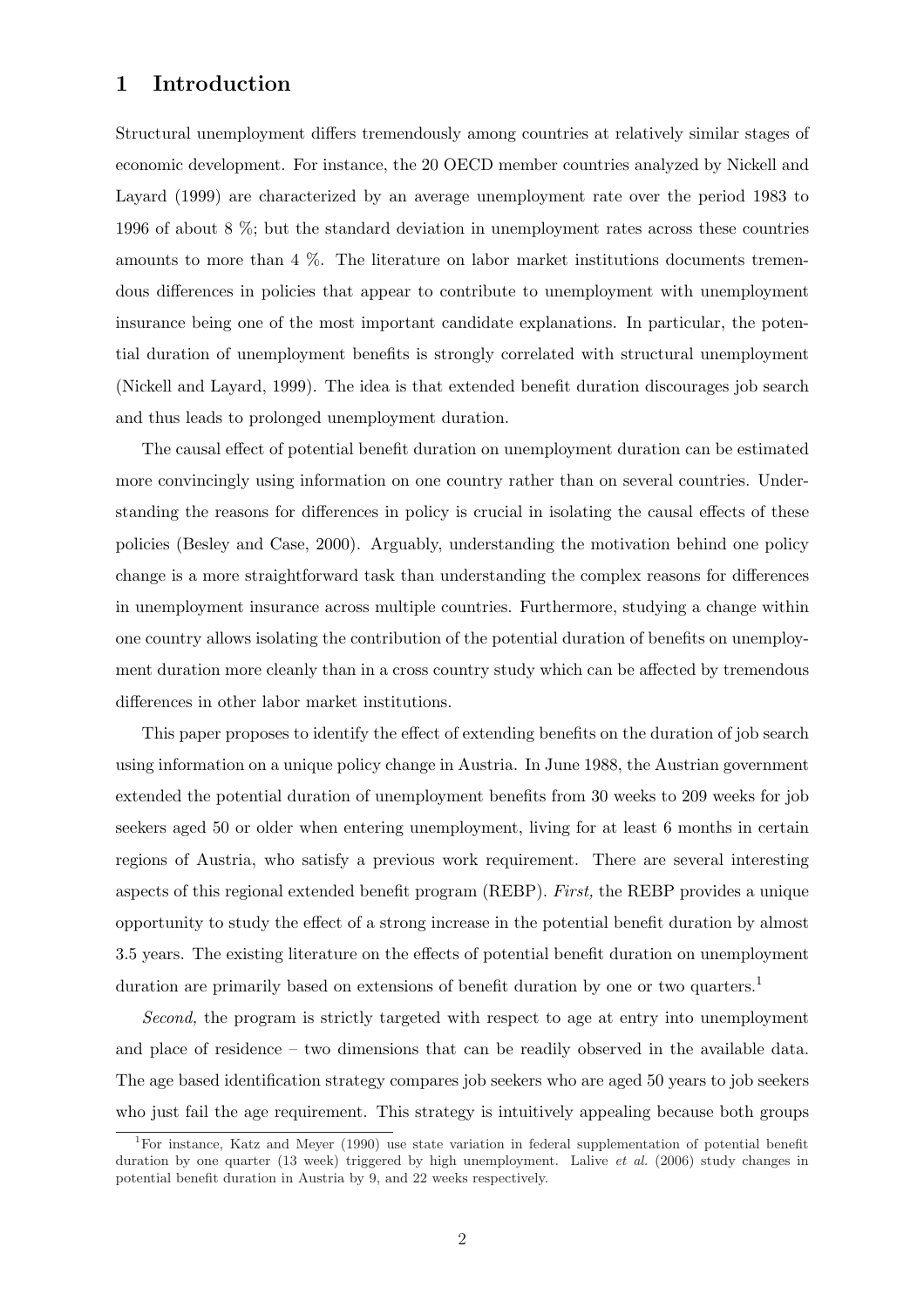of job seekers are basically of the same age. However, since the program was strictly applied conditional on having completed the  $50<sup>th</sup>$  year of age, the slightly older group of job seekers has access to REBP whereas the slightly younger group of job seekers does not have access to REBP. Thus assignment to treatment takes place in a so-called "sharp" regression discontinuity design (Hahn *et al.*, 2001). One potentially important concern with this strategy is that firms and workers could try to manipulate age at entry into unemployment. In particular, firms might be willing to offer to their employees not to lay them off until they just satisfy the age requirement.<sup>2</sup> The paper therefore proposes to focus on the second threshold, the border between treated and control regions, to identify the effect of REBP on unemployment duration. This geography based strategy contrasts individuals living close to both sides of the border between treated and control regions. This contrast is appealing because labor market conditions are quite similar within a tightly defined geographical area. Moreover, in contrast to age at entry into unemployment, region of residence can not be readily manipulated because workers have to move from control to treated regions well in advance of the eventual layoff.

Third, Austrian social insurance legislation allows for early retirement at a much lower age for women compared to men. Women satisfying the REBP criteria are eligible for early retirement at age 55 years, whereas men have access to early retirement only at age 60 years. Moreover, women satisfying the REBP criteria also have access to a program of special income support (*Sonderunterstützung*) upon completing the  $54<sup>th</sup>$  year of age, whereas men have to turn 59 years old before becoming eligible for special income support. Special income support benefits are quite generous – they are  $25\%$  higher than unemployment benefits provided the benefit level does not exceed the expected old age pension – and these benefits are provided for one year. This means that REBP can also be used to study the interactions between unemployment insurance provisions and early retirement rules. Specifically, by performing separate analyses for women and men, this paper can discuss the likely impacts of having an early retirement option after exhausting unemployment benefits among women compared to not having this option among men.

This paper contributes to two strands of the literature. The first strand is concerned with measuring the effects of potential benefit duration on unemployment duration. A selective list of contributions includes Card and Levine (2000), Hunt (1995), Katz and Meyer (1990), Lalive and Zweimüller (2004b), Moffitt (1985), Moffitt and Nicholson (1982), Winter-Ebmer (1998) and Van Ours and Vodopivec (2006). These contributions to the literature are primarily based on differences-in-differences approaches.<sup>3</sup> The present paper goes beyond the existing

<sup>&</sup>lt;sup>2</sup>Such a reaction can invalidate the regression discontinuity assumption that average unemployment duration for individuals just missing the age threshold is informative on the counterfactual duration without treatment for individuals who have just turned 50 years.

<sup>&</sup>lt;sup>3</sup>In the static labor supply literature, Lemieux and Milligan (2005) study the incentive effects of social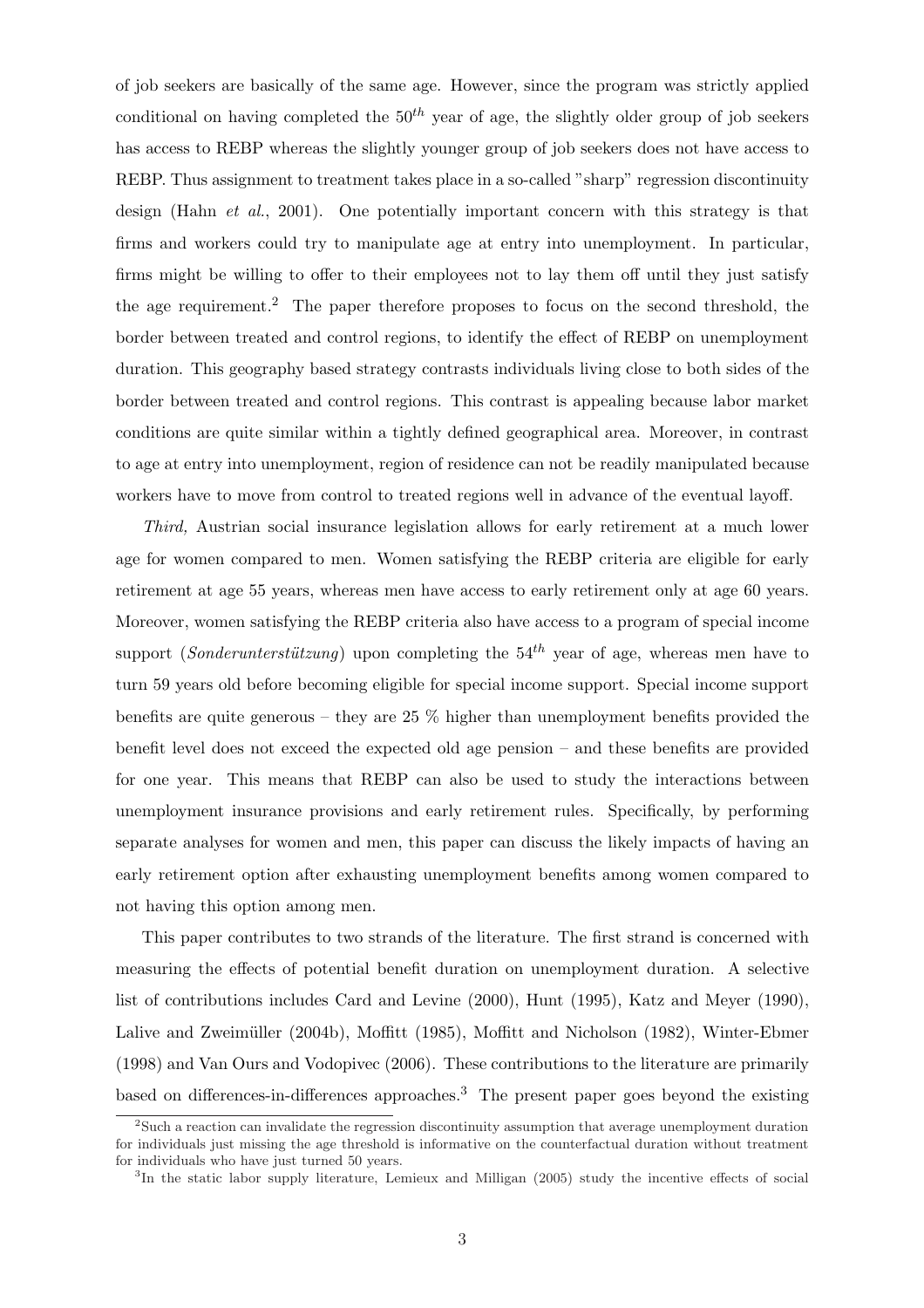literature in proposing to use the regression discontinuity approach. This design is appealing. Berger *et al.* (2005) find that the regression discontinuity design very robustly identifies the effect that would be found in a randomized experiment. Moreover, the regression discontinuity approach can be superior to the differences-in-differences strategy because it allows to identify the causal effect of potential benefit duration using cross section information. Thus, it is not necessary to assume that time trends in unemployment are identical in the treated and control groups – the primary identifying assumption in the differences-in-differences approach. The smaller second strand of the literature discusses interactions between unemployment insurance and early retirement. Heyma and Van Ours (2006) study how the early retirement option affects job finding rates among older workers in the Netherlands. Riphahn (1997) compares the determinants of transitions into unemployment and disability among older workers in German data. She concludes that critical variables such as individual health or aggregate unemployment have clearly different effects on the two forms of exit from employment. Dahl et al. (1999) reach a similar conclusion using Norwegian data.

The main contributions of this paper are the following. First, the paper studies a very strong change in potential benefit duration. This is appealing from an economic viewpoint because it provides evidence on the maximum extent to which changing the potential benefit duration contributes to unemployment. Moreover, because the treatment dose is so large, a graphical analysis of the treatment effect is quite informative. Second, this paper identifies the effects of the same change in potential benefit duration at two thresholds – the age threshold and the border threshold. This is useful because the regression discontinuity assumption may be satisfied for the geographic analysis but not necessarily for the age based strategy. Moreover, because the effect of treatment may depend on the characteristics of individuals, this paper illustrates that the effects identified at two thresholds need not agree. Third, the analysis uses rich, high quality, comprehensive data from two administrative sources, the Austrian social security database, and the Austrian unemployment insurance register. These data provide a comprehensive account of the entire work history of individuals since the year 1972. Moreover, the data record very accurately both the age at entry into unemployment and the place of residence of job seekers. These two pieces of information are crucial in implementing a convincing regression discontinuity identification strategy. Fourth, the data cover the universe of all unemployment spells. This allows concentrating on unemployment spells that are fairly close to the age and border thresholds thus limiting the possible biases due to misspecification. Indeed, results indicate that the effects of both age and distance border on average unemploy-

assistance on the decision to work in a regression discontinuity design (RDD) and discuss the relationship between the RDD and the differences-in-differences approach. Moreover, Chetty (2005) and Autor and Duggan (2006) discuss the likely reasons for the effects of generous employment assistance programs on labor force participation.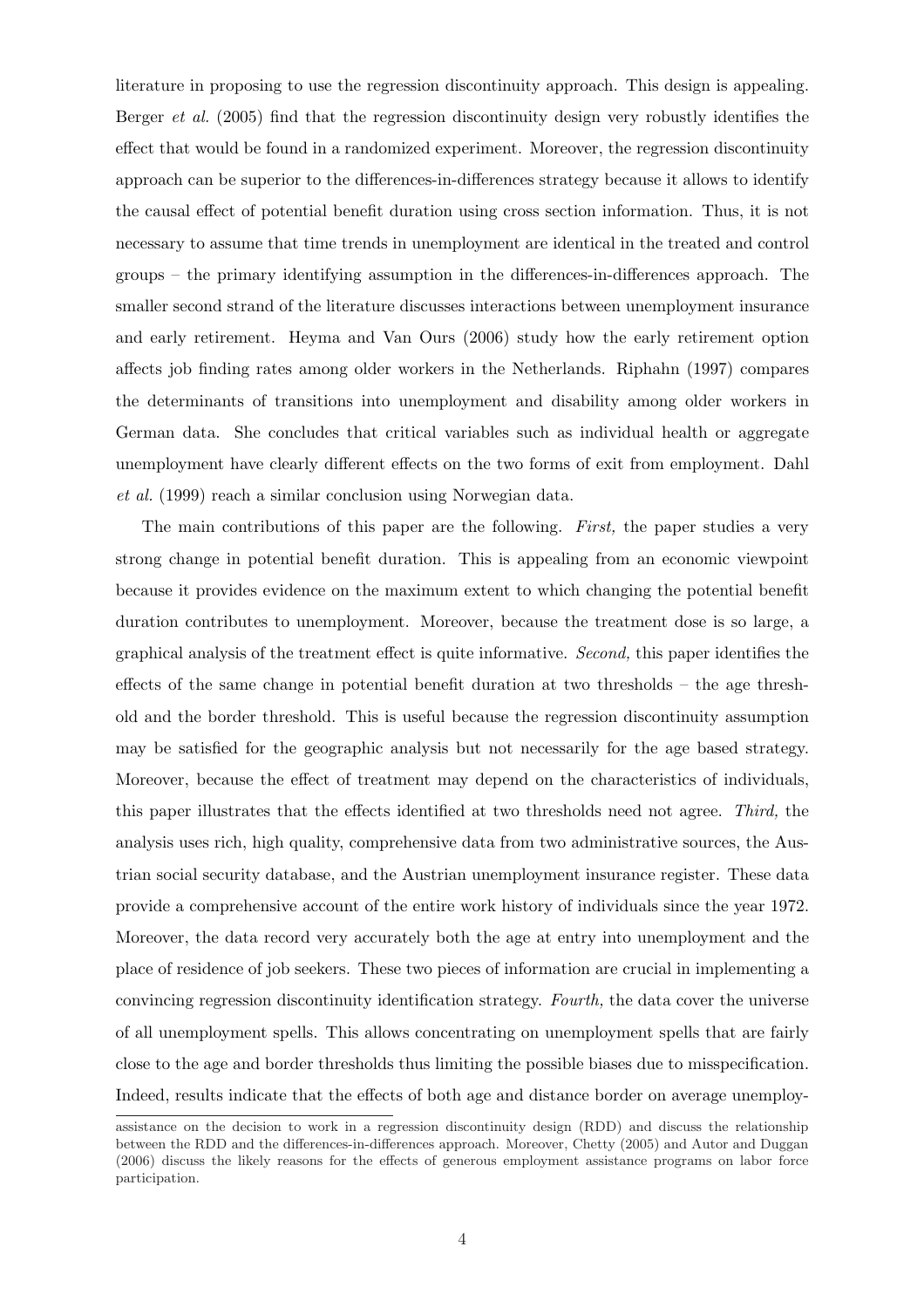ment duration can be captured in a relatively simple manner  $-$  a model with a linear trend on both sides of the threshold. This means that the empirical analysis convincingly identifies the effect of extended benefits and early retirement rules on unemployment duration. Fifth, many countries are developing strategies for their pension systems to be able to cope with rapidly ageing populations. This paper argues that it may be important to focus on pathways to retirement that are generated by social assistance programs outside the pension system.

The outline of this paper is as follows. Section 2 provides background on the unemployment insurance system, on the regional extended benefit program, and on the early retirement rules in Austria. Section 3 discusses the dataset and provides descriptive statistics on the subsamples of eligible and ineligible job seekers used in the main analysis. Section 4 provides descriptive evidence on the effects of REBP on unemployment duration, on the composition of the unemployment inflow, and on the size of the unemployment inflow. Section 5 discusses identification and estimation of treatment effects in the regression discontinuity design. Section 6 provides the regression analysis of the effects of REBP on unemployment duration, and section 7 concludes this paper with a summary of our findings.

## 2 Background

This section discusses the Austrian unemployment insurance and early retirement rules and it provides background on the REBP. Moreover, the section discusses why the REBP may affect women differently from men.

#### 2.1 Unemployment insurance

Before August 1989, an unemployed person could draw regular unemployment benefits (UB) for a maximum period of 30 weeks provided that he or she had paid unemployment insurance contributions for at least 156 weeks within the last 5 years.<sup>4</sup> In August 1989 the potential duration of UB payments became dependent not only on previous experience but also on age at the beginning of the unemployment spell. Benefit duration for the age group 40-49 was increased to 39 weeks if the unemployed has been employed 312 weeks within the last 10 years prior to the current spell. For the age group 50 and older, UB-duration was increased to 52 weeks if the unemployed has been employed for at least 468 weeks within the last 15 years.

Voluntary quitters and workers discharged for misconduct can not claim benefits until a waiting period of 4 weeks has passed. UB recipients are expected to search actively for a new job that should be within the scope of the claimant's qualifications, at least during the first

<sup>4</sup>UB duration was 20 weeks for job-seekers who did not meet this requirement. This paper focuses on individuals who were entitled to at least 30 weeks of benefits.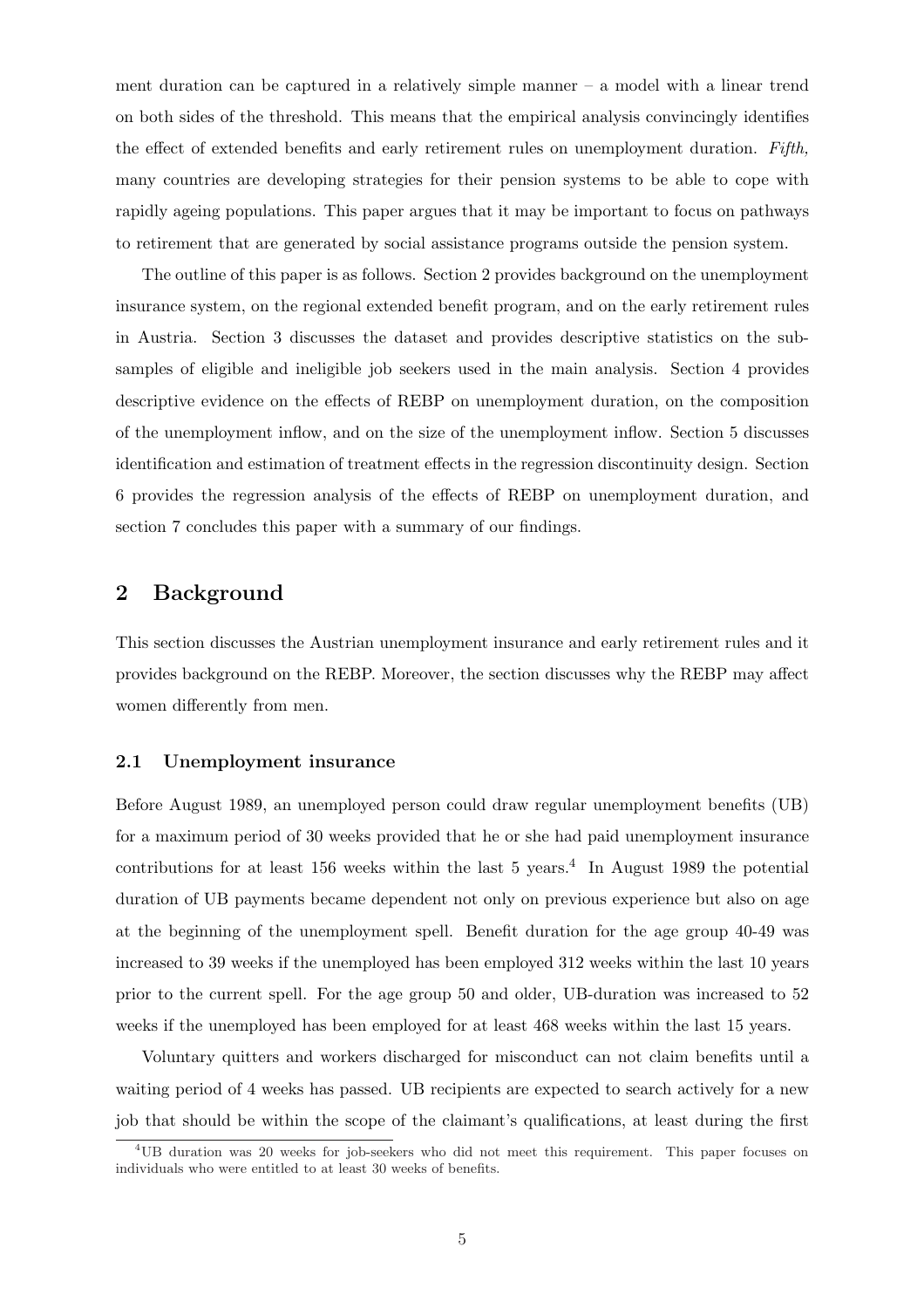months of the unemployment spell. Non-compliance with the eligibility rules is subject to benefit sanctions that can lead to the withdrawal of benefits for up to 4 weeks.

Compared to other European countries, the replacement ratio (UB relative to *gross* monthly earnings) is rather low. The amount of UB payments depends on previous earnings and, in 1990, the replacement ratio was 40.4 % for the median income earner; 48.2 % for a low-wage worker who earned half the median; and 29.6 % for a high-wage worker earning twice the median. On top, family allowances are paid. UB payments are not taxed implying that netreplacement rates are substantially higher than 40 %, and there is no experience rating of firms.

After UB payments have been exhausted, job seekers can apply for 'transfer payments for those in need' (Notstandshilfe).<sup>5</sup> As the name indicates, these social assistance transfers are means-tested. Social assistance payments depend on the income and wealth situation of other family members and close relatives and may, in principle, last for an indefinite time period. These transfers are granted for successive periods of 39 weeks after which eligibility requirements are recurrently checked. The social assistance transfers are lower than UB and can at most be 92 % of UB. In 1990, the median post-UB transfer payment was about 70 % of the median UB among job seekers who were eligible for social assistance. Note however, that individuals who are eligible for such transfers may not be comparable to individuals who collect UB because not all individuals who exhaust UB pass the means test. The majority of the unemployed (59 %) received UB whereas 26 % received social assistance transfers.

### 2.2 The Regional Extended Benefits Program

The background of the REBP is strongly tied to the history of the Austrian steel sector. To protect its assets after World War II from Soviet appropriation and to provide the capital needed for reconstruction, Austria nationalized its iron, steel, and oil industries, large segments of the heavy engineering and electrical industries, most of the coal mines, and the nonferrous metals industries. State owned firms in manufacturing were part of a large holding company, the *Oesterreichische Industrie AG*, OeIAG. By the mid-1970s this holding company was running into serious problems related to shrinking markets, overstaffing, too heavy concentration on outmoded smokestack industries, insufficient research and development, and low productivity. Initially, the Austrian government covered the losses by subsidies. But in 1986, after the steel industry was hit by an oil speculation scandal and failure of a U.S. steel plant project, this protectionist policy was abolished. A new management was appointed and a strict restructuring plan was implemented. This plan aimed at focusing on the holdings' core competencies.

<sup>5</sup>This implies that job seekers who do not meet UB eligibility criteria can apply at the beginning of their spell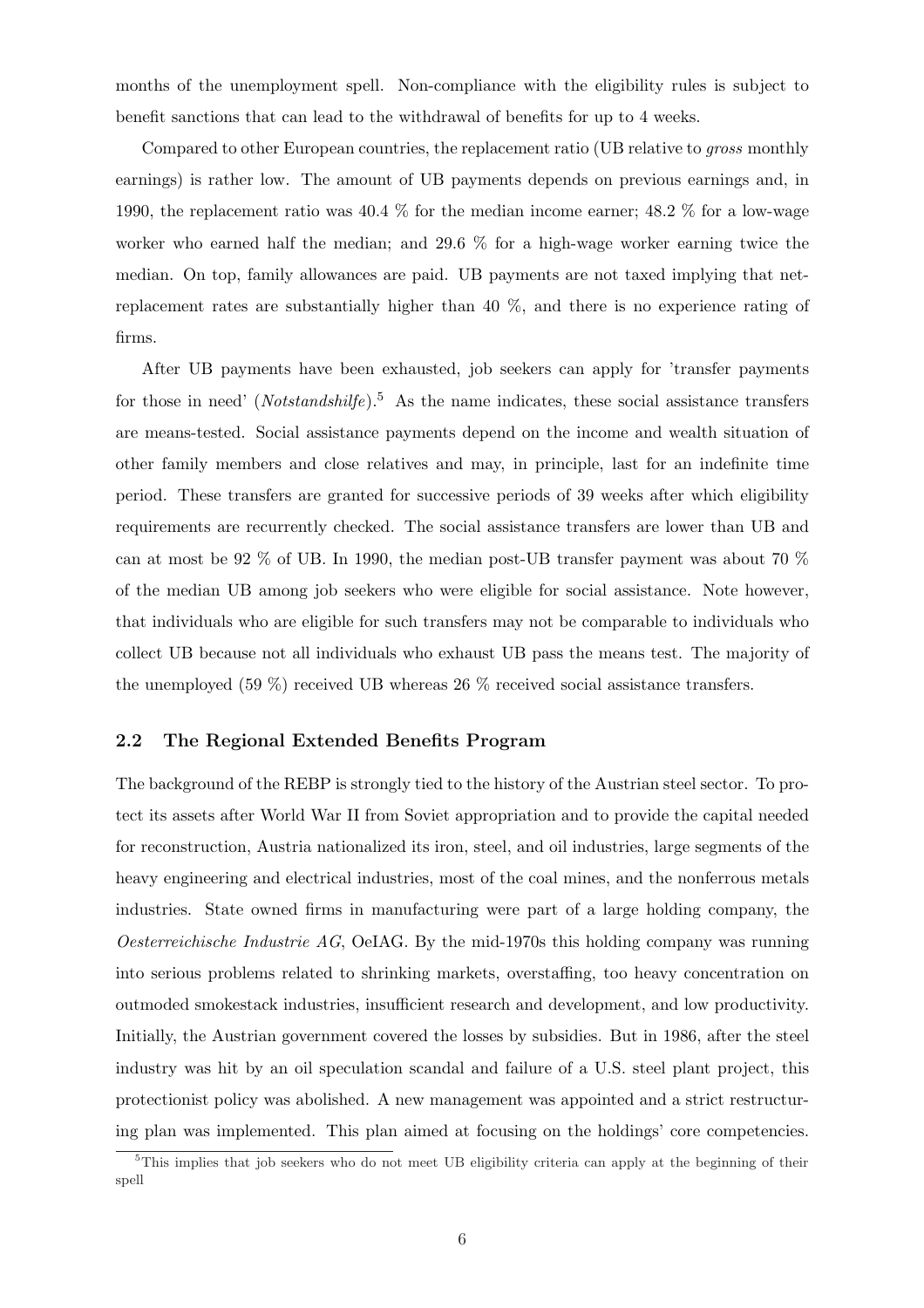The result were layoffs due to plant closures and downsizing, particularly in the steel industry.

To mitigate the labor market problems in the concerned regions the Austrian government enacted a law that extended UB-entitlement to 209 weeks for a specific subgroup. An unemployed worker became eligible to 209 weeks of UB if he or she satisfied, at the beginning of his or her unemployment spell, each of the following criteria: (i) age 50 or older; (ii) a continuous work history (780 employment weeks during the last 25 years prior to the current unemployment spell); (iii) location of residence in one of 28 selected labor market districts since at least 6 months prior to the claim; and (iv) start of a new unemployment spell after June 1988 or spell in progress in June 1988. The REBP was initially expected to be in effect until December 1991. However, the Austrian parliament decided at the end of 1991 to extend the program until August 1993 when it was eventually abolished.

The minister for social affairs, a member of the ruling party  $SP\ddot{O}$ , was in charge of selecting those regions that became eligible to the program. Records of the meetings in which the set of regions eligible to the program was decided are not open to the public. However, two facts emerge when comparing the eligible regions and the ineligible regions. On the one hand, the eligible regions were characterized by a strong concentration of employment in the steel sector. In the REBP regions, roughly 17 % of workers were employed in the steel industry firm before REBP was introduced, whereas in the non-REBP regions the corresponding figure was below 5  $%$  (Lalive and Zweimüller, 2004a). On the other hand, it is not possible to detect any important differences between treated and non-treated regions in terms of the unemployment rate or the fraction of long-term unemployed before the REBP starts. These two facts support the idea that the program was targeted towards regions with a relatively high share of employment in the steel sector rather than towards regions with high structural unemployment.

This discussion implies, first, that it might be difficult to draw reliable evidence on the effect of REBP from a global comparison of treated and control regions because these regions are characterized by a different industry structure. However, a local comparison at the border between treated and control regions can be quite informative if communities located on both sides of the border are similar in terms of industry and age structure. Second, it is clear that individuals entering unemployment from a job in the steel industry were not only facing a different unemployment insurance regime but were affected by the restructuring of the steel sector. Thus it is very difficult to isolate the effects of extended benefits on unemployment duration in the non-steel inflow. This paper therefore proposes to focus on the non-steel inflow. Note that more than 80 % of all job seekers were not previously employed in the steel sector. This means that concentrating on the non-steel inflow allows identifying the effects of extended benefits on an important sub-sample of the entire unemployment inflow.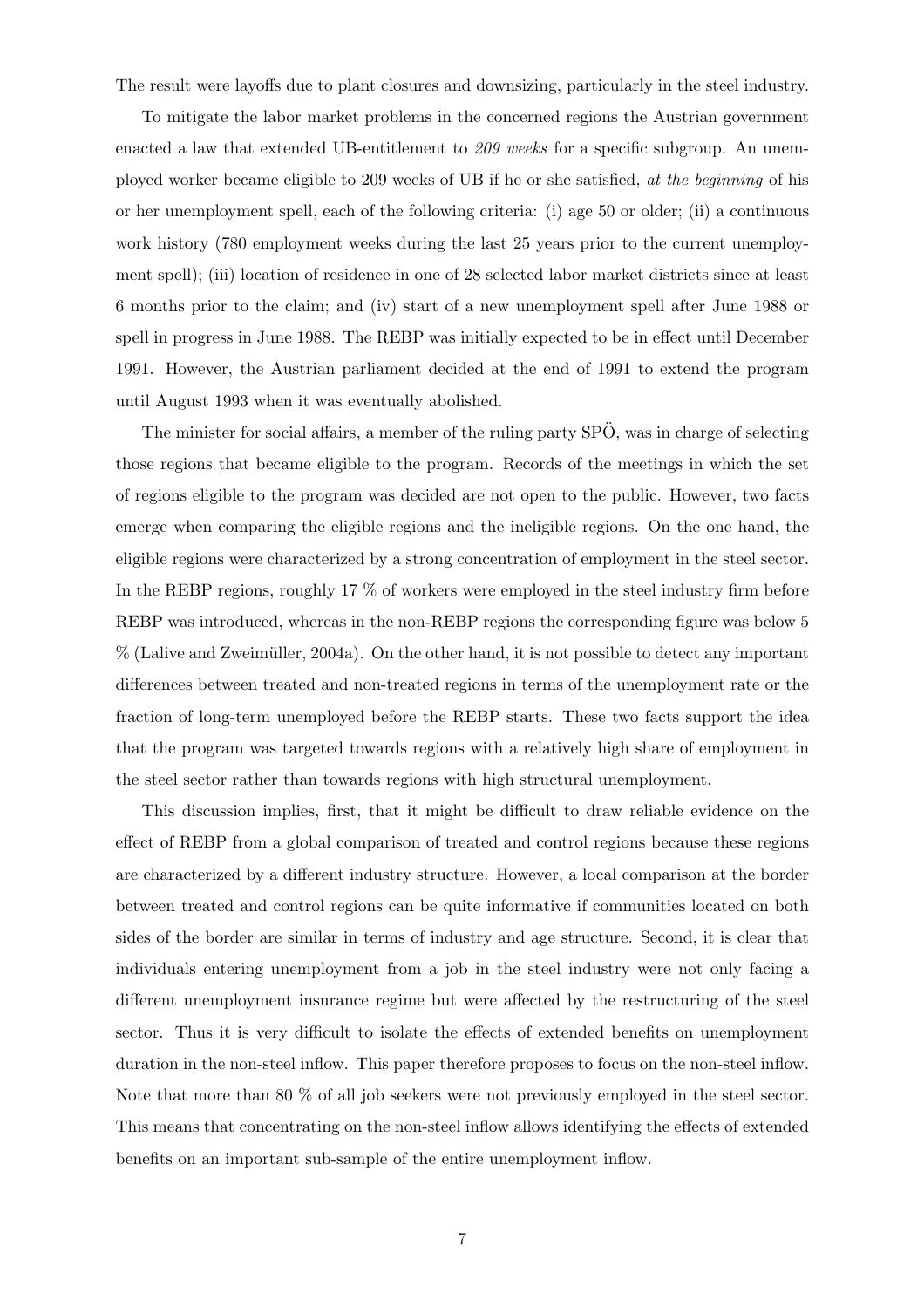Austrian social security legislation provides for regular old age pensions at age 65 for men and age 60 for women. Pension benefits depend on contributions to the pension system in the 156 months (13 years) prior to leaving the labor force, and on the total number of months contributed to the pension system.

There are two early retirement pathways available at age 60 for men and at age 55 for women. The first is provided for individuals who have a long contribution history, that is, worked for at least 420 months (35 years) prior to claiming early retirement. Also, individuals applying for this early retirement option must have worked for at least 2 out of the previous 3 years before entering early retirement. The second early retirement option is available to individuals who have spent at least 12 out of the previous 15 months claiming unemployment benefits, post-UB transfers, or special income support.

A third measure affecting older workers is *Sonderunterstützung* (special income support). This measure was originally created in January 1974 to support individuals in the mining sector who were permanently displaced just prior to becoming eligible for early retirement. The special income support program provides benefits for at most one year; benefits are 25 % higher than unemployment benefits capped from above by the pension benefit the individual is expected to receive from the pension system. In 1979, the system was extended to cover all men aged 59 years or older and women aged 54 years or older, provided they had contributed to the pension system for at least 15 out of the previous 25 years. Note that the previous contribution requirement for the special income support is identical to the contribution requirement for REBP.

#### 2.4 Hypotheses

The effects of the REBP for men can be analyzed in the standard job search framework where job seekers receive unemployment benefits as long as they have not exhausted the potential benefit duration. Thereafter job seekers are eligible for reduced social assistance transfers. Mortensen (1977) argues that extending the potential benefit duration in such a system tends to reduce the transition rate to regular jobs because it postpones the exhaustion of regular unemployment benefits.<sup>6</sup> This reduction in the unemployment exit rate leads to prolonged unemployment duration.

In contrast to men, women have access to special income support once unemployment benefits have been exhausted. This means that in contrast to the standard job search model, eligible women are facing an upward sloping time path of benefits discouraging job search

 ${}^{6}$ Lalive *et al.* (2006) find that this is indeed the case for small benefit extensions.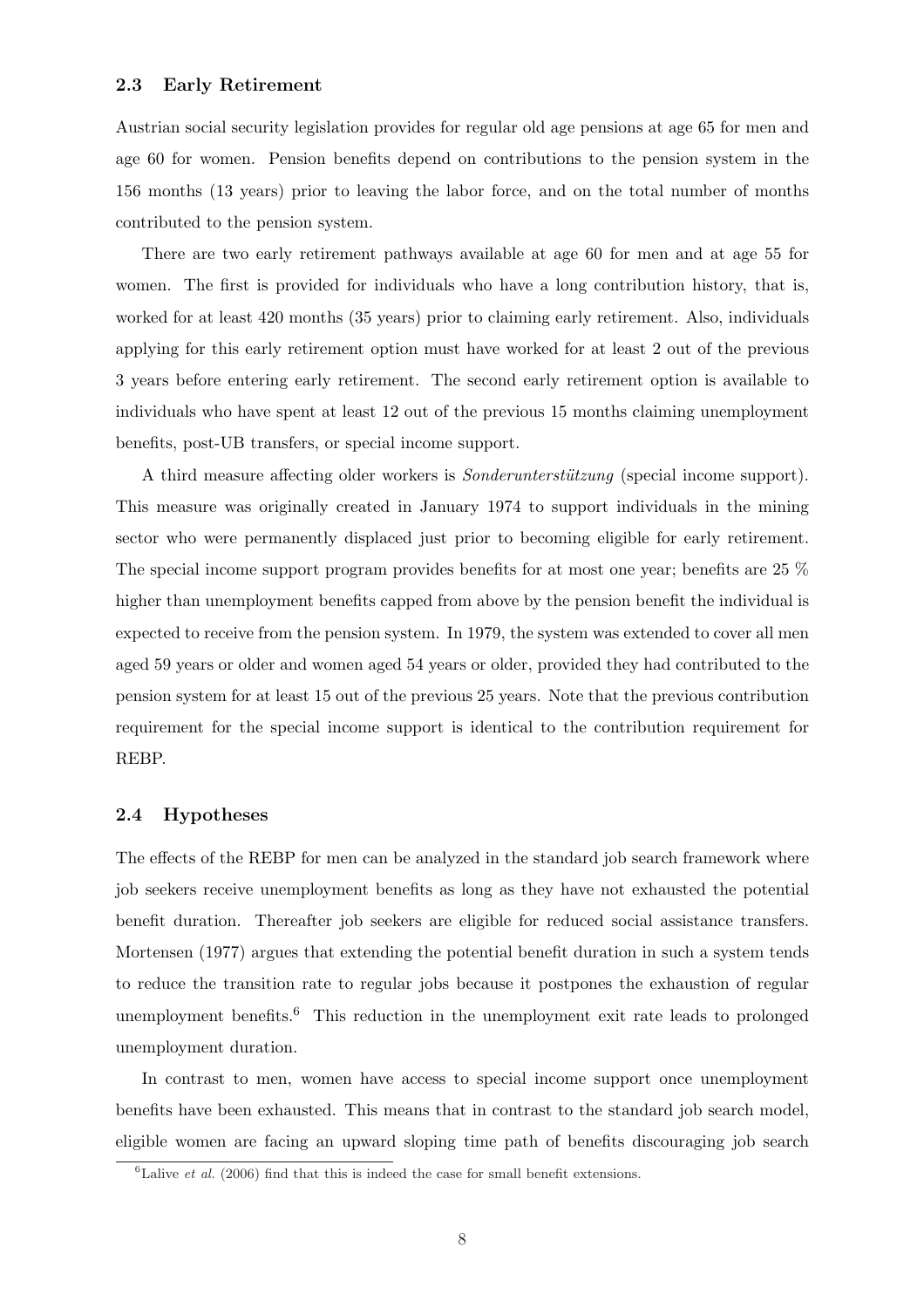strongly.<sup>7</sup> Thus, REBP is expected to prolong unemployment duration much more strongly for women than for men.

Moreover, firms and workers may even use REBP to change their early retirement strategies. Laying off an older worker who is unproductive but has been employed with the firm for a long period damages the reputation of the firm. In contrast, offering this worker an early retirement option is a way to end the employment relationship without damaging one's reputation among on-going jobs. Thus, providing early retirement is an attractive option for firms who want to keep a reputation as a long-term employer but also desire to end employment relationships that are marginally unproductive. In general, financing early retirement is costly. However, since REBP replaces at least 40 % of previous income, this strategy becomes attractive for firms who expect significant savings from ending an employment relationship but do not want to be perceived as reneging on a promise of long-term employment. They merely need to provide severance pay to top off unemployment benefits in order to reach the level of a regular old age pension. Analyzing unemployment duration is informative on the extent to which such agreements may have taken place. Women with access to an early retirement package are certain not to leave unemployment until they reach age 54 (special income support program starts; income while unemployed is lower than special income support) or age 55 (regular early retirement program starts; income while unemployed is higher than special income support). This means that the duration of unemployment among eligible women with an early retirement option is a monotonically decreasing function of the time from age at entry into unemployment to age 54/55 years.

## 3 Data

To assess the impact of benefit duration and early retirement rules on the duration of unemployment spells, I use longitudinal individual data from two different sources: (i) the Austrian social security database (ASSD) which contains detailed information on the individuals' age, employment, unemployment and earnings history since the year 1972, and some information on the employer like region and industry affiliation; and (ii) the Austrian unemployment register (AUR) from which I get information on the place of residence (community) and relevant socio-economic characteristics (see Table A1 for descriptive statistics on these characteristics). The data cover the universe of the unemployment inflow over the period 1986 to 1995. The corresponding spells are followed up until the end of 1998.

The empirical analysis extracts information on individuals entering unemployment from a job in the non-steel sector in the time period 1/1986 until 12/1987 (before REBP) and in the

<sup>&</sup>lt;sup>7</sup>These predictions have been recently developed in the standard job search model (Hairault *et al.*, 2006).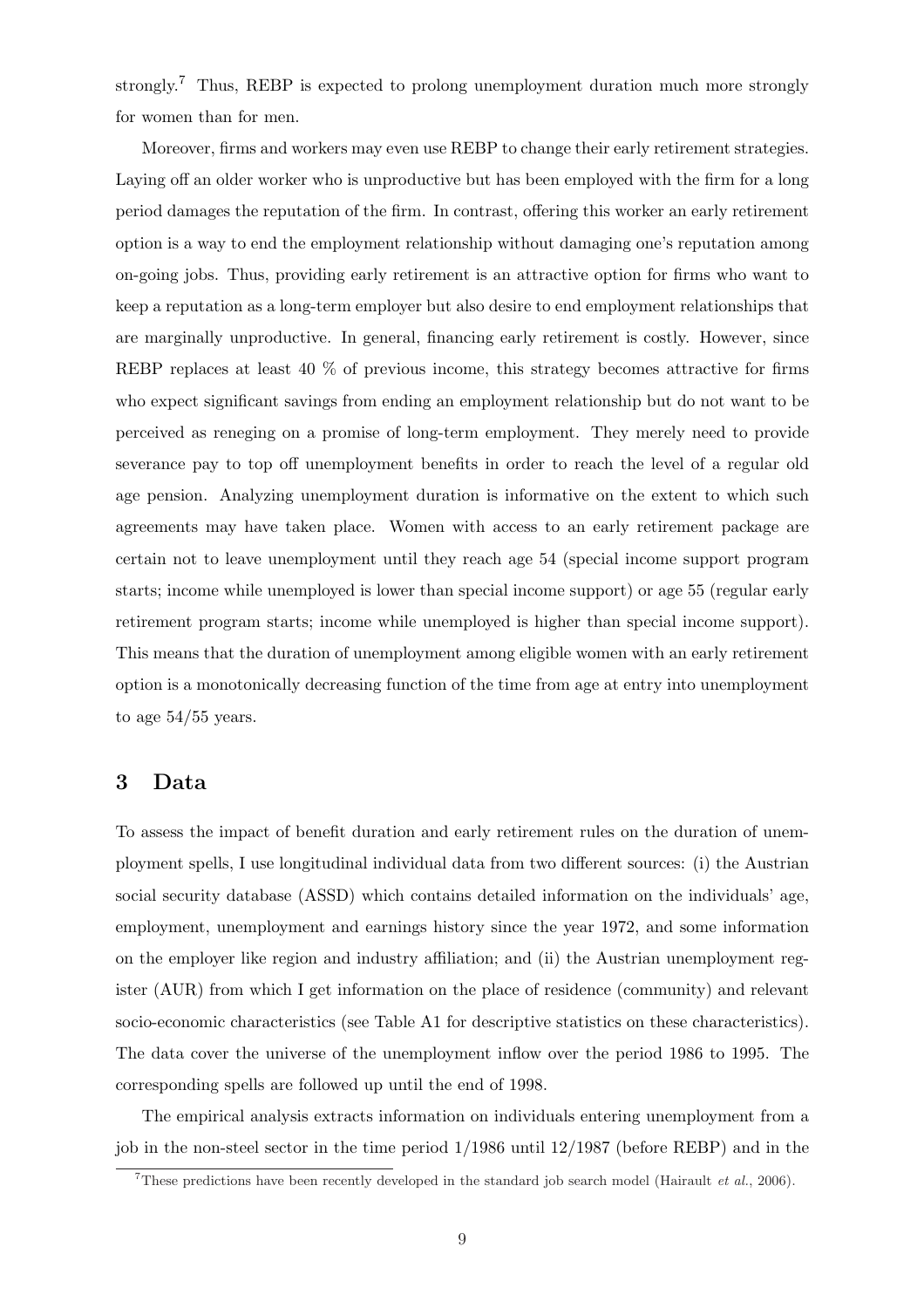time period 8/1989 until 7/1991 (during REBP). The first time period covers the situation before REBP was introduced. We restrict attention to the period after January 1986 because the Austrian unemployment register only started in 1986. Moreover, we do not include information on the period 1/1988 until 5/1988 because spells starting in this time period may already be affected by  $REBP$ <sup>8</sup>. The 'during  $REBP$ ' time period covers the longest possible time period where REBP is introduced but no other changes in benefit entitlement take place. (Recall that the maximum unemployment duration was changed as of August 1989.) Furthermore, the analysis disregards the fourth quarter inflow into unemployment in the year 1991 because Lalive and Zweimüller (2004a) show that the inflow into unemployment was very strongly affected just prior to the end of 1991.<sup>9</sup>

The analysis furthermore focuses on individuals with a 'continuous' work history. Eligibility for REBP (and special income support) requires 780 employment weeks (15 years) within the last 25 years – an actual-to-potential experience ratio of at least 0.6. Since the Austrian social security database only contains information as of January 1, 1972, we can observe at most 19.5 years prior to entry into unemployment on average. In order to keep possible misclassification low, a continuous work history is defined as a career with a ratio of actual to potential work experience (henceforth previous experience) since the year 1972 of at least 0.7. This ensures that only workers who satisfy the work experience requirement with a very high probability are included in the sample.<sup>10</sup>

The data contain information on the month and year of birth, and month and year of entry into unemployment. This allows calculating the age at entry into unemployment by counting the number of years and months of a persons life completed before entering unemployment. For instance, a job seeker born in June 1940 who is entering unemployment in May 1990 is aged 49 years and 11 months. In contrast, a job seeker born in the same month but entering unemployment in June 1990 is aged 50 years and 0 months.<sup>11</sup> The empirical analysis restricts

<sup>&</sup>lt;sup>8</sup>Note that ongoing spells are affected by REBP. However, once a job seeker has exhausted regular unemployment benefits he or she is no longer eligible for REBP. Since the potential benefit duration was at most 30 weeks prior to REBP, this sample selection ensures that REBP does not affect the 'before REBP' analysis strongly.

<sup>9</sup>Arguably, this can be rationalized by the fact that it was not certain whether REBP would be extended. Firms and workers therefore had a strong incentive to make use of the generous unemployment insurance rules provided by REBP.

<sup>&</sup>lt;sup>10</sup>The data contain information on employment dating back to the late 1940s for about 30  $\%$  of all individuals (REV Daten). This information can be used to assess the quality of the threshold rule used in the empirical analysis. Findings indicate that 61 % of all job seekers with an actual to potential experience ratio of .6 to .7 actually fulfill the 15 out of 25 years requirement. The corresponding figure is 81 % for job seekers with a ratio of .7 to .8, it is 94 % for job seekers with a ratio of .8 to .9, and it is 99 % for job seekers with a ratio of .9 to 1. This suggests that the .7 threshold is successful in identifying eligible individuals (the average probability of being eligible exceeds 94 %). Note, however, that we can not concentrate on the sub-sample of individuals with REV information since this sub-sample is not a random draw from the unemployment inflow.

 $11$ Note that this job seeker may have been born on June 30, 1940 but entered unemployment on June 1, 1990 missing almost one month to her or his  $50^{th}$  birthday. Results strongly suggest that this person was nevertheless eligible for REBP (see Figure 2). Arguably, this can be explained by the fact that the caseworkers in the unemployment insurance office only consider month and year of birth and unemployment entry when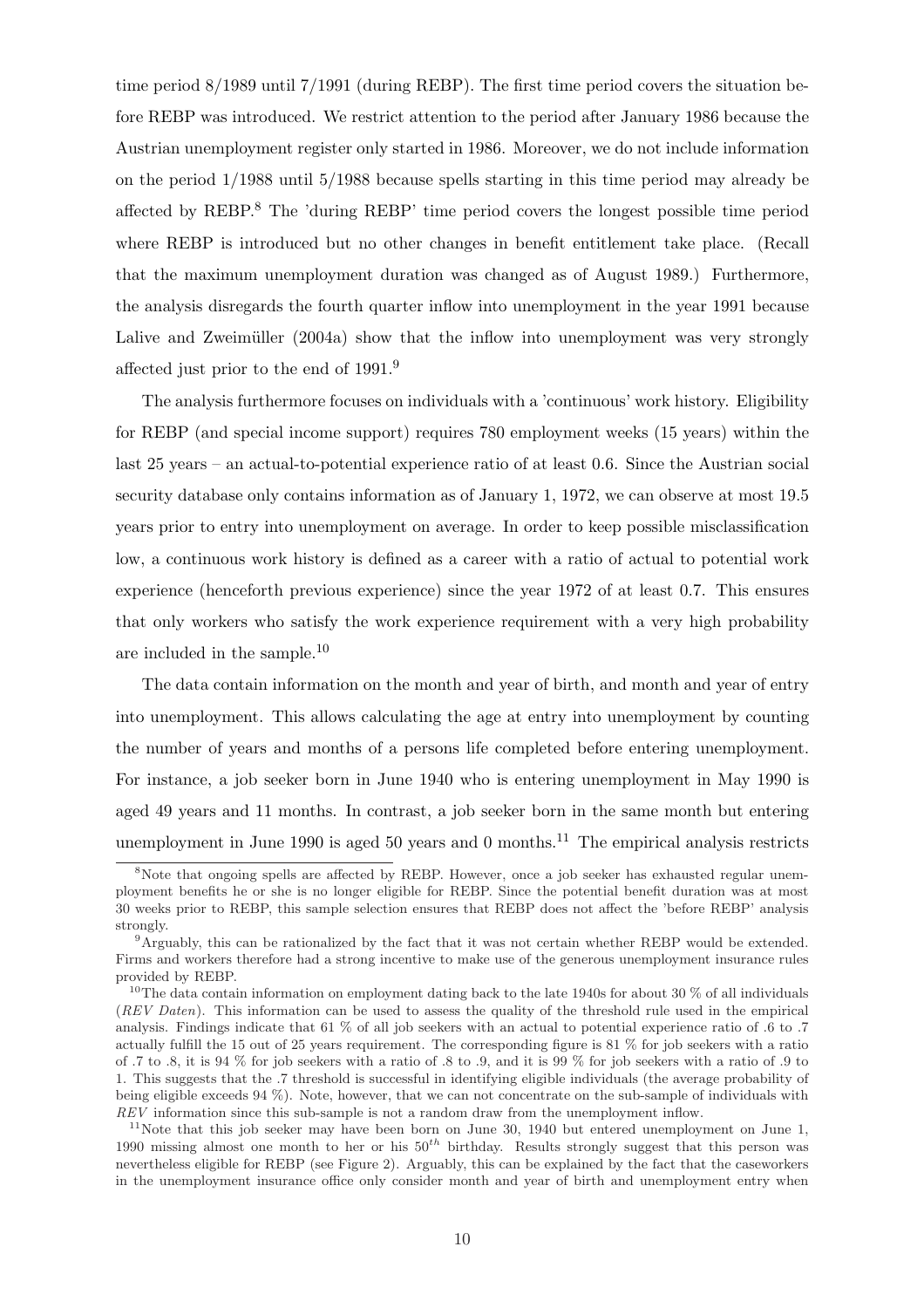attention to individuals aged 46 years to 53 years (and 11 months) at the beginning of the unemployment spell. This is the only age bracket where both women and men do not have access to early retirement on the first day of the unemployment spell. Second, because age is only recorded up to a precision of one month, we allow for clustering of the regression errors at the age cell level to account for possible specification error as suggested in Card and Lee (2006).

The second identification strategy identifies the effect of REBP at the border between treated and control regions.<sup>12</sup> Figure 1 shows the distribution of REBP across the 2361 communities in Austria. Interestingly, the treated regions (communities with blue shading) were all located on a contiguous area located in the Eastern part of Austria and stretching from the Northern border to the Southern border. The program covers parts of the provinces Burgenland, Carinthia (Kärnten), Lower Austria (Niederösterreich), Upper Austria (Oberösterreich), and Styria (Steiermark).

It is crucial to measure the distance of each community to the border between treated and control regions. Figure 1 shows that communities which appear to be located close to the border on the map need to be close in economic terms because they are separated by mountainous terrain (for instance in the Alpine center of Austria). We therefore use a measure that reflects travel time – an economically more relevant measure of distance between locations than air distance. Specifically, the distance to the border of community A is the number of minutes it takes to drive a car from a community across the border, i.e. to the closest community that is located on the other side of the border.<sup>13</sup> This travel distance measure is superior to using air distance between communities because it accounts for possible geographic barriers (mountains, rivers) between communities that look adjacent on a map. The minimal distance from a community in the treated region to the nearest control region community is 5 minutes. We normalize travel distance from this treated community to the border to be zero because this community is, effectively, located exactly on the border between treated and control communities.<sup>14</sup>

For control region communities we perform the same calculation with the only difference that we record the negative of the travel distance by car. Thus non-negative values of the

assessing a claimant's eligibility status.

<sup>&</sup>lt;sup>12</sup>See Holmes (2005) and Hoxby (2000) for important geography based analyses in urban economics and the economics of education.

<sup>&</sup>lt;sup>13</sup>The distance measure reflects the time required to drive from the center of community A to the center of the community on the other side of the border using the fastest road connection between these two communities under normal conditions. We obtained this information in 2000 from a commercial provider of rout planning software in Austria (DDS Digital Services). Note that the travel distance by car measured in this paper may not properly reflect the travel distance at the beginning of the 1990s. Nevertheless, we believe that this measure of travel distance is likely to contain important information on the geographic distance between communities because there were no major changes to road infrastructure.

 $14$ Specifically, we subtract 5 minutes travel distance from each treated region community's distance to the border between regions.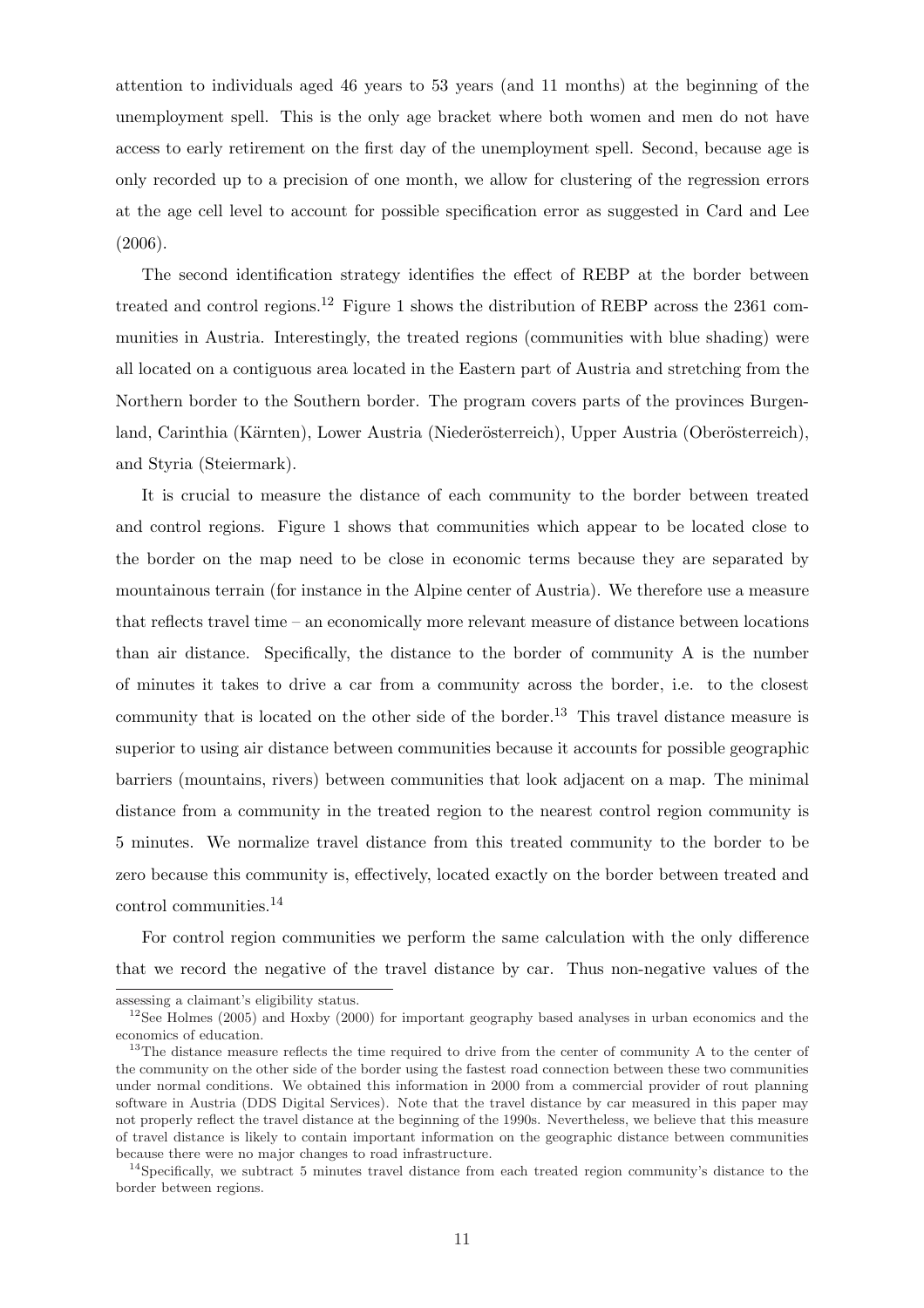

Figure 1: Regional distribution of REBP

distance to border variable refer to treated communities. Negative values of the distance to border refer to control communities. The analysis identifies the effect of REBP on unemployment duration at the border between treated and control communities, i.e. at zero minutes distance to border.

The empirical analysis restricts attention to individuals living no farther than a 70 minutes car drive from the border because the density of the inflow into unemployment is very low in communities located further than 70 minutes car distance from the border. Furthermore, we also exclude unemployment spells that start in Vienna (a control region city located at 33 minutes from the border between treated and control regions) because Vienna is a very dominant community characterized by long unemployment duration.

The key issue in terms of identification is the location of steel plants in terms of distance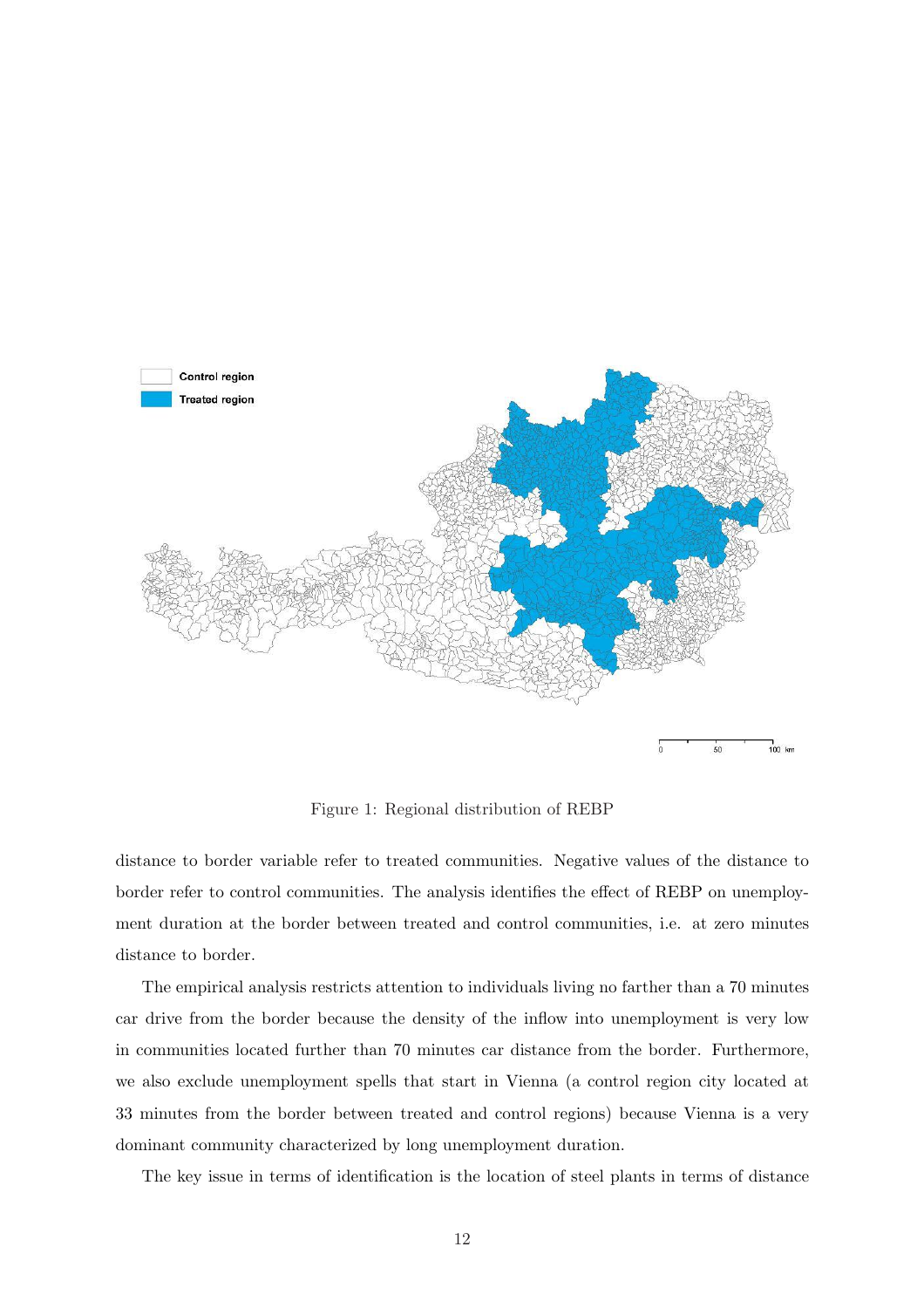| Column                       | (1)            | $\overline{(2)}$ | $\overline{(3)}$ |
|------------------------------|----------------|------------------|------------------|
|                              |                |                  |                  |
| Living in                    | Treated region | Treated region   | Control region   |
| Age bracket                  | $50-53$ years  | $46-49$ years    | $50-53$ years    |
|                              | A. Men         |                  |                  |
| Age (years)                  | 51.7           | 48.0             | 51.7             |
| Distance to border (minutes) | 28.2           | 27.2             | $-39.2$          |
| Married (share)              | .828           | .785             | .821             |
| Construction (share)         | .481           | .492             | .600             |
| Number of spells             | 4759           | 4975             | 8537             |
|                              | B. Women       |                  |                  |
| Age (years)                  | 51.5           | 48.1             | 51.9             |
| Distance to border (minutes) | 27.1           | 26.6             | $-37.1$          |
| Married (share)              | .780           | .696             | .721             |
| Construction (share)         | .030           | .027             | .034             |
| Number of spells             | 3466           | 2193             | 3625             |

Table 1: Selected Descriptive Statistics (means)

Source: Own calculations, based on ASSD.

to the border between treated and control regions. Even though the analysis focuses on the non-steel inflow, the steel restructuring operations may spill over to other industries. There are two main channels for spillovers. First, industries that are supplying materials to the steel industry can be affected. Second, the reduction in steel worker incomes may spill over to other industries via reduced demand for goods. The national steel holding's two largest plants are located in the city of Linz (Upper Austria), and Donawitz, located near the city of Leoben (Styria). Our data indicates that it takes 24 minutes to drive from the city of Linz to the border between treated and control regions. The distance from Donawitz to the border is even  $longer - 34$  minutes. Arguably, this suggests that spillovers from steel do not affect estimates of the effect of REBP at the border between treated and control regions.<sup>15</sup>

Table 1 reports key background statistics on the job seekers entering unemployment from a job in the non-steel sector in the time during REBP (8/1989-7/1991), by gender, age and region of residence.<sup>16</sup>

Table 1 indicates that there are 4759 treated male individuals, that is individuals aged 50-53 years, living in treated regions (Panel A, Column 1). Average age is slightly lower than 52 years reflecting the fact that the inflow is concentrated somewhat among individuals closer to the 50 year threshold. On average, treated individuals live about a 28 minutes car drive from the

 $15$ Note that spillovers from steel are unlikely to bias the identification strategy at the age  $50$  years threshold because these spillovers affect both job seekers similarly on both sides of the threshold.

 $16$ These control variables are used in the empirical analysis. In addition, the empirical analysis uses information on family situation, education, nationality, wage in previous job, skill level (white collar vs. blue collar), and previous industry to control for possible differences between treated and control spells. See Table A1 in the appendix for descriptive statistics on all variables.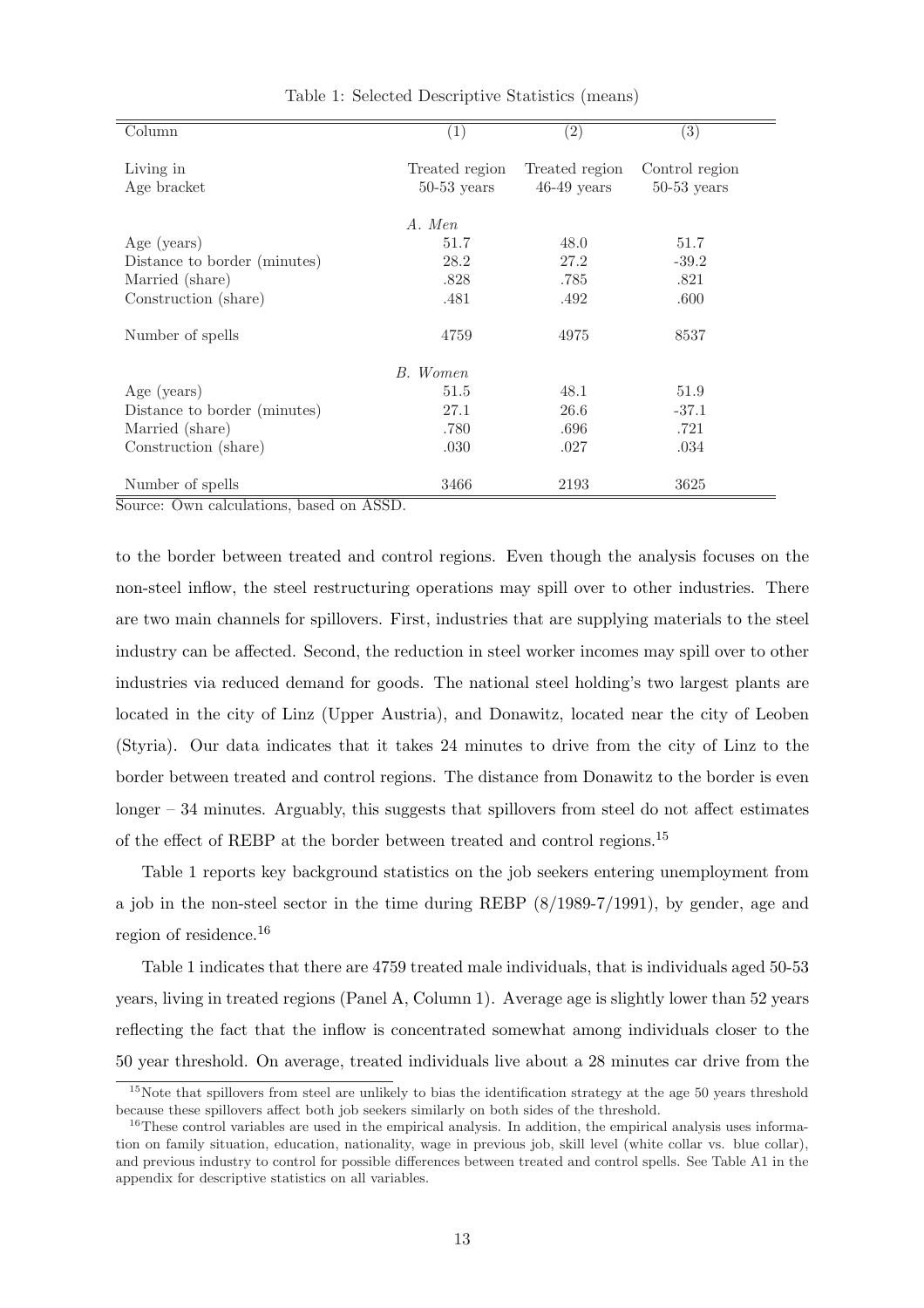border between treated and control regions. About 83 % of all men who enter unemployment are married, and about 48  $\%$  of the job seekers were previously employed in construction.<sup>17</sup>

Table 1 shows that there are 4975 men starting an unemployment spell also in treated regions but aged 46-49 years (Panel A, Column 2). Clearly, average age (48 years) in this group is lower than in the group of treated individuals. However, this first control group appears to be living at roughly similar distance to the border between treated and control regions. The average car drive to the border takes 27 minutes for the younger individuals compared to 28 minutes for the older individuals. The younger group of job seekers living in treated regions is quite comparable to the eligible older group of job seekers in terms of the family situation (79 % are married) and the share previously employed in construction (50 %).

In the control communities, there are 8537 men aged 50-53 entering unemployment in the age group 50-53 years (Table 1, Panel A, Column 3). The inflow into unemployment is larger in the control regions than in treated regions because more people live and work in control region communities than in treated regions. Average age is 51.7 years; this figure is identical to treated individuals suggesting that there is no concentration of the inflow close to age 50 that could be attributed to REBP. However, these individuals are living on average 39 minutes from the border between treated and control regions. This indicates that the average control individual is living in a community that could be quite different due to geographic location from the community of the average treated individual. Indeed, the construction sector inflow is much larger in control regions  $(60 \%)$  than in treated regions  $(48 \%)$ . This suggests paying particular attention to how the construction share changes when approaching the border between treated and control regions. Finding a discontinuous drop in the construction sector inflow at the border would invalidate the regression discontinuity design. With respect to the family situation job seekers in control regions (82 % are married) are similar to job seekers in treated regions (83 % are married).

There are 3466 women entering unemployment who satisfy both the age and region of residence requirement for REBP (Table 1 Panel B Column 1). The average age among women is 51.5 years; about .3 years lower than the average age among treated men. This could be due to the fact that REBP might have been more relevant among women near the age 50 threshold compared to men. Second, about 78 % of all eligible women are married and about 3 % of these women were previously employed in the construction sector.

Table 1 reports descriptive statistics on the two control groups for women (Panel B Columns 2 and 3). There are 2193 women entering unemployment in the age bracket 46-49 years in the period with REBP in treated regions (Panel B Column 2). Note that the ratio of the number

 $17$ Note that the high share of construction workers in the unemployment inflow reflects strong seasonal unemployment in the construction sector rather than the relative size of this sector compared to other sectors.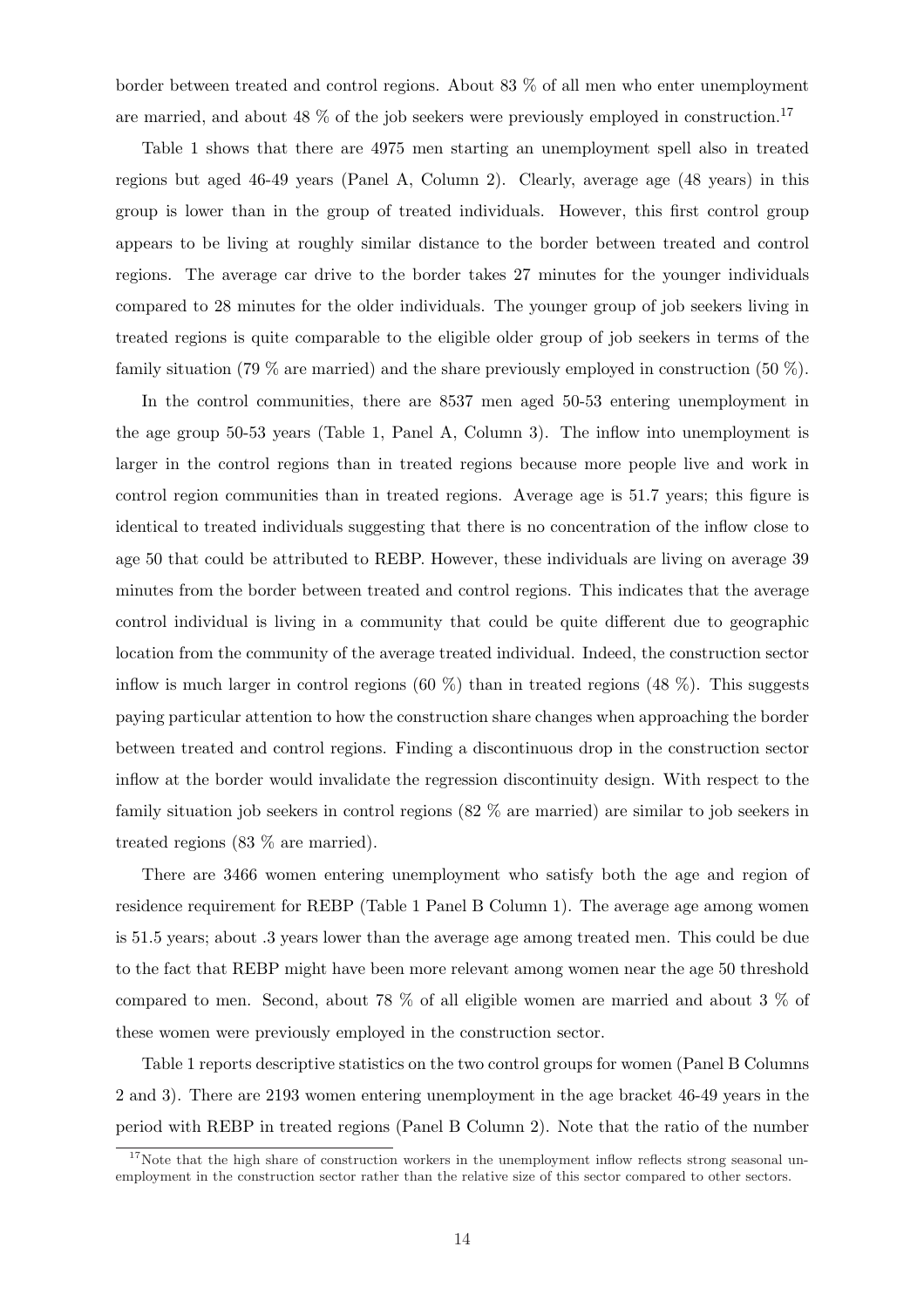of treated spells relative to the number of control spells is 1.58 among women (3466/2193); the corresponding ratio is only 0.96 among men (4749/4975). This suggests that REBP might have affected the inflow into unemployment more strongly among women than among men. (This hypothesis will be investigated more thoroughly in the following section.) Importantly, the family situation of the job seekers who fail the age requirement is quite different from the eligible group of job seekers. Whereas 78 % of the eligible women are married, only 70 % of the women below the age 50 threshold are married. In terms of identification, it is important to see whether this difference occurs at the age threshold. The second control group comprises the 3625 women who do not live in treated regions but satisfy the age requirement (Panel B Column 3). Note that average age in this group is 51.9 years whereas the average age in the treated group is 51.5 years. This confirms the impression that REBP seems to not only have increased the number of spells but also the number of unemployment spells near the age 50 threshold. Moreover, the fraction married in the control group is again somewhat lower (72  $\%$ ) than in the treated group (78  $\%$ ).<sup>18</sup>.

## 4 Descriptive Evidence on the Effects of REBP

This section reports descriptive evidence on the effects of REBP on unemployment duration, on the effects of age and distance to border before REBP was introduced, and on the effects of REBP on inflow composition and on inflow size.

#### 4.1 Results for Men

Figure 2 reports descriptive evidence on the effect of REBP on average unemployment duration (measured in weeks) among men. Note that average unemployment duration is not affected by right censoring because spells are observed until the end of 1998.<sup>19</sup>

Figure 2 reports average unemployment duration by age at entry into unemployment for each age quarter from 46 years and 1 quarter to 53 years and 4 quarters. The evidence is based on 9734 individuals living in treated regions, i.e. 4759 treated individuals aged 50 years and older and 4975 control individuals aged 46 to 49 years. Control individuals remain unemployed for 13 weeks on average. In contrast, average unemployment duration exceeds 26 weeks in almost all age cells for individuals aged 50 years or older. There is a discrete jump in average unemployment duration that occurs between individuals aged 49 years and 4 quarters and individuals aged 50 years and 1 quarter. This suggests that there is a strong effect of REBP on the average duration of unemployment spells.

<sup>&</sup>lt;sup>18</sup>The groups do not differ with respect to construction. Moreover, there are no strong differences with respect to previous industry (see Table A1)

 $19$ Fewer than 1% of all unemployment spells are right censored in the data.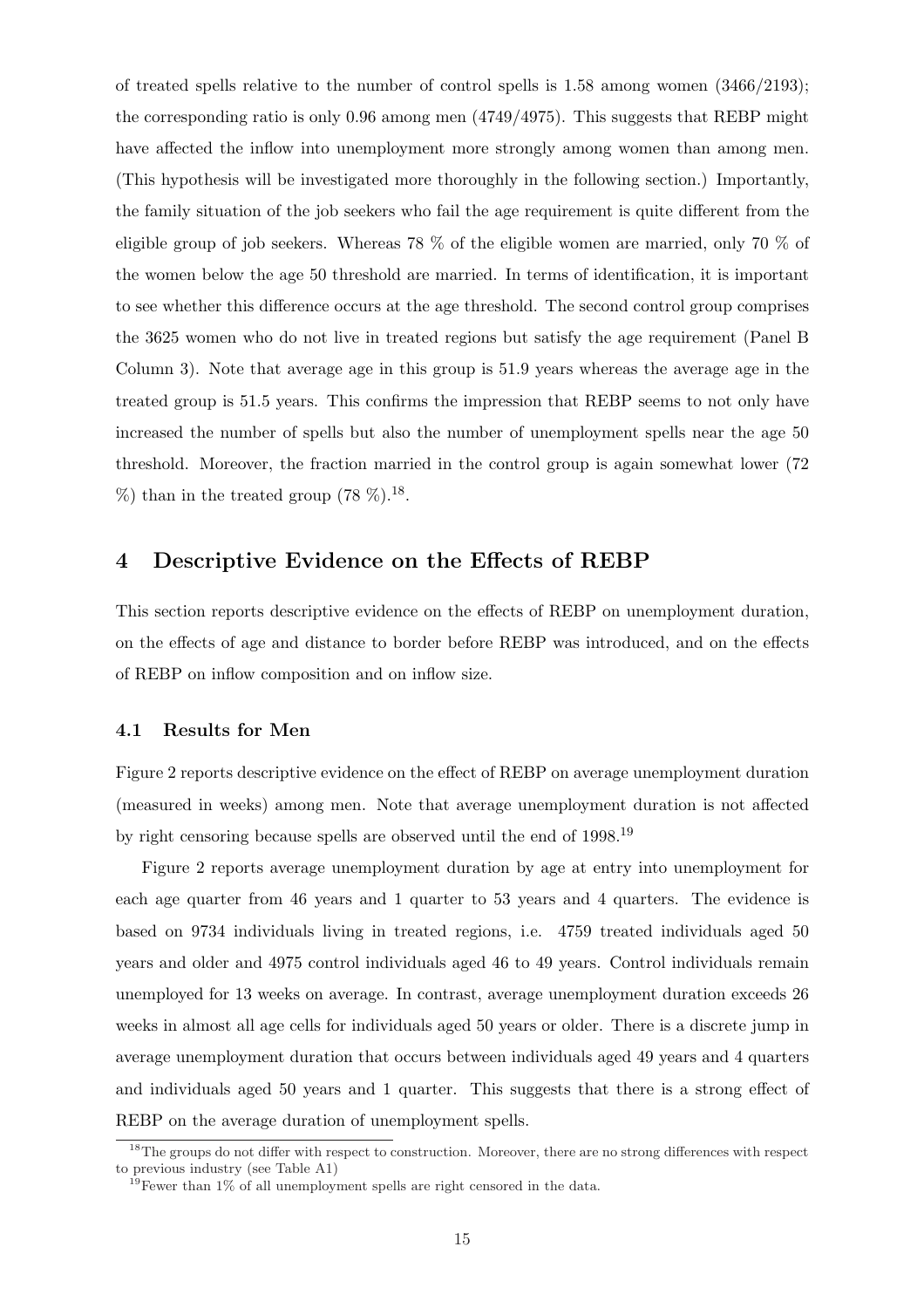

Figure 2: The effect of REBP on unemployment duration for men: age threshold

Figure 3 identifies the effect of REBP by comparing individuals living on both sides of the border between treated and control regions. This figure is based on 13296 individuals who are 50 years or older at the beginning of their unemployment spell, i.e. the 4759 treated individuals (who live in treated regions) and the 8537 control individuals (who live in control regions).<sup>20</sup> Average unemployment duration is roughly 13 weeks in the control regions (negative values of distance to border). Furthermore, unemployment duration appears to decrease slightly when approaching the border between treated and control regions. In contrast, as soon as we enter the the treated region, average unemployment duration increases to more than 26 weeks. This suggests, again, that REBP strongly increases average unemployment duration among men living close to the border between treated and control regions. In line with control regions, there is a negative relationship between average unemployment duration and distance to border

Notes: Sample restricted to inflow into unemployment the period 8/1989 until 7/1991 (during REBP). Sample restricted to individuals living in treated region. Source: Own calculations, based on Austrian Social Security Database.

<sup>&</sup>lt;sup>20</sup>The figure reports average unemployment duration for each distance to border cell of width 5 minutes, i.e. the first cell reporting average unemployment duration in communities located 65-69 minutes from the border between treated and control regions (-67.6 minutes), the second cell reporting evidence for communities at 60-64 minutes distance (-62.5 minutes), ..., and the last cell reporting evidence for the community located 55 to 69 minutes from the border (62.5 minutes). Note that the cells at distance 10 to 14 minutes, 5 to 9 minutes to the border from the control region side, and the cells 0 to 4 minutes, and 5 to 9 minutes distance to the border on the treated region side are aggregated because the cells close to the border are based on fewer than 150 spells. For the same reason, the descriptive analysis aggregates the cells 55-59 minutes, 60-64 minutes, and 65-69 minutes distance to border into one cell. Note, however, that the econometric analysis is based on the continuous distance to border measure.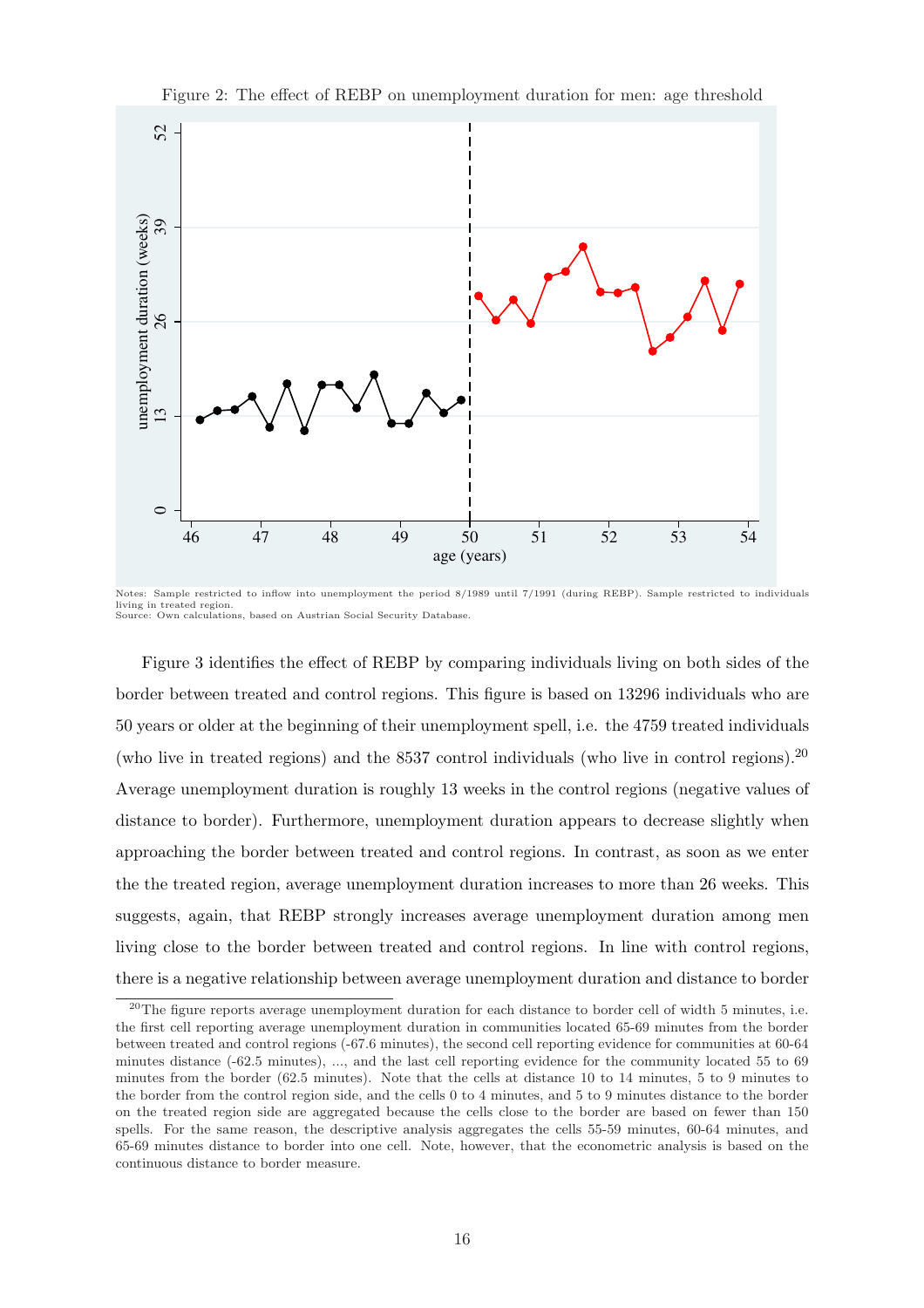

Figure 3: The effect of REBP on unemployment duration for men: border threshold

Notes: Sample restricted to inflow into unemployment the period 8/1989 until 7/1991 (during REBP). Sample is restricted to individuals aged 50 years or older. Source: Own calculations, based on Austrian Social Security Database.

in treated regions.

The evidence in Figures 2 and 3 suggest that there are important discontinuities in the duration of unemployment at age 50 and at the border between treated and control regions. Have these discontinuities been caused by REBP? This is true only if the counterfactual average duration without REBP varies smoothly with age and distance to border. In particular, jumps in unemployment duration at age 50 and at the border that occur for reasons other than benefit eligibility have to be ruled out. I therefore investigate whether average duration of unemployment varies smoothly before REBP was introduced. Figure 4 reports average unemployment duration as a function of age and distance to border in the period from 1/1986 until 12/1987, i.e. 2.5 years to .5 years before REBP was introduced.

Figure 4A reports the effects of age on unemployment duration. Men who are 46 years old remain unemployed for about 13 weeks on average. As age increases, so does average unemployment duration. Men who are 53 years old when registering at the unemployment office are expected to be unemployed for about 16 weeks. Importantly, there are some differences in terms of average unemployment duration at the age 50 threshold. Men who are in the age bracket 49 years and 4 quarters are unemployed for roughly 14 weeks. In contrast, men who have just celebrated their  $50<sup>th</sup>$  birthday remain unemployed for 16 weeks on average. This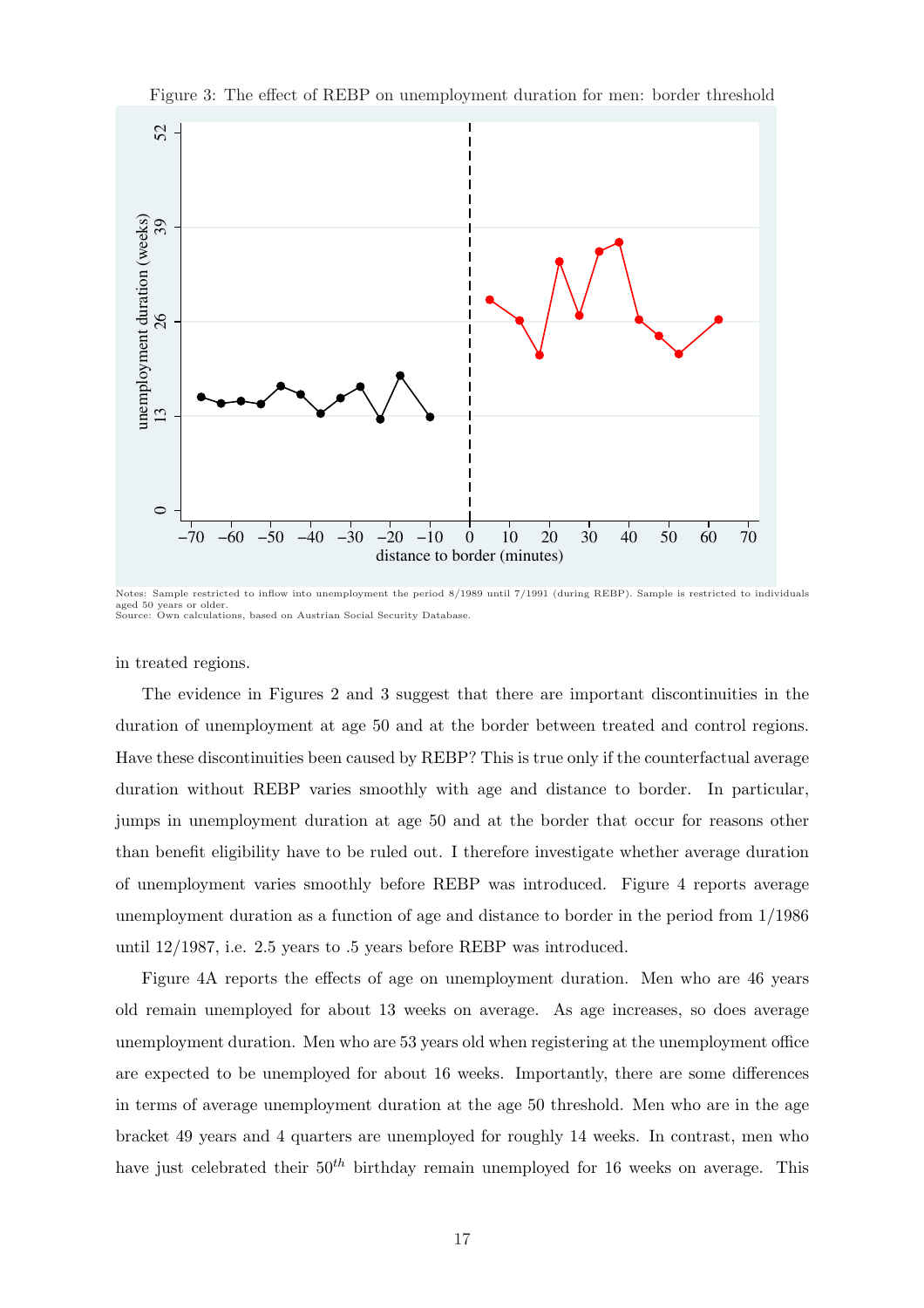

Notes: Sample restricted to inflow into unemployment in the period 1/1986 until 12/1987 (before REBP). Sample for age identification is restricted to treated region. Sample for border identification is restricted to individuals aged 50 years or older. Source: Own calculations, based on Austrian Social Security Database.

evidence thus suggests that it may be important to account for pre-existing differences in average unemployment duration at the age 50 years threshold.

Figure 4B assesses how average unemployment duration varies with distance to border. Before REBP, average unemployment duration is about 13 weeks in control region communities at 70 minutes distance to the border. Duration of job search increases monotonically from less than 13 weeks to about 20 weeks when approaching the border between treated and control regions. Importantly, there is no difference in average unemployment duration on both sides of the border. The evidence in Figure 4B thus suggests that identifying the effect of REBP by contrasting average unemployment duration in communities located at both sides of the border is a meaningful identification strategy.

For this identification strategy to be valid, however, the composition of the inflow pool needs to be balanced at the age and border threshold in the period with REBP. Two important characteristics are marital status and previous employment in construction. Marital status is important primarily because it is related to the potential level of the social assistance transfers. The idea is that married individuals are more likely to live with a working spouse. Since means testing focuses on household rather than individual income, the likelihood that married individuals will receive social assistance is lower. This suggests that married individuals remain unemployed shorter than non-married individuals all else equal. Construction employment is important because it proxies for seasonal unemployment which reflects unemployment due to a temporary rather than a permanent layoff. Table 1 presents descriptive statistics on these important background characteristics and shows that the share married is not balanced with respect to age and the construction share is not balanced between treated and control regions. Figure 5 therefore assesses how the composition of the inflow into unemployment varies with age and distance to border.

Focusing on men entering unemployment in treated regions in the age bracket 45-53 years,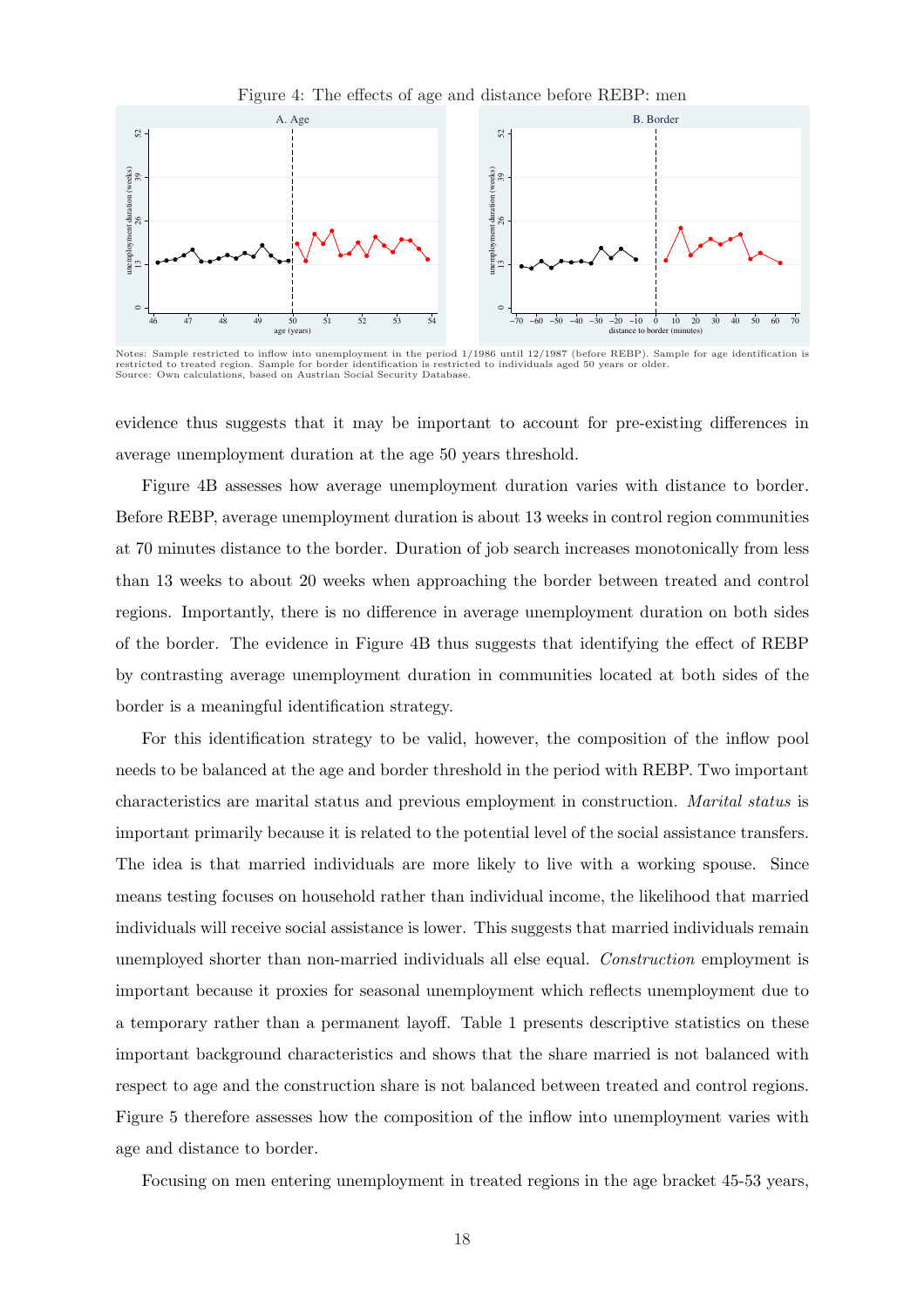

Notes: Sample restricted to inflow into unemployment in the period 8/1989 until 7/1991 (during REBP). Sample for age identification is restricted to treated region. Sample for border identification is restricted to individuals aged 50 years or older. Source: Own calculations, based on Austrian Social Security Database.

Figure 5A reveals that marital status indeed appears to be correlated with age. In the age bracket 46-48 years, the share married increases from about 75 % to about 80 %. Importantly, there is no discontinuity at the age 50 threshold. Roughly 80 % of all job seekers who are aged 50 years and 1 quarter are married. The share married increases from 80 % to about 86 % in the age bracket 50 to 53.

Figure 5B discusses inflow composition with respect to previous employment in construction as a function of distance to border. In control regions, the share previously employed in construction is about 60 % irrespective of distance to the border between treated and control regions. Just on the other side of the border, the share previously employed in construction decreases quite strongly to 53 %. The share previously employed in construction decreases further as distance to border increases and reaches a level of less than 40 % in communities located at distance 40 minutes to the border. Moving further away from the border, we find that the construction share increases again to about 50 %. The important message from Figure 5B ist that there is a discontinuous change in the previous industry structure that confounds the raw regression discontinuity estimate of the effect of extended benefits on unemployment duration.

A final concern with the identification strategy refers to how likely it is that firms and individuals manipulate their location on either side of the threshold. While it is clearly difficult to manipulate one's age, it is very well possible that firms and individuals can manipulate the age at entry into unemployment. Figure 6 therefore assesses whether the relative size of the inflow into unemployment is affected by the REBP. $^{21}$ 

 $^{21}$ It would be desirable to report the unemployment inflow rate, that is, the number of spells entering unemployment relative to employment. Our employment data, however, are based on the location of the previous employer rather than of the location of the individual's residence. This means that it is not possible to calculate unemployment risk appropriately. Note that relative inflow is, however, informative on inflow risk (unemployment inflow divided by employment) if the age structure of employment is identical in treated and control regions up to a constant.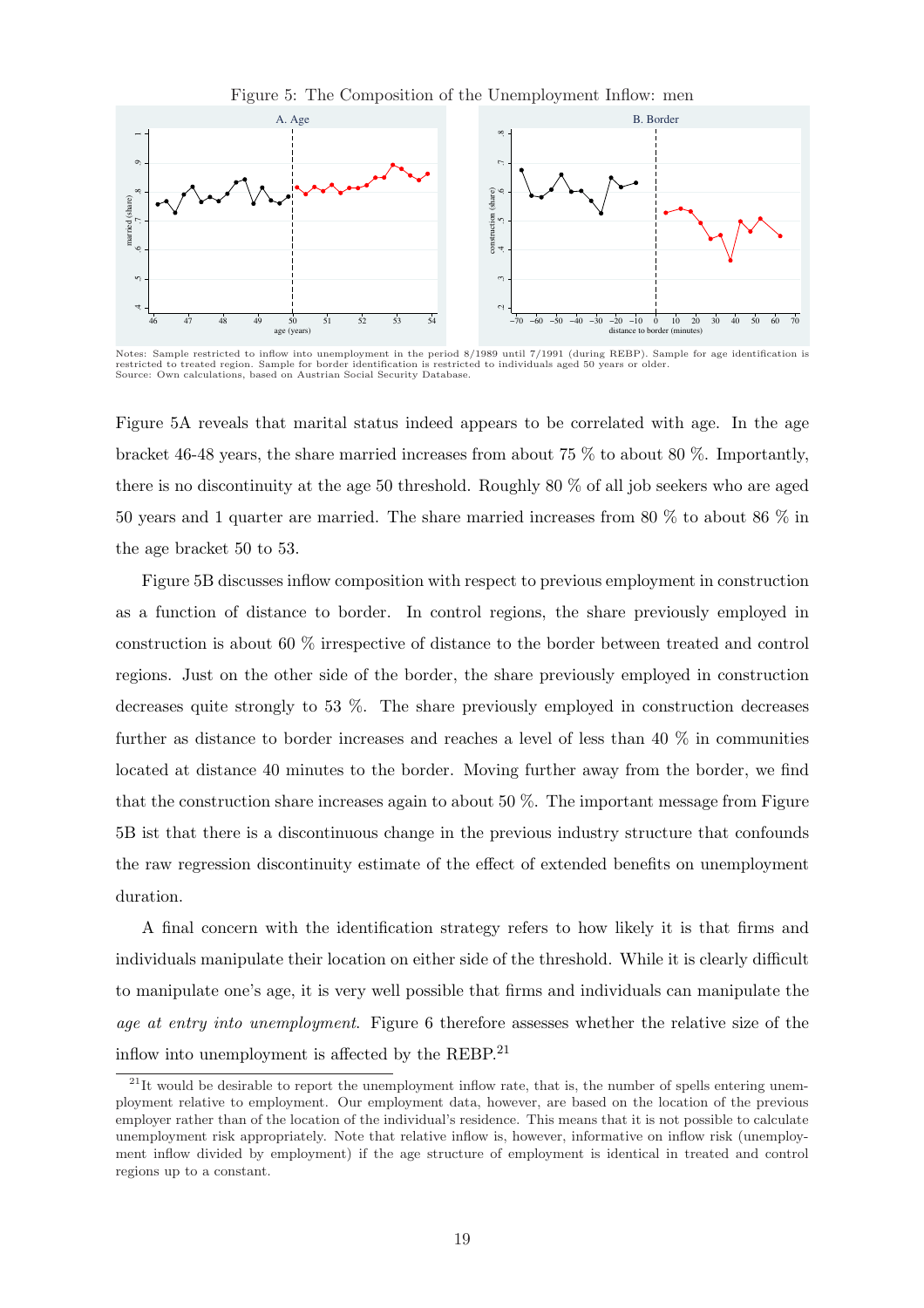

Notes: Age: relative inflow is the ratio of the density of age in the treated region to the density of age in the control region. Border: relative inflow is the ratio of the density of distance to border in the age bracket 50-53 years to the corresponding density in the age bracket 46-49<br>years. Sample restricted to inflow into unemployment in the period 8/1989 until Source: Own calculations, based on Austrian Social Security Database

Figure 6A reports relative inflow for the age based identification strategy among men. Relative inflow is the likelihood ratio of age, i.e. the ratio of the density of age in treated regions to the density of age in control regions.<sup>22</sup> Figure 6A indicates that the likelihood ratio is close to 1 throughout the entire support suggesting that there is no concentration of the inflow at a particular age bracket. This suggests that manipulation of the age at entry into unemployment does not occur among men.

Figure 6B reports relative inflow for the border based identification strategy. Relative inflow is the likelihood ratio of distance to border, i.e. the ratio between the density of distance to border in the age bracket 50-53 years to the density of distance to border in the age bracket 46-49 years. In control communities, relative inflow is 1 indicating that the number of older workers entering unemployment is almost identical to the number of younger workers. Relative inflow is also close to 1 in treated communities located no farther than 30 minutes from the border. Relative inflow becomes more noisy in communities located 35 minutes and more from the border reflecting the fact that these distance to border cells are relatively small. Again, there appears to be no manipulation of location of residence.

#### 4.2 Results for Women

This subsection reports descriptive evidence on the effects of REBP among women. Recall that the early retirement rules provide for a continuous exit path from the labor force for women who are eligible for REBP.

Figure 7 concentrates on women entering unemployment in treated regions in the age bracket 46 to 53 years and it identifies three striking facts.<sup>23</sup> First, there is a very salient

<sup>&</sup>lt;sup>22</sup>Specifically, the density in treated (control) regions is the ratio of the number of spells observed in each age bracket relative to the total number of spells in treated (control) regions. Each point in Figure 6A is the ratio between these two densities.

 $23$ Note that the y-axis for women covers the first three years in an unemployment spell rather than merely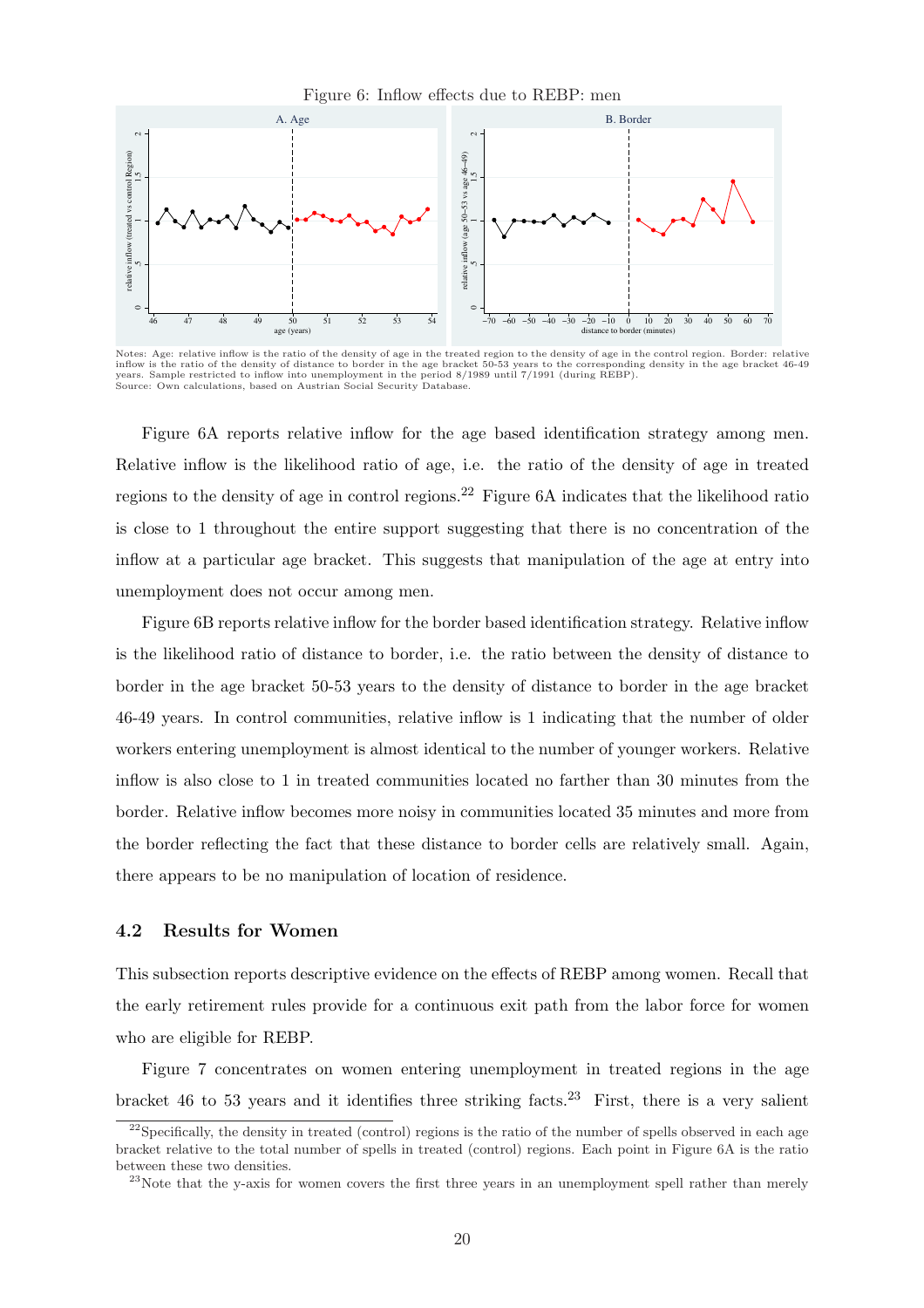

Figure 7: The effect of REBP on unemployment duration for women: age threshold

increase in unemployment duration at the age 50 threshold. Whereas the women who are slightly younger than the threshold leave unemployment on average after about 16 weeks, women who are slightly older than the threshold do not exit unemployment for more than 130 weeks on average. Thus, there appears to be an increase in unemployment duration by more than 110 weeks. Second, in the age bracket 50 to 53 years, there is a very strong decrease in average unemployment duration from more than 130 weeks (age 50 years and 1 quarter) to less than 52 weeks (age 53 years and 4 quarters). This evidence is consistent with an interpretation that a substantial fraction of eligible women remain unemployed until they turn 54, the minimum age required in the special income support program.<sup>24</sup> Third, in contrast to men, there appears to be a decline in average unemployment duration from about 26 weeks at age 48 to about 16 weeks at age 49.

Figure 8 uses variation in distance to border among women aged 50 years or older to identify the effect of REBP. There is hardly any variation in the duration of job search as

Notes: Sample restricted to inflow into unemployment the period 8/1989 until 7/1991 (during REBP). Sample is restricted to individuals living in treated region. Source: Own calculations, based on Austrian Social Security Database.

the first year as for men. Women who are 46 years old remain unemployed for about 20 weeks on average; this is somewhat longer than average unemployment duration among men in the same age bracket (see Figure 2). This can be explained by seasonal (construction sector) unemployment being much more relevant for men than for women.

<sup>&</sup>lt;sup>24</sup>Note, however, that it it is not true that all women at the age 50 threshold are using REBP as an early retirement pathway. If this were the case the average duration of unemployment would have to exceed 200 weeks for women entering unemployment at age 50 instead of reaching a level of 141 weeks.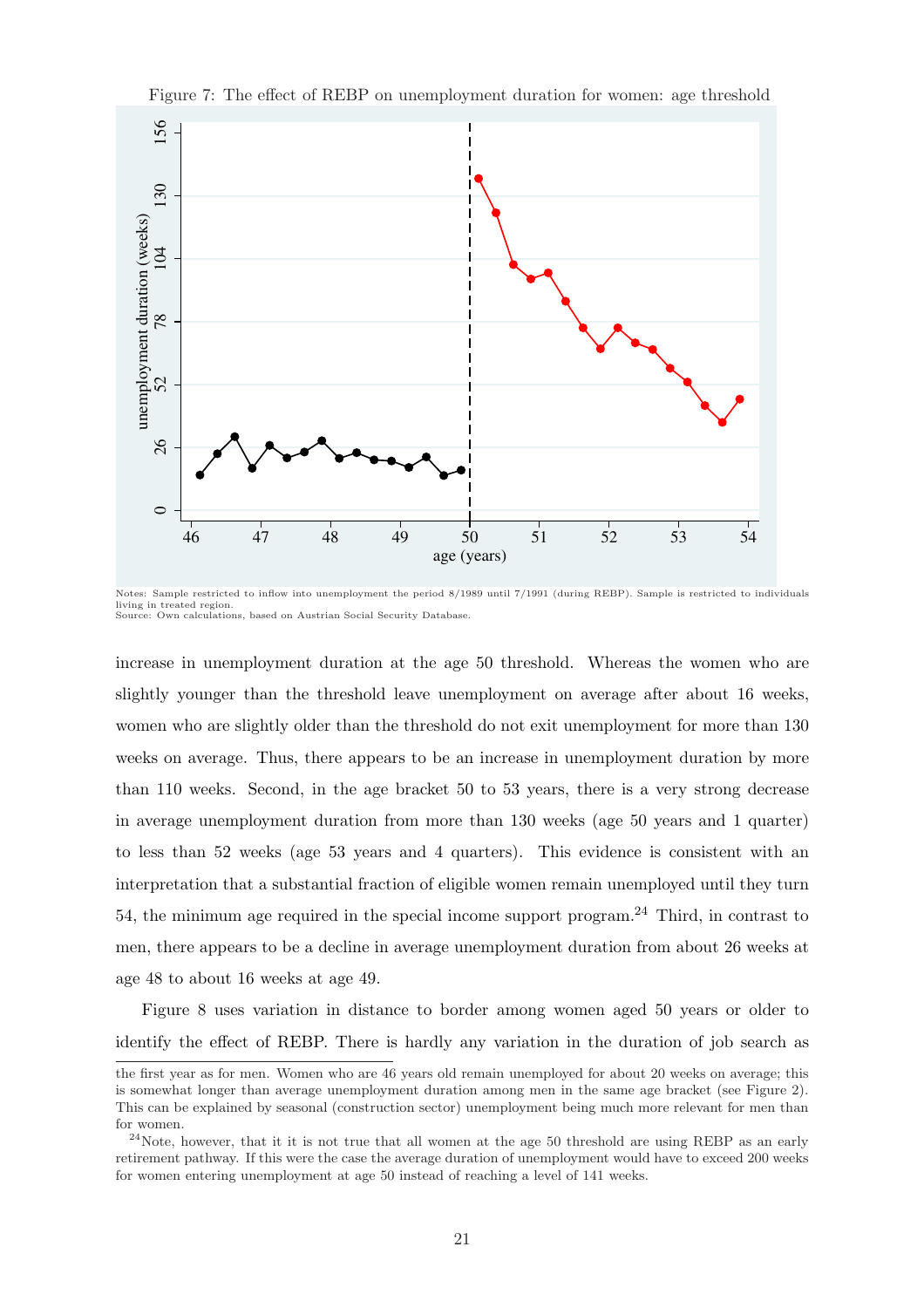

Figure 8: The effect of REBP on unemployment duration for women: border threshold

Notes: Sample restricted to inflow into unemployment the period 8/1989 until 7/1991 (during REBP). Sample is restricted to individuals aged 50 years or older. Source: Own calculations, based on Austrian Social Security Database.

one approaches the border between treated and control regions from the control region side. Average unemployment duration oscillates around 26 weeks, i.e. almost twice the average for men (see Figure 3). However, as one crosses the border between treated communities and control communities, unemployment duration increases from 26 weeks to a level of 78 weeks, i.e. an increase by exactly one year. Thus, there appears to be a tremendous increase in average unemployment duration associated with REBP. Note that the effect of REBP at the border is much weaker than the effect of REBP at age 50 years.

Figure 9 discusses the direct association of unemployment duration with age and distance to border respectively by using information on the situation before REBP. In line with the evidence for men, Figure 9A suggests that there is a positive correlation between unemployment duration and age, but there is no discontinuity at the age 50 years threshold. However, in contrast with our findings for men, there appears to be a discontinuity in unemployment duration at the border threshold (see Figure 9B). Job search lasts on average about 13 weeks in the control communities closest to the border, whereas unemployment duration is about 20 weeks just on the other side of the border. This suggests that the labor market for women is less well integrated on both sides of the border. Thus, it is important to develop a strategy that accounts for pre-existing differences in labor market success at the border.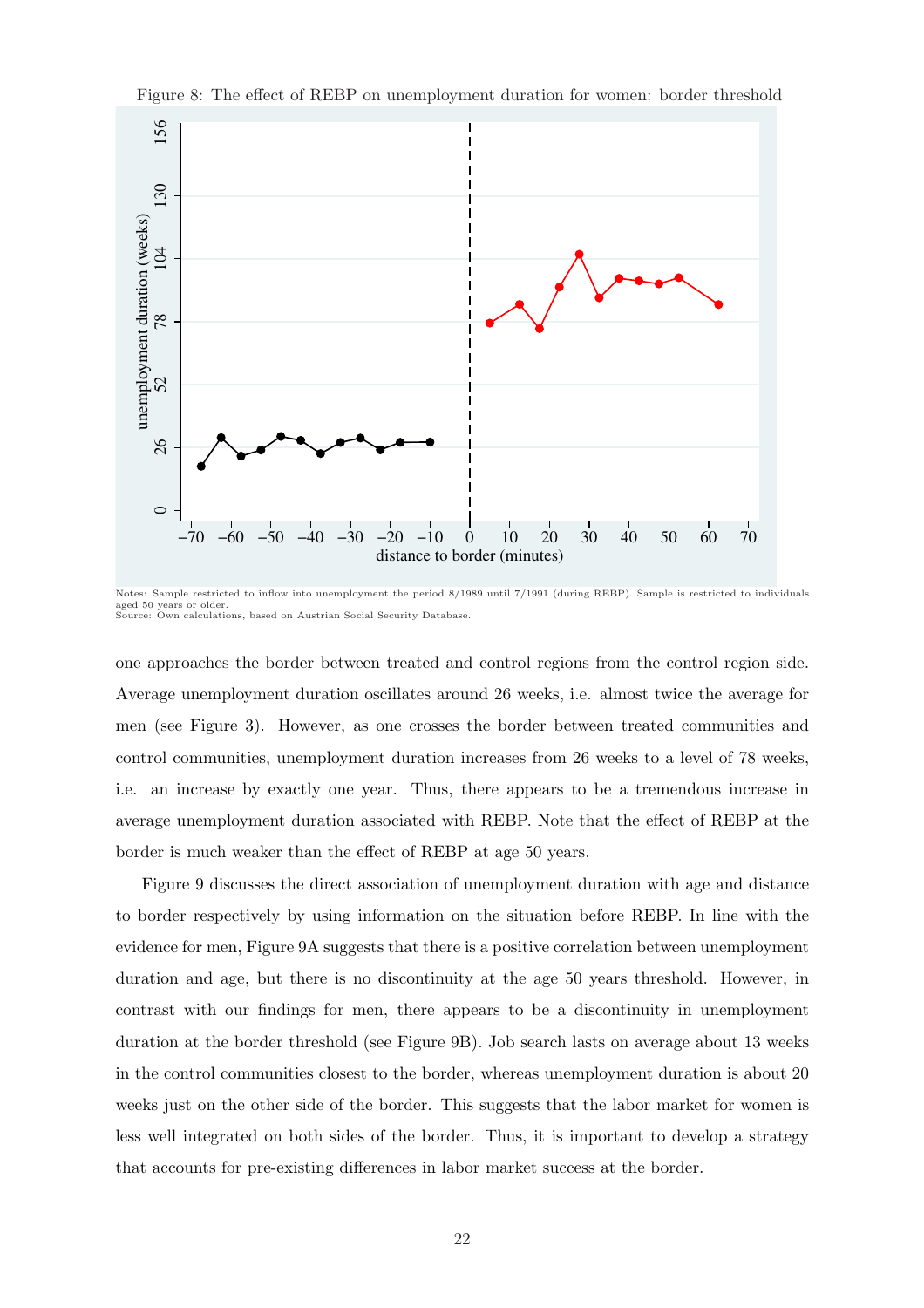

Notes: Sample restricted to inflow into unemployment the period 1/1986 until 12/1987 (before REBP). Sample for age identification is restricted to treated region. Sample for border identification is restricted to individuals aged 50 years or older. Source: Own calculations, based on Austrian Social Security Database.



Figure 10: The composition of the unemployment inflow: women

Notes: Sample restricted to inflow into unemployment the period 8/1989 until 7/1991 (during REBP). Sample for age identification is<br>restricted to treated region. Sample for border identification is restricted to individual Source: Own calculations, based on Austrian Social Security Database.

Figure 10 reports the possible effects of REBP on the composition of the unemployment inflow. Recall that whereas previous industry structure was balanced both with respect to age and region, there was a strong imbalance with respect to martial status between treated and control individuals. Investigating this imbalance in more detail, Figure 10A shows that there is a monotone positive increase in the share of married female job seekers. However, there are two interesting patterns at the age 50 years threshold. In the age bracket 49 years (quarters 1 through 4), there is a peculiar drop in the proportion of married job seekers entering unemployment. In contrast, in the age bracket 50 years (quarters 1 through 4) there appear to be positive deviations from a linear trend in the share married. Thus, these findings suggest that married women who just fail the age requirement somehow postpone entry into unemployment until they meet the age threshold.

In contrast, there appears to be no striking discontinuity with respect to marital status at the border between treated and control regions (Figure 10B). Slightly less than 70 % of all women who live in control regions at distance 60 to 70 minutes are married. The closer we get to the border between treated and control regions, the higher is the share of married job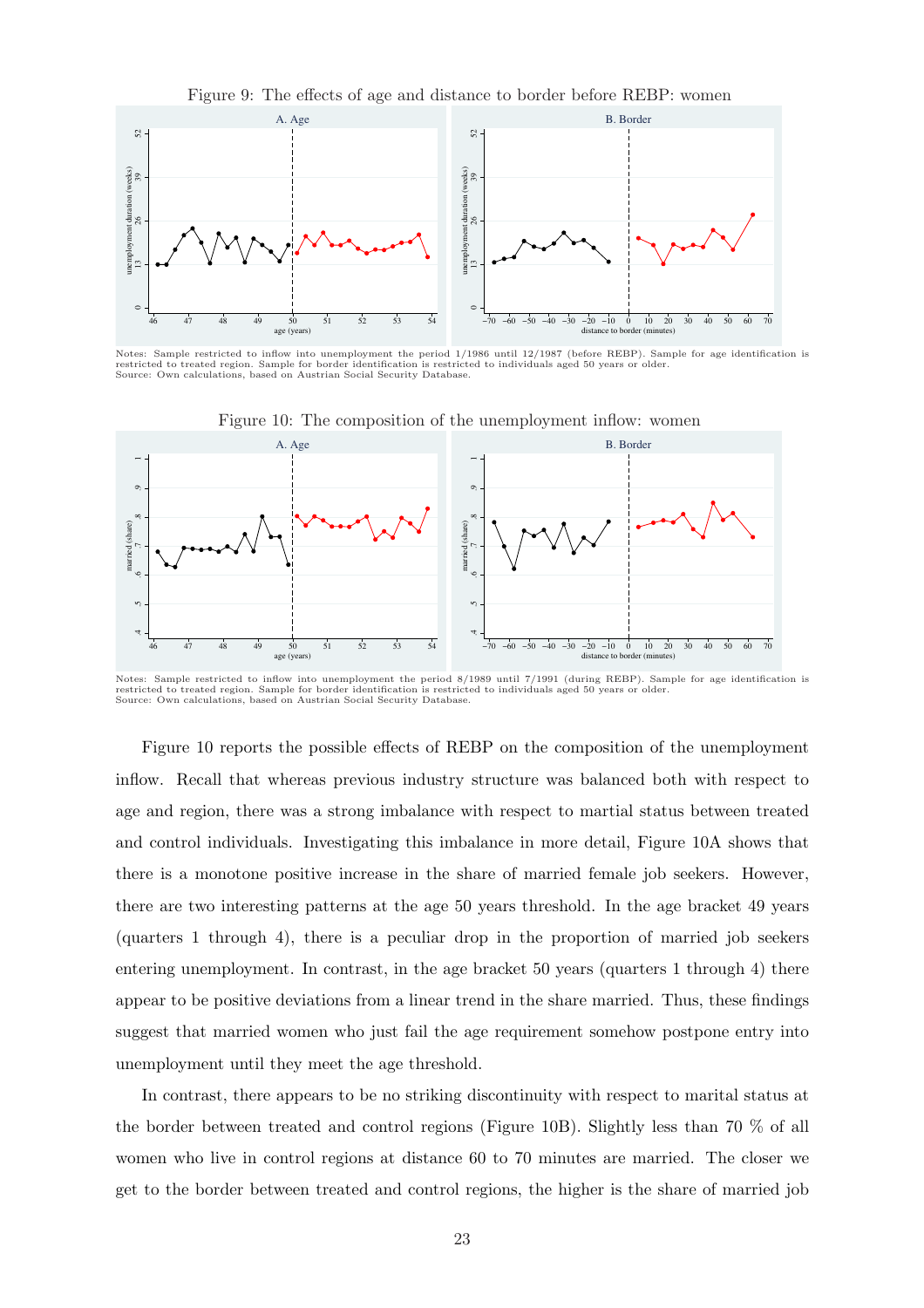

Notes: Age: relative inflow is the ratio of the density of age in the treated region to the density of age in the control region. Border: relative inflow is the ratio of the density of distance to border in the age bracket 50-53 years to the corresponding density in the age bracket 46-49<br>years. Sample restricted to inflow into unemployment in the period 8/1989 until

seekers. The share married is almost identical on both sides of the border (78 % in control regions, 76 % in treated regions). The share married does not vary in important ways with

distance to border in treated regions.

Source: Own calculations, based on Austrian Social Security Database

This subsection closes with discussing the possible effects of REBP on the relative size of the inflow among women (Figure 11). There is a striking spike in the number of women entering unemployment exactly at age 50 years and 1 quarter in treated regions relative to control regions (Figure 11A). Whereas relative inflow is below around 1 in the age group 45-49 years, relative inflow peaks at almost 3 in the age cell 50 years and 1 quarter.<sup>25</sup> With increasing age, however, relative inflow drops strongly and reaches a level of about 1 in the age bracket 51 to 52 years. Relative inflow is below 1 in the age group 53 years.<sup>26</sup> It is tempting to explain this additional inflow with permanent separations between women and their employers leading to early retirement. There is, however, no information in the data that would help us investigate this hypothesis. The fact that the inflow size is affected strongly by REBP suggests that the age based identification strategy is likely to be affected by inflow effects.

Interestingly, in contrast to the age based identification strategy, the border based identification strategy appears to be much less strongly affected by inflow size effects (Figure 11B). Relative inflow increases monotonically and quite smoothly from control communities at distance 70 minutes from the border to treated communities at distance 20 minutes from the border from a likelihood ratio of about .6 to a likelihood ratio of 1. On the other side of the border, relative inflow is about 1.2 which is only slightly higher than relative inflow in con-

<sup>&</sup>lt;sup>25</sup>Specifically, in control regions there 256 spells in the age bracket 50 years and 1 quarter. In treated regions, there are 596 (!) spells in the age bracket 50 years and 1 quarter. Relative inflow is .105=596/5659 (total age 46-49 inflow in treated regions) divided by .036=256/7063 (total age 46-49 inflow in control regions). There is no evidence that these spells are due to the closing of one large plant.

 $^{26}$ This is due to the fact that the size of the inflow increases quite strongly at age 53 years in control regions, i.e. the age when women in control regions can also use the unemployment benefit system as a pathway to early retirement because potential benefit duration is one year.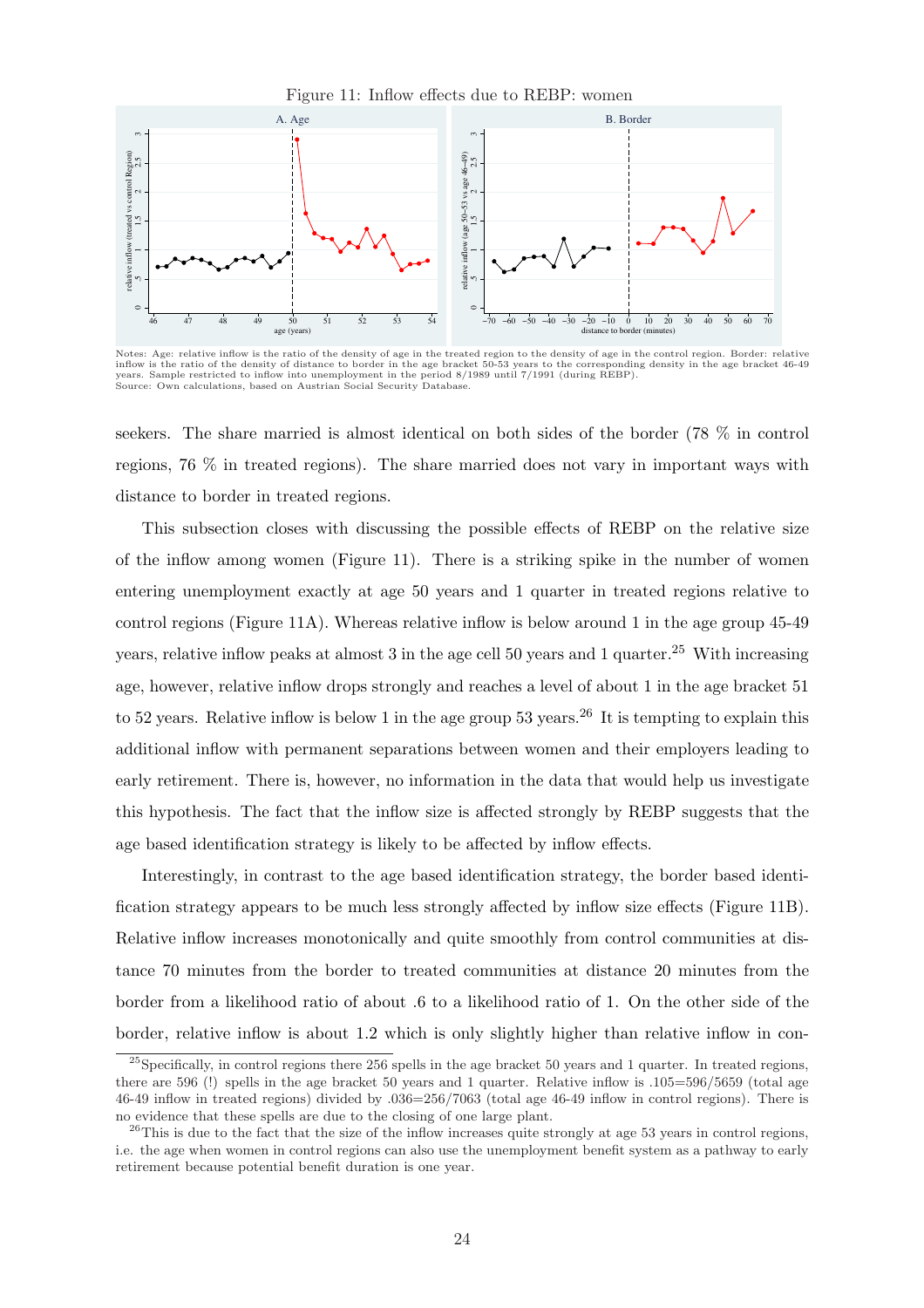trol communities providing information on the counterfactual unemployment duration without REBP. This suggests that the border based identification strategy is less affected by the effects of REBP on the size of the unemployment inflow.

## 5 Identification and Estimation

The focus of the evaluation is on the effect of extended benefits on unemployment duration. Let  $Y_1$  denote unemployment duration with extended benefits, and  $Y_0$  unemployment duration without extended benefits. Let  $D = 1$  if the maximum duration of unemployment benefits for the job seeker equals 209 weeks, and  $D = 0$  otherwise. Clearly, the data are only informative on unemployment duration with extended benefits,  $Y_1$ , among individuals with long potential benefit duration, i.e. with  $D = 1$ . Thus, the observed outcome is  $Y = DY_1 + (1 - D)Y_0 =$  $Y_0 + D(Y_1 - Y_0).$ 

The primary object of this evaluation is to estimate the effect of extended benefits on unemployment duration, i.e. to estimate  $Y_1-Y_0$ . The fundamental problem of causal inference is that the effect of treatment is never observed for an individual (Holland, 1986). If we understand the assignment process leading to job seekers receiving treatment, however, it is sometimes possible to identify the expected effect of treatment in certain sub-populations. The treatment assignment process in the REBP context is particularly appealing. The treatment  $D$  is a deterministic function of a continuous assignment variable  $S$  (age or distance to border). In particular,  $D = I(S > S_0)$  with the indicator function  $I(A) = 1$  if the condition A is true, and  $I(A) = 0$  otherwise. Note that  $S_0$  is the age 50 years threshold or the border threshold. Thus, assignment to treatment in our context takes place in a "sharp" regression discontinuity design (RDD).

The main idea in the regression discontinuity design approach to evaluation is to focus on contrasting the observed outcome  $Y$  just above and just below the assignment threshold

$$
E(Y|S = S_0 + \epsilon) - E(Y|S = S_0 - \epsilon) =
$$
  
=  $E(Y_1 - Y_0|S = S_0 + \epsilon) + E(Y_0|S = S_0 + \epsilon) - E(Y_0|S = S_0 - \epsilon)$  (1)

where  $\epsilon$  is a small number. The first term in equation (1) shows that contrasting the expected outcome just above and just below the threshold is informative on the expected effect of REBP on job seekers who just satisfy the eligibility requirement, i.e.  $E(Y_1 - Y_0|S = S_0 + \epsilon)$ . The second term in equation (1) refers to the difference between the counterfactual unemployment duration among eligible job seekers with short benefit duration and unemployment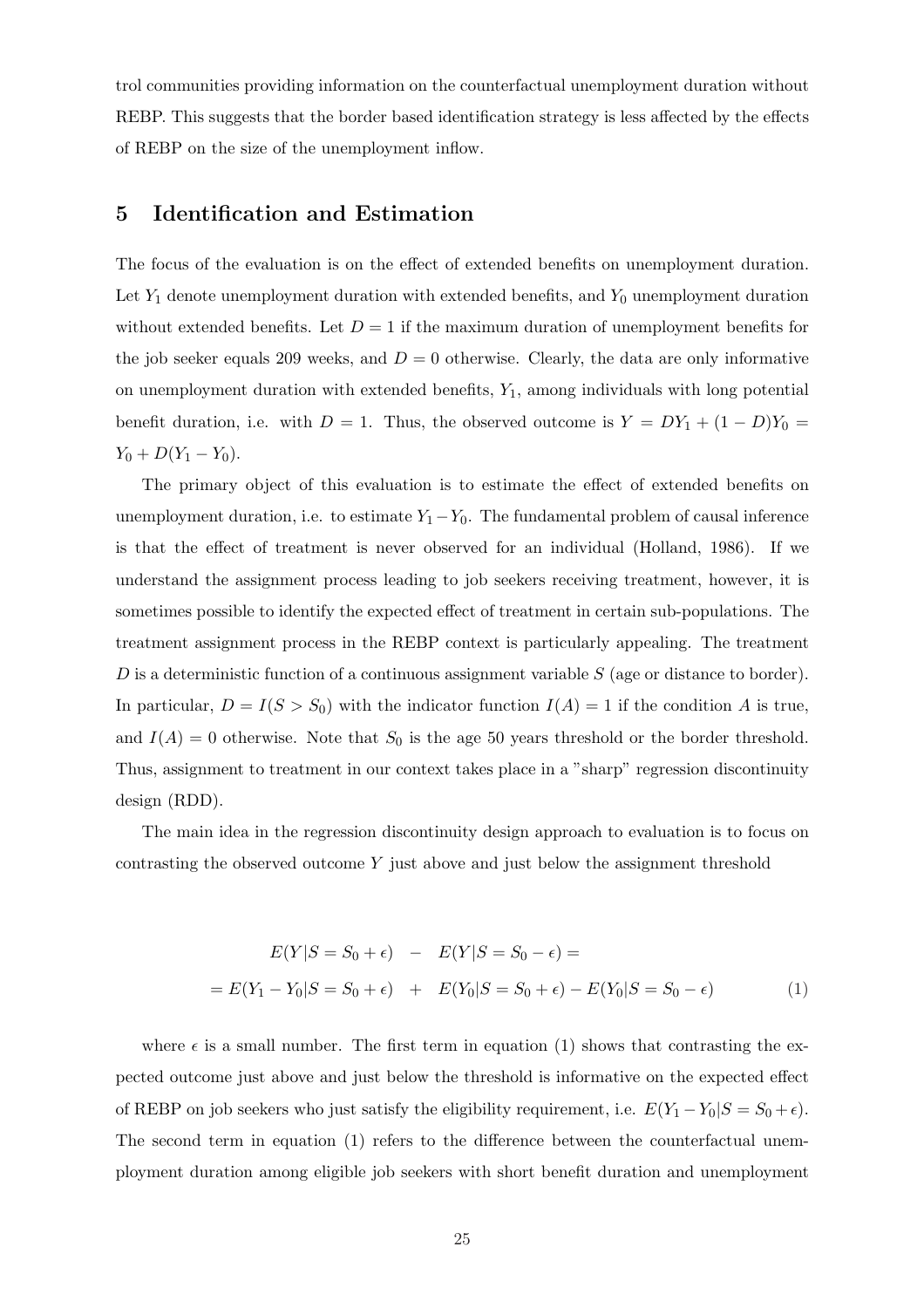

duration without treatment among ineligible individuals. This is a bias-term. Taking limits of equation (1) with respect to  $\epsilon \downarrow 0$ , this bias term disappears if unemployment duration without REBP is *continuous* at the assignment threshold (Hahn *et al.*, 2001). Thus, the fundamental identifying assumption of the regression discontinuity approach is that

$$
lim_{\epsilon \downarrow 0}[E(Y_0|S = S_0 + \epsilon) - E(Y_0|S = S_0 - \epsilon)] = 0
$$
\n(2)

Figure 5 illustrates identification in the regression discontinuity design. The effect of REBP at the threshold  $S_0$  can be identified by contrasting unemployment duration at the threshold with unemployment duration just below the threshold if there is no jump in  $E(Y_0|S)$  at  $S_0$ .

Provided that the identifying assumption (2) is satisfied, the sharp RDD design allows identifying the average effect of treatment on the population of job seekers who just fulfill the eligibility criterion, i.e. with  $S = S_0$ . Information on this effect is crucial for policy makers thinking about changing the scope of the program. For instance, suppose that policy makers in Austria are interested in tightening the scope of the program by increasing the age eligibility threshold. The RDD strategy provides information on how this tightening of the size of the program affects the job seekers who loose eligibility. This is an important advantage of the RDD identification strategy compared to other identification strategies.

While the condition (2) can not be tested, I have provided three pieces of evidence that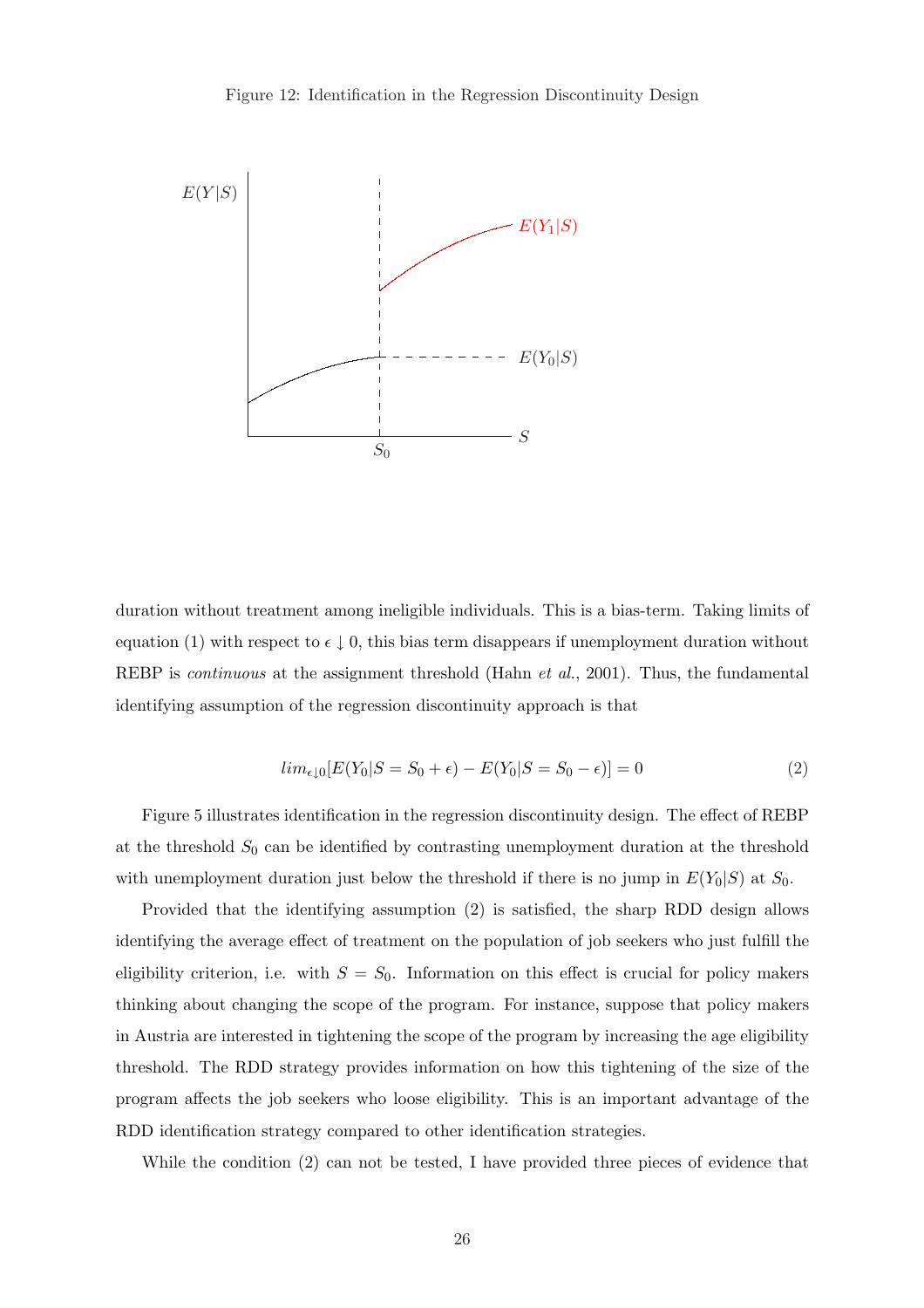allow discussing the validity of this identifying assumption. First, I have provided evidence on how expected unemployment duration varies with  $S$  in the time period before REBP was introduced (see Figures 4 and 9). This allows assessing whether the condition (2) is fulfilled without the program. However, introducing the program may invalidate evidence before the program was introduced. In particular, firms and workers may agree to postpone entry into unemployment until the eligibility criteria have been satisfied. I therefore provide, second, evidence that allows assessing whether important background characteristics such as marital status or previous employment in construction are balanced at the assignment threshold in Figures 5 and 10. Third, noting that  $E(Y_0|S) = \int y_0 \frac{f(y_0, S)}{f(S)}$  $\frac{(y_0, S)}{f(S)}$  dy<sub>0</sub> suggests that continuity of the expected outcome without treatment – condition  $(2)$  – holds if the density of S,  $f(S)$ , is continuous at  $S_0$ . I therefore also provide evidence on the effects of REBP on the density of S in the inflow into unemployment in Figures 6 and 11. The idea is straightforward. Noncontinuity of  $f(S)$  at  $S_0$  indicates that firms and workers react to REBP. This reduces the credibility of the regression discontinuity identification strategy because it sheds doubt on the fundamental but non-testable identifying assumption (2).

The focus of RDD estimation is on identifying average unemployment duration at the S<sub>0</sub> threshold. Let  $\lim_{\epsilon \downarrow 0} E(Y|S = S_0 - \epsilon) \equiv \mu_0$ , thus  $\mu_0$  measures expected unemployment duration at the threshold for non-treated individuals. Let  $\lim_{\epsilon \downarrow 0} E(Y|S = S_0 + \epsilon) \equiv \mu_1$ , thus  $\mu_1$  measures expected unemployment duration at the threshold estimated with data on treated individuals. The focus of the evaluation is on estimating  $\mu_1-\mu_0$ . The following model provides estimates of  $\mu_0$  and  $\mu_1 - \mu_0$  in a linear regression setting

$$
Y_i = \alpha_0 + \alpha_1 D_i + \beta_0 (S_i - S_0) + \beta_1 D_i (S_i - S_0) + \epsilon_i
$$
\n(3)

The parameter  $\alpha_0$  measures  $\mu_0$ , i.e. expected unemployment duration at the threshold using information on non-treated individuals only. Moreover, the parameter  $\alpha_1$  measures the effect of REBP on unemployment duration at the assignment threshold  $S_0$ . The parameters  $\beta_0$  and  $\beta_1$  capture the direct effects of S on average unemployment duration. Note that the data  $S$  – age at entry into unemployment and distance to border between treated and control regions – is not measured on a continuous scale. This introduces a specification error into model (3). Random specification error introduces heteroscedasticity in the variance-covariance matrix of the error term and can be addressed by clustering on the cells of S that are observed in the data (Card and Lee, 2006).

The crucial issue in RDD estimation is the specification of the correlation between the outcome Y and the assignment variable  $S$ . This paper proposes two ways of assessing whether the two-sided linear model specification (3) is appropriate. The first sensitivity analysis augments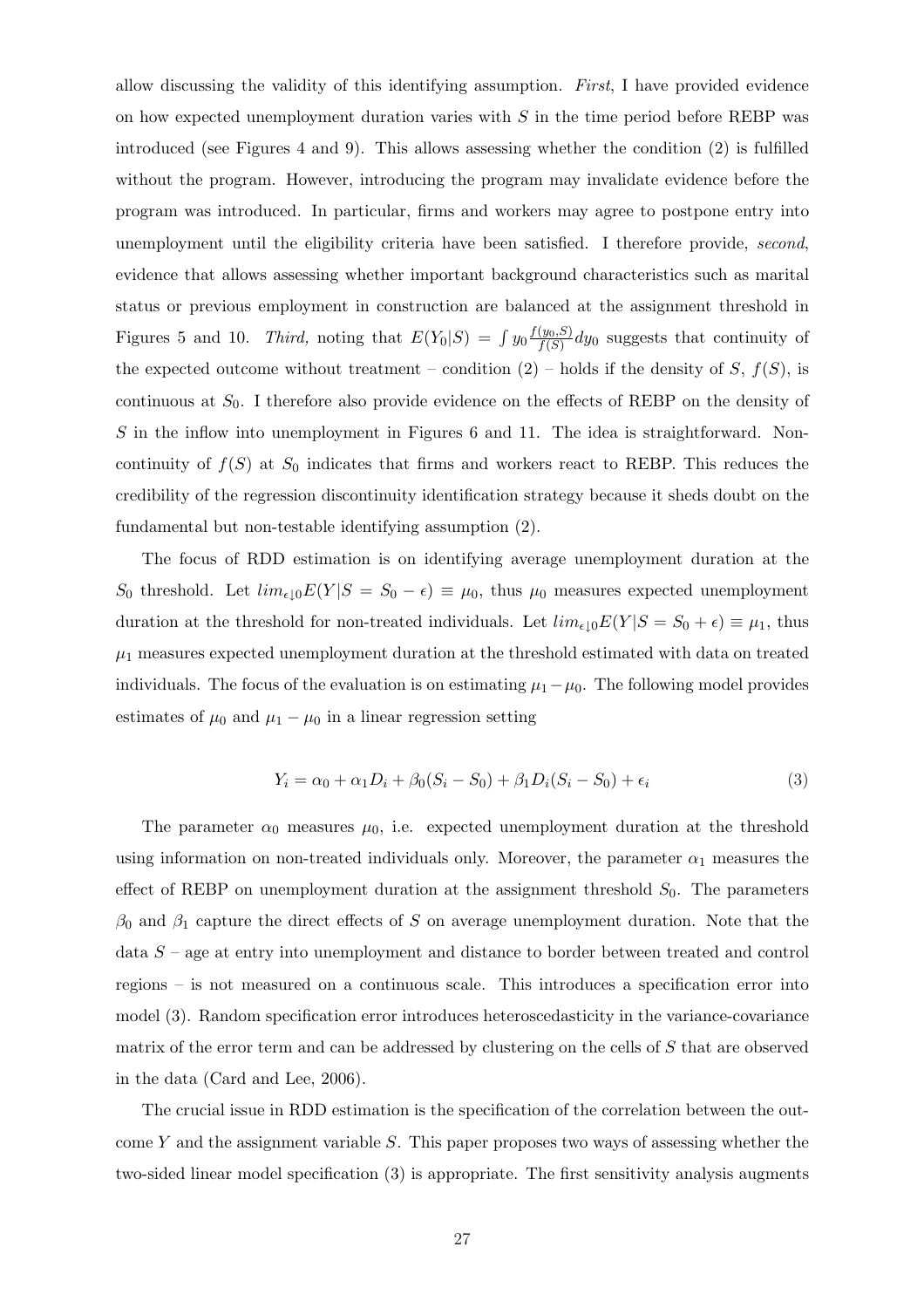the regression with quadratic and cubic terms in  $(S - S_0)$ . This is a parametric method of assessing the sensitivity of our results. Second, I discuss sensitivity applying a local linear model to the data (Porter, 2003). Specifically, the local linear estimates are obtained by

$$
argmin_{\alpha_0, \alpha_1, \beta_0, \beta_1} \sum_{i=1}^{N} [Y_i - \alpha_0 - \alpha_1 D_i - \beta_0 (S_i - S_0) - \beta_1 D_i (S_i - S_0)]^2 K_h (S_i - S_0)
$$
 (4)

where  $K_h(u) = 3/4(1 - (u/h)^2)I(|u| < h)$  is the Epanechnikov kernel, and h is the bandwidth. Note the basic model (3) is a special case of the model (4) obtained by setting the bandwidth to  $\infty$ , i.e. weighting all observations equally. In the empirical analysis, I set the bandwidth to 2 years at the age threshold and to 30 minutes at the border threshold. This ensures that about one half of all the observations from model (3) are used in model (4).

The empirical analysis also addresses two additional concerns. First, the assumption of continuity may not hold even before REBP was introduced. The sensitivity of the results based on model (3) can be assessed by using information before REBP was introduced. Specifically, the model

$$
Y_i = \alpha_0 T_i + \alpha_1 T_i D_i + \beta_0 T_i (S_i - S_0) + \beta_1 T_i D_i (S_i - S_0) + + \gamma_0 + \gamma_1 D_i + \gamma_2 (S_i - S_0) + \gamma_3 D_i (S_i - S_0) + \epsilon_i
$$
(5)

is estimated where  $T_i = 1$  if the unemployment spell starts in the "during REBP" period, and  $T_i = 0$  otherwise. Again, the parameter  $\alpha_1$  provides the before-during-RDD (BD-RDD) estimate of the effect of REBP on unemployment duration. Second, the characteristics of individual job seekers may not be balanced at the threshold. The sensitivity analysis therefore adds all observed characteristics to the basic model (3).

## 6 Econometric Results

This section presents the econometric estimates of the effects of REBP on unemployment duration. Table 2 presents results for men, based on the age threshold in Panel A, and based on the border threshold in Panel B. The first Column reports estimates that contrast average unemployment duration on both sides of the age threshold. Results indicate that unemployment duration is 14.6 weeks longer among men in the age bracket 50-53 years compared to men aged 46-49 years. The second Column reports the results from the basic model (3). Results indicate that REBP prolongs unemployment duration by 14.8 weeks rather than 14.6 weeks.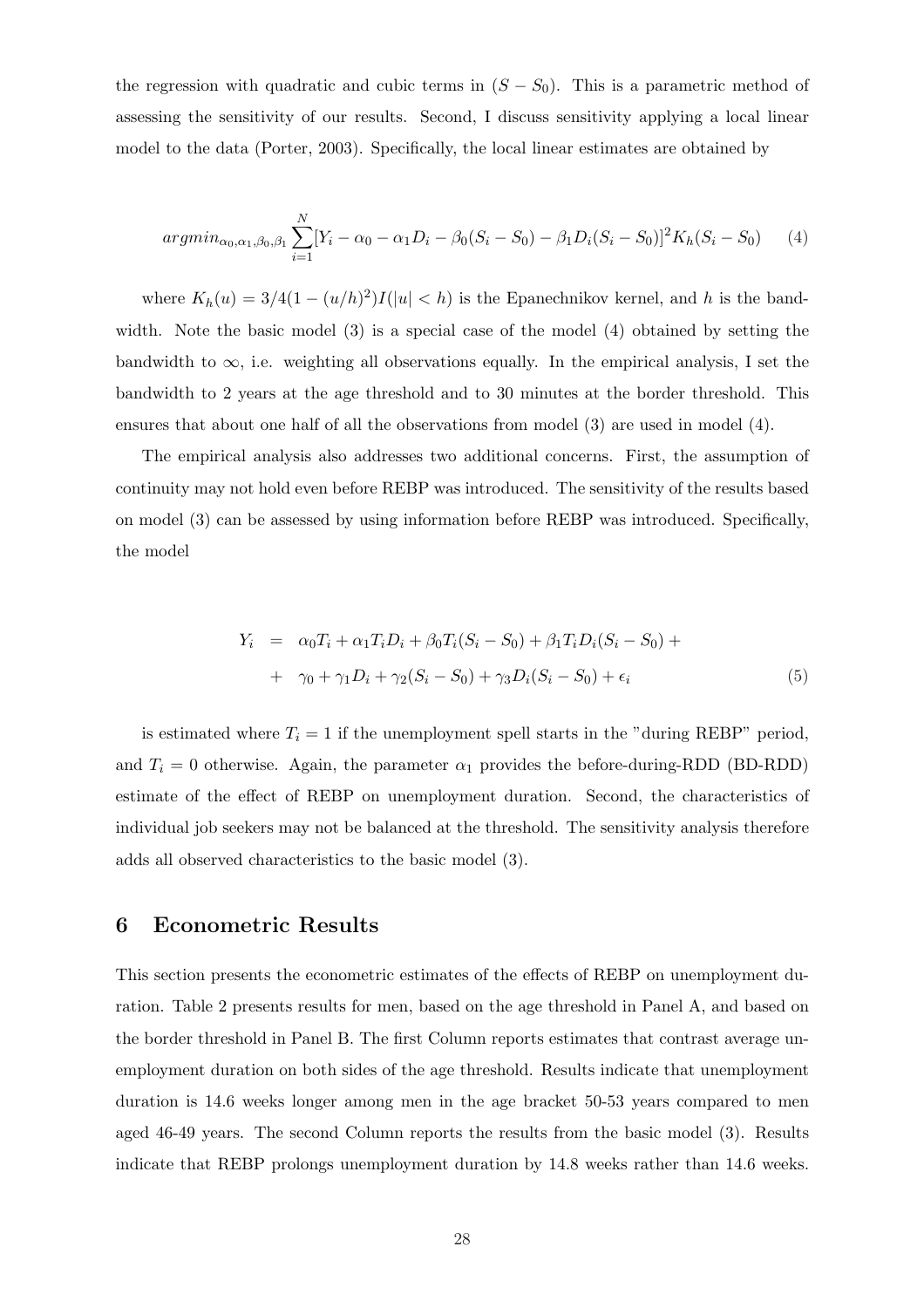| Column              | (1)           | $\overline{(2)}$ | $\overline{(3)}$           | (4)            | (5)           | (6)            |
|---------------------|---------------|------------------|----------------------------|----------------|---------------|----------------|
|                     |               |                  | A. Age threshold           |                |               |                |
| Treatment effect    | 14.605        | 14.798           | 11.153                     | 12.715         | 11.356        | 13.831         |
|                     | $(1.070)$ *** | $(1.928)$ ***    | $(3.475)$ ***              | $(2.577)$ ***  | $(2.254)$ *** | $(1.851)$ ***  |
| Polynomial order    | $\theta$      | 1                | 3                          | 1              | 1             | $\mathbf{1}$   |
| Bandwidth (years)   | $\infty$      | $\infty$         | $\infty$                   | $\overline{2}$ | $\infty$      | $\infty$       |
| <b>BD-RDD</b>       | $\rm No$      | N <sub>0</sub>   | $\rm No$                   | No             | Yes           | N <sub>0</sub> |
| Control variables   | $\rm No$      | N <sub>0</sub>   | $\rm No$                   | No             | $\rm No$      | Yes            |
| Observations        | 9734          | 9734             | 9734                       | 5382           | 19460         | 9734           |
| $R^2$               | $0.02\,$      | 0.02             | $0.02\,$                   | 0.01           | 0.01          | 0.06           |
|                     |               |                  |                            |                |               |                |
|                     |               |                  | <b>B.</b> Border threshold |                |               |                |
| Treatment effect    | 13.902        | 13.622           | 15.496                     | 12.538         | 11.750        | 12.039         |
|                     | $(1.646)$ *** | $(2.988)$ ***    | (9.530)                    | $(6.037)$ **   | $(3.096)$ *** | $(2.493)$ ***  |
| Polynomial order    | $\Omega$      | 1                | 3                          | 1              | 1             | $\mathbf{1}$   |
| Bandwidth (minutes) | $\infty$      | $\infty$         | $\infty$                   | 30             | $\infty$      | $\infty$       |
| <b>BD-RDD</b>       | $\rm No$      | N <sub>0</sub>   | $\rm No$                   | No             | Yes           | N <sub>0</sub> |
| Control variables   | $\rm No$      | N <sub>0</sub>   | $\rm No$                   | No             | $\rm No$      | Yes            |
| Observations        | 13296         | 13296            | 13296                      | 5762           | 25341         | 13296          |
| $R^2$               | 0.01          | 0.01             | 0.02                       | 0.01           | 0.01          | 0.08           |
|                     |               |                  |                            |                |               |                |

Table 2: Men: The effect of extended benefit duration on unemployment duration

Notes: Robust standard errors in parentheses (clustered on age and distance to border). \* significant at 10%, \*\* significant at 5%, \*\*\*<br>significant at 1%. BD-RDD refers to model (5) that uses information on the period befo at the age and border threshold. Source: Own calculations, based on ASSD.

This suggests that unemployment duration is uncorrelated with age in the narrow age bracket 46 to 53 years.

Figure 13A reports the fit of the regression estimates of the basic model (3) to the data. There is a surprising agreement of this simple regression specification with the observed data. Average duration of unemployment in the last quarter of age 49 years and in the first quarter of age 50 years is identical to the prediction from the (3).

Because there is not necessarily a linear trend in the outcome, column 3 in Table 2 reports results based on a cubic specification (again on both sides of the threshold). Results indicate that the effect of REBP is weaker than in the basic model (11.2 weeks as opposed to 14.8 weeks). Column 4 in Table 2 reports results that use Epanechnikov kernel weights to give more weight to observations that are close to the age 50 threshold. The local linear estimate of the effect of REBP on unemployment duration is 12.7 weeks, again lower than the basic model estimate of 14.8 weeks.<sup>27</sup> Column 5 accounts for possible pre-existing differences in unemployment duration at the age 50 threshold by using information before REBP was introduced. Results suggest that REBP prolongs unemployment by about 11.3 weeks – a weaker effect than in

 $27$ Note that both estimators (in Column 3 and 4) that are more robust to mis-specification than the basic model (column 2) produce much less efficient estimates of the treatment effect. Whereas the basic model has a standard error of 1.9 weeks, the cubic model has a standard error of 3.5 weeks and the local linear model has a standard error of 2.6 weeks.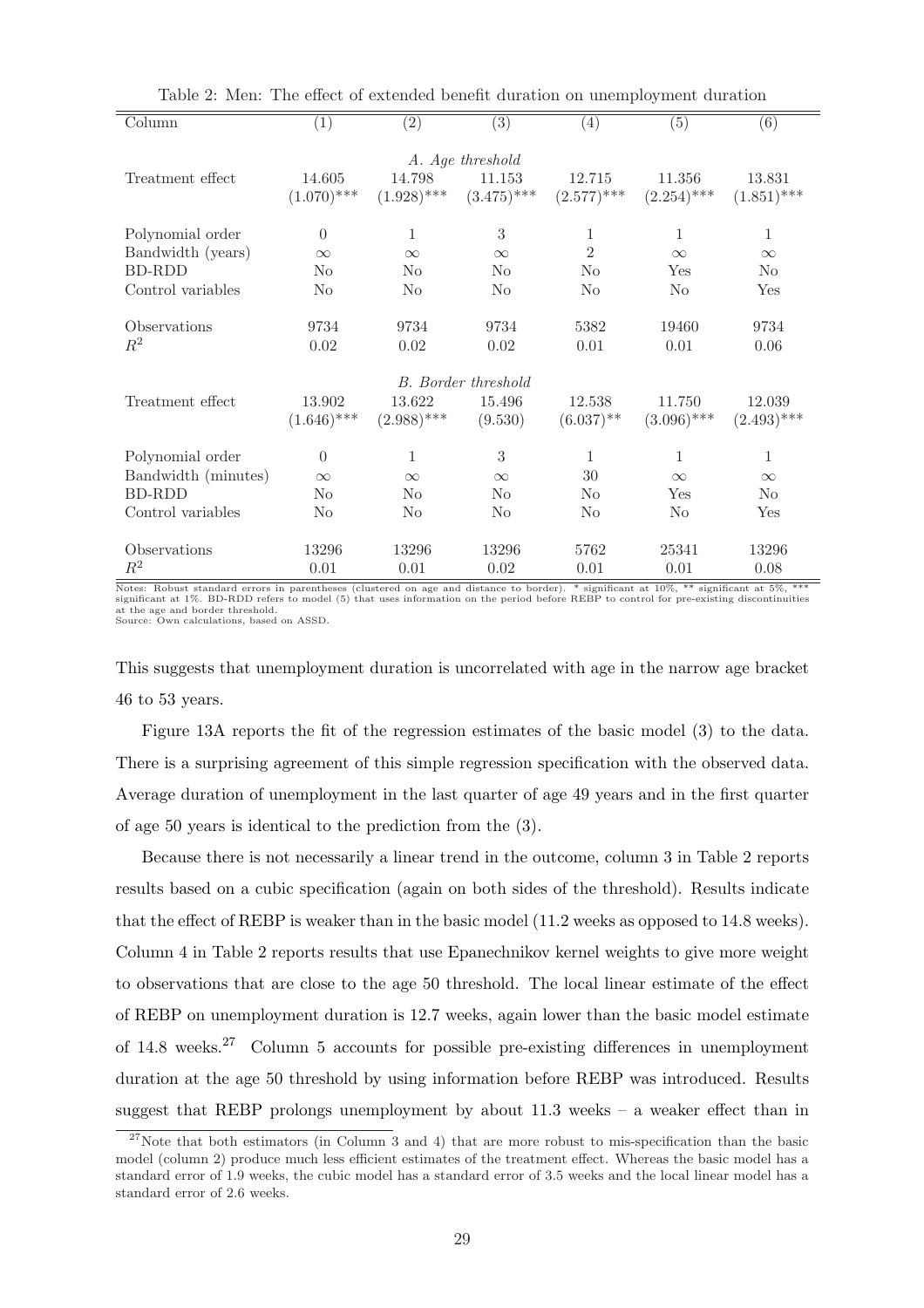

Figure 13: The Fit of the Basic Model (3) to the Raw Data

Notes: Figures report cell average unemployment duration (in weeks) and cell average predicted unemployment duration based on the basic<br>model (3). Estimates of the basic model are reported in Column (2) of Table 2 and Tabl

the basic model. Column 6 addresses the concern with respect to possible non-balance of observations in terms of observed characteristics by controlling for these characteristics. Results suggest that REBP prolongs unemployment duration by 13.8 weeks.

The second identification strategy compares men entering unemployment living on both sides of the border between treated and control regions (Table 2, Panel B). Contrasting treated and control regions produces a prima facie treatment effect of about 13.9 weeks of REBP on average unemployment duration (column 1). Adding a linear trend in distance to region – as in the basic model  $(3)$  – indicates that REBP leads to an increase in unemployment duration by 13.6 weeks rather than 13.9 weeks. Again, fitting the quite non-linear trend observed in the raw data with a linear trend captures the situation at the threshold quite well (figure 13B). Adding a quadratic and cubic term in distance to border leads to a stronger, albeit insignificant, estimate of the effect of REBP on unemployment duration (column 3). The local linear estimate of the corresponding effect is 12.6 weeks (column 4)– weaker than the basic model estimate of 13.6 weeks. Accounting for pre-existing differences in unemployment duration at the border suggests that REBP prolongs unemployment duration by 11.8 weeks (column 5), and accounting for differences in observed characteristics on both sides of the threshold suggests that REBP prolongs unemployment duration by about 12.0 weeks.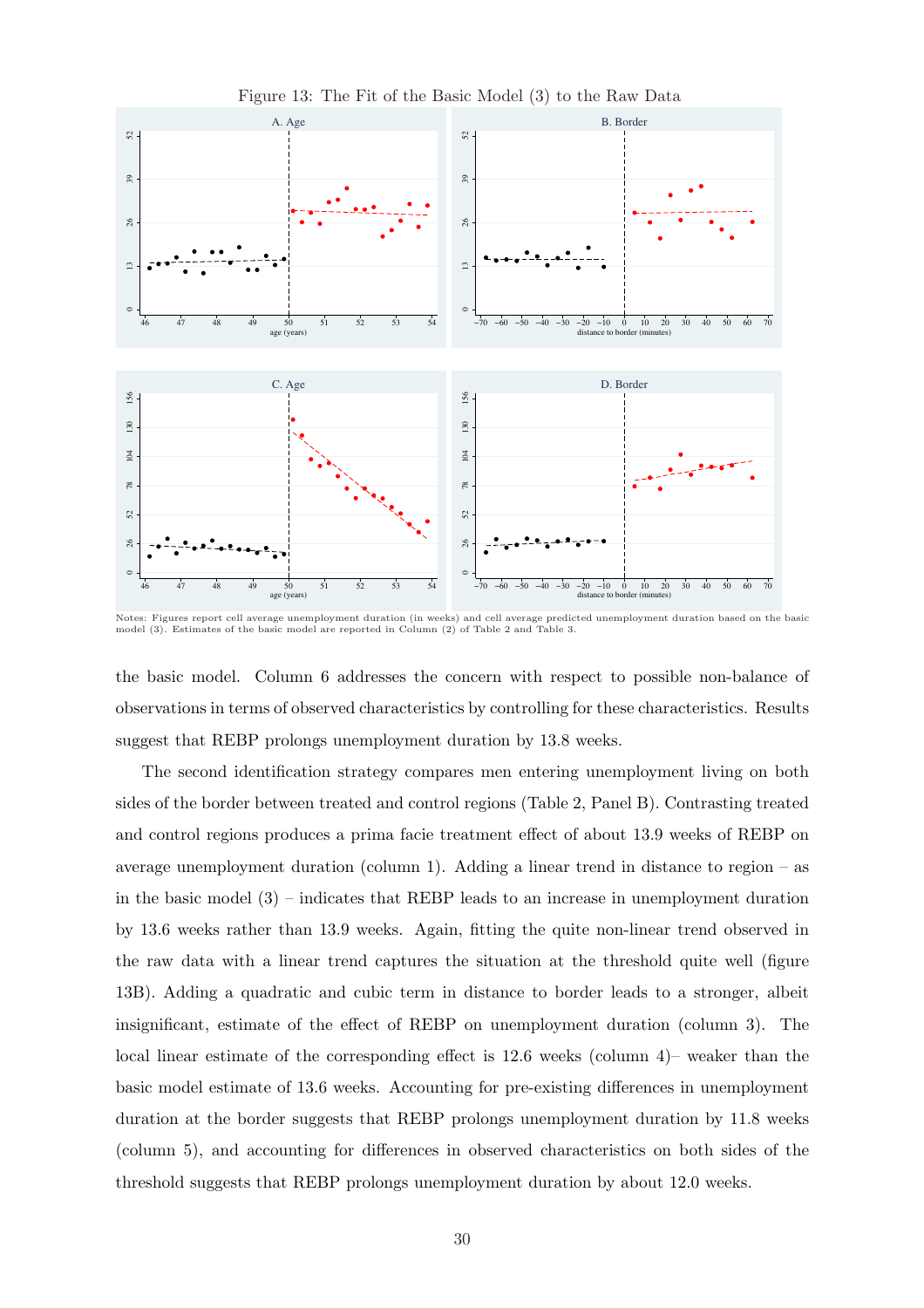Comparing estimates at the age and border threshold the following findings emerge. First, a relatively simple estimation strategy that allows for a linear trend on both sides of the threshold appears to identify an estimate of the discontinuity that corresponds to that observed in the raw data (Figure 13). Second, this simple estimate of the treatment effect is quite robust with respect to analyses that relax the assumption of two-sided linearity, the continuity assumption, and the balance with respect to observed characteristics. All of the alternative estimates of the treatment effect include the original basic model estimate within their 95 % confidence intervals. Third, we find that the estimates at the age threshold are larger than the border estimates in 4 out the total of 6 estimates. This is, arguably, due to the fact that the border strategy measures the effect of extending potential benefit duration from 52 weeks to 209 weeks, whereas the age strategy identifies the effect of extending potential benefit duration from 39 weeks to 209 weeks (recall that workers aged 50 years or older are eligible for 52 weeks of UB, whereas workers aged 40-49 are eligible for 39 weeks of UB).

Turning to results for women (Table 3), I now discuss results based on the age strategy (panel A) and the border strategy (panel B). Note that the particular feature of the age identification strategy is that the unemployment inflow near the age 50 years threshold is strongly affected by REBP (figure 11). This means that it is unlikely that average unemployment duration of women who have not yet passed the age 50 threshold is informative on the counterfactual situation for the age 50 unemployment inflow. Moreover, it is likely that RDD estimate of the effect of REBP is upward biased. The basic idea is that using REBP as an early retirement scheme is particularly attractive for a firm that lays off a relatively unproductive job seeker. Offering such a worker an early retirement package that is acceptable is a way to preserve one's reputation as a long-term employer as well as shedding parts of the workforce that do not enhance a firm's profits. Using REBP to implement this early retirement package is particularly attractive because unemployment insurance helps in paying part of the value of the entire early retirement package. It is thus not possible to draw reliable inference on the effects of REBP at the age 50 threshold by implementing an exact RDD identification strategy. Suppose, however, that we are quite certain that unemployment duration with REBP is a linear function of age as figure 7 appears to suggest. One way of drawing inference on the effects of REBP on unemployment duration is to use this assumption to put weight on observations that are further away from the age 50 threshold thus disregarding the peculiar inflow at the age 50 threshold. This means that the estimation strategies in Columns 2, 5, and 6 are more credible than the strategies in Columns 3 and 4 because the latter strategies place particular weight on spells at or near the age 50 threshold.

Table 3 shows that contrasting women aged 50-53 years with women aged 46-49 years produces a prima facie effect of REBP on unemployment duration of 68.2 weeks (column 1). This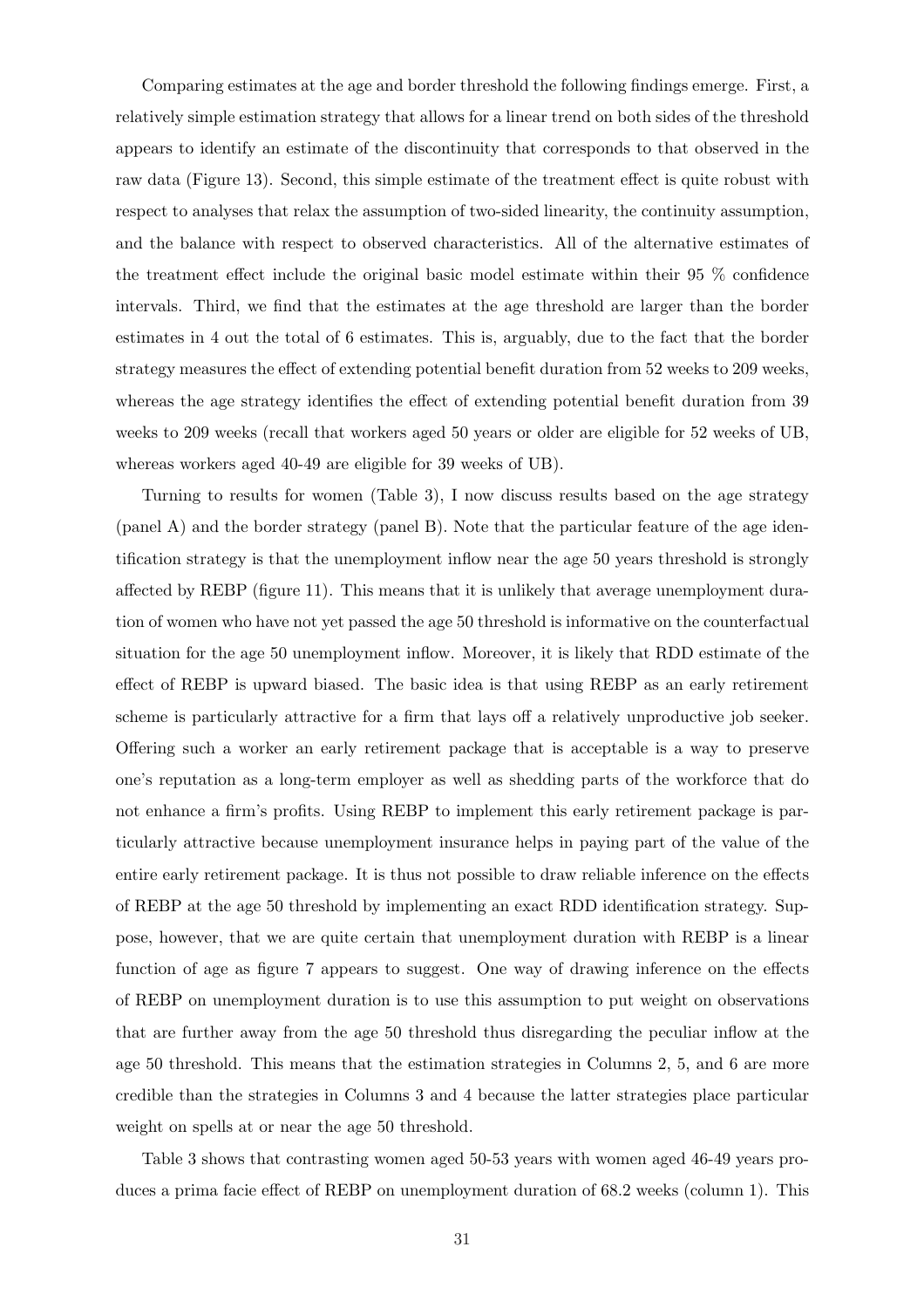effect is, however, downward biased since unemployment duration decreases strongly with age among women aged 50 or older. Adding a two-sided linear trend produces an estimate of about 109.6 weeks in the basic model specification (column 2). The simple identification strategy is in line with the raw data below the threshold but it is a below average unemployment duration at age 50 and 1 quarters according to figure 13C that superimposes the regression fit on the raw data. A model that adds quadratic and cubic terms in age to the basic model (3) produces a much stronger effect of REBP of 125.7 weeks (column 3). The local linear estimate of the effect of REBP on unemployment duration is 121.8 weeks – almost in line with the cubic model estimate of 125.7 weeks but again larger than the basic model estimate. Arguably, the fact that the effects are estimated to be larger in strategies that place more weight on observations at the border reflects bias rather than improved estimation of the causal effect of REBP.<sup>28</sup> The remaining analyses therefore rely on the two-sided linear specification that uses all observations. The BD-RDD analysis produces an estimate of the effect of REBP on unemployment duration of 109.4 weeks which is exactly in line with the basic model estimate (column 5). Moreover, adding control variables to this specification tends to reduce the treatment effect by about 7 weeks, from 109.6 weeks to 102.6 weeks (column 6).

Turning to the results obtained when contrasting unemployment duration for women living on both sides of the border between treated and control regions (Table 3, Panel B), we find that unemployment lasts 62.6 weeks longer in treated regions compared to control regions (column 1). Adding a two sided linear trend reduces the estimated treatment effect to 50.6 weeks (column 2). Fitting a cubic polynomial on both sides of the border reduces the estimate of the treatment effect somewhat (estimate is 46.4 weeks) but doing so reduces the precision of the estimate considerably (standard error increases from 6.0 weeks to 15.8 weeks; Column 3). The local linear estimate of the effect of REBP on unemployment duration is 43.3 weeks (column 4), again slightly weaker than the basic model estimate of 50.6 weeks. Accounting for pre-existing differences in unemployment duration at the border between treated and control regions produces a slightly larger treatment effect of 54.0 weeks.<sup>29</sup> Adding control variables to the linear specification suggests that REBP tends to increase unemployment duration by about 44.9 weeks (column 6). Interestingly, we again find that the relatively simple specification with a two sided linear trend appears to capture the discontinuity in the raw data rather well and

<sup>&</sup>lt;sup>28</sup>Indeed, an additional analysis that places zero weight on observations in the age bracket 48-51 years (not shown) but equal weight to observations aged 46-47 and 52-53 suggests that the REBP prolong unemployment duration by 85 weeks (significant at the 1 % level). This suggests that applying the basic model (3) to the age 50 threshold produces an upward biased estimate of the effect of REBP on unemployment duration among women.

 $^{29}$ Note that in figure 9 there is a positive difference in unemployment duration between the treated and control communities at the border. Thus, one would expect the BD-RDD estimate in column 5 to be weaker than the levels estimate in Column 2. However, note that the BD-RDD estimate uses information from all communities to calculate the pre-existing differences. Applying the basic model to data before REBP suggests that the difference in unemployment duration before REBP was introduced is negative (-3.5 weeks; Table A6).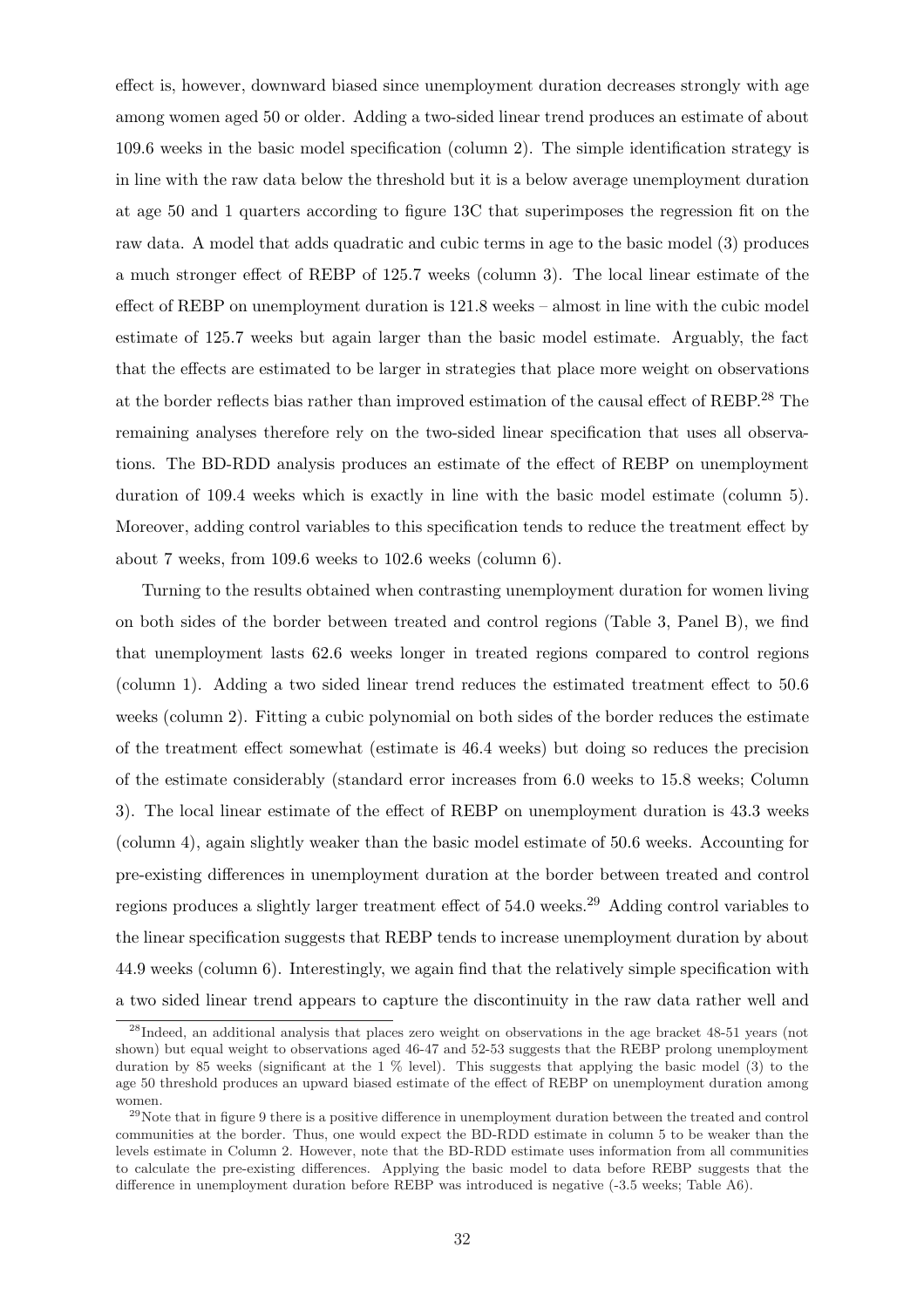| Column              | (1)            | $\left( 2\right)$ | $\overline{(3)}$           | (4)            | (5)            | (6)            |
|---------------------|----------------|-------------------|----------------------------|----------------|----------------|----------------|
|                     |                |                   | A. Age threshold           |                |                |                |
| Treatment effect    | 68.158         | 109.645           | 125.716                    | 121.830        | 109.338        | 102.584        |
|                     | $(6.317)$ ***  | $(4.927)$ ***     | $(4.873)$ ***              | $(4.786)$ ***  | $(5.292)$ ***  | $(4.270)$ ***  |
| Polynomial order    | $\Omega$       | 1                 | $\sqrt{3}$                 | 1              | 1              | 1              |
| Bandwidth (years)   | $\infty$       | $\infty$          | $\infty$                   | $\overline{2}$ | $\infty$       | $\infty$       |
| BD-RDD              | N <sub>o</sub> | $\rm No$          | $\rm No$                   | $\rm No$       | Yes            | N <sub>0</sub> |
| Control variables   | N <sub>o</sub> | No                | N <sub>o</sub>             | N <sub>o</sub> | N <sub>o</sub> | Yes            |
| Observations        | 5659           | 5659              | 5659                       | 3436           | 9911           | 5659           |
| $R^2$               | 0.14           | 0.22              | 0.22                       | 0.22           | 0.27           | $0.26\,$       |
|                     |                |                   | <b>B.</b> Border threshold |                |                |                |
| Treatment effect    | 62.554         | 50.580            | 46.356                     | 43.324         | 54.046         | 44.856         |
|                     | $(2.973)$ ***  | $(6.031)$ ***     | $(15.793)$ ***             | $(10.136)$ *** | $(5.929)$ ***  | $(5.423)$ ***  |
| Polynomial order    | $\Omega$       | 1                 | 3                          | 1              | 1              | 1              |
| Bandwidth (minutes) | $\infty$       | $\infty$          | $\infty$                   | 30             | $\infty$       | $\infty$       |
| <b>BD-RDD</b>       | $\rm No$       | $\rm No$          | $\rm No$                   | $\rm No$       | Yes            | $\rm No$       |
| Control variables   | N <sub>o</sub> | $\rm No$          | No                         | No             | N <sub>o</sub> | Yes            |
| Observations        | 7091           | 7091              | 7091                       | 3643           | 11497          | 7091           |
| $R^2$               | 0.15           | 0.15              | 0.15                       | 0.10           | 0.20           | 0.20           |

Table 3: Women: The effect of extended benefit duration and early retirement provisions on unemployment duration

Notes: Robust standard errors in parentheses (clustered on age and distance to border). \* significant at 10%, \*\* significant at 5%, \*\*\*<br>significant at 1%. BD-RDD refers to model (5) that uses information on the period befo at the age and border threshold. Source: Own calculations, based on ASSD.

that this estimate appears to be relatively robust in the sense that the basic model estimate lies within the 95 % confidence intervals of the sensitivity analyses.

Table 4 presents a summary of our findings. The Table reports the estimated effects of REBP in the analysis that applies the basic model using control variables (column 6, Tables 2 and 3). Results for men indicate that extended benefit duration increases unemployment duration (panel A in Table 4). The identification strategy at the age threshold measures the effects of an increase from 39 weeks to 209 weeks – by 170 weeks. The duration of job search is prolonged by about 13.8 weeks by this treatment. The identification strategy that compares job seekers living on both sides of the border between treated and control regions identifies the effect of a treatment with slightly smaller dose, an increase by 3 years, from 52 weeks to 209 weeks. The estimated effect on unemployment is slightly smaller, 12.0 weeks rather than 13.8 weeks. Taking the ratio of effect and treatment dose, we find that each week of extended benefits produces about .08 additional weeks of unemployment duration or equivalently that it takes about 12.5 weeks of benefit duration to add one week of unemployment duration. Note that our results agree very much with the findings in Card and Levine (2000) and are somewhat larger than the result in Lalive and Zweimüller  $(2004b).^{30}$ 

 $30$ Note that the findings reported in this paper may differ from Lalive and Zweimüller (2004b) for at least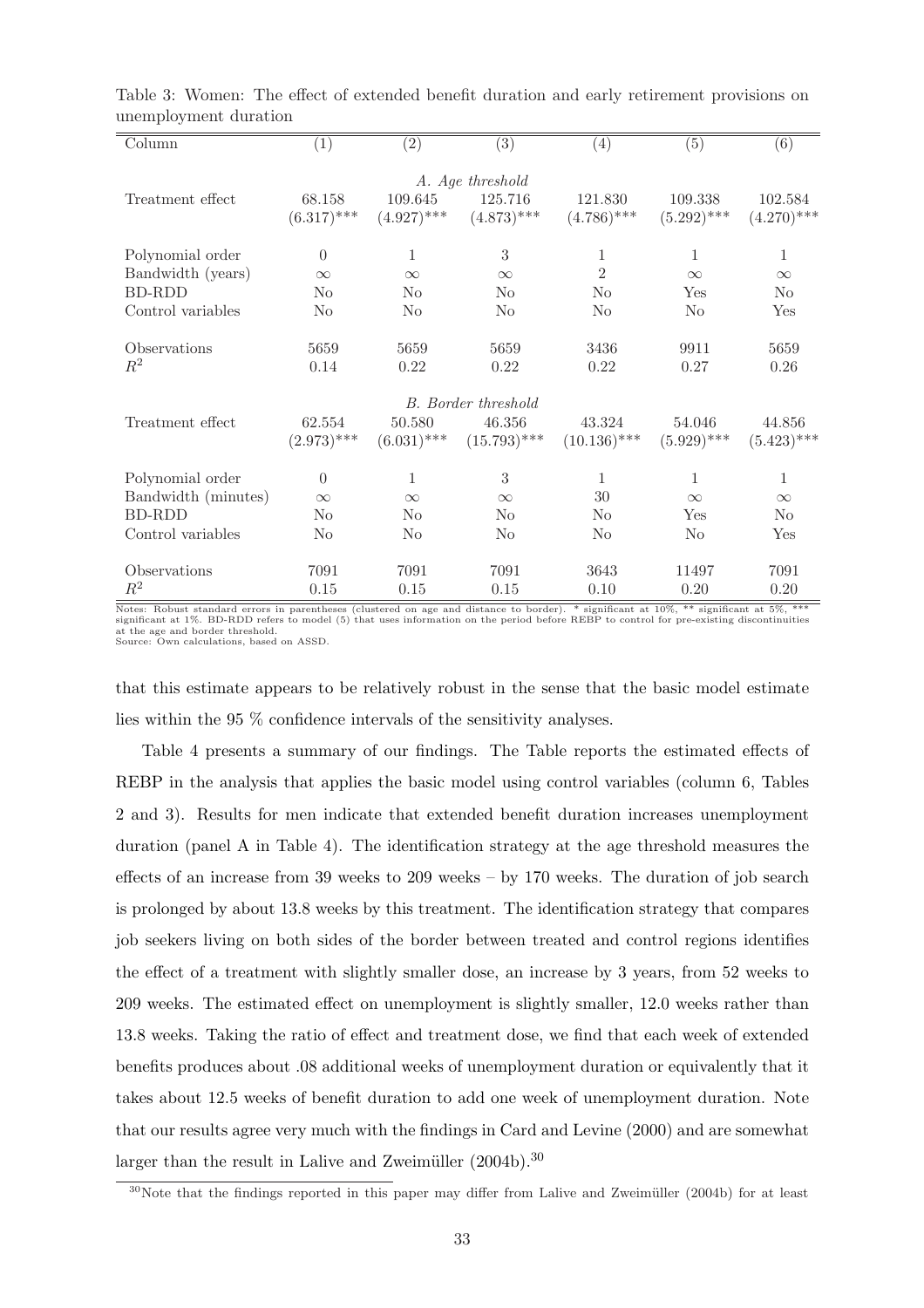|                                                                          |                          | Age Threshold Border Threshold |
|--------------------------------------------------------------------------|--------------------------|--------------------------------|
| A. Men<br>Change in Unemployment Duration (weeks)                        | 13.831<br>$(1.851)$ ***  | 12.039<br>$(2.493)$ ***        |
| Change in Potential Benefit Duration (weeks)<br>UD change per PBD change | 170<br>.081              | 157<br>.077                    |
| B. Women                                                                 |                          |                                |
| Effect on Unemployment Duration (weeks)                                  | 102.584<br>$(4.270)$ *** | 44.856<br>$(5.423)$ ***        |
| Change in Potential Benefit Duration (weeks)                             | 170                      | 157                            |
| UD change per PBD change                                                 | .603                     | .286                           |
| Distance to early retirement (years)                                     | 4.00                     | 2.46                           |
| UD change per distance to early retirement                               | .493                     | .351                           |

#### Table 4: Summary of Findings

Notes: Distance to early retirement is 54 years minus average age at threshold (50.0 years for Panel A; 51.5 years for Panel B).

Source: Change in unemployment duration based on Column (6) in Tables 2 and 3.

Comparing our findings for women and men, the following patterns emerge. First, we find that the effects of REBP for women are much larger than the effects of REBP for men (panel B in Table 4). The effect of REBP on unemployment duration at the age threshold is 102.6 weeks for women – more than 8 times the effect for men. The effect of REBP for women on living on the border between treated and control regions is 44.9 weeks – almost 4 times the effect for men. Second, the effect of REBP at the age 50 threshold is much larger than the effect at the border threshold. Arguably, this is due to REBP providing a pathway into early retirement. Women who just turn 50 years have to wait for 4 years whereas women who just turn 53 years only have to wait for 1 year until they reach age  $54$  – the age when special income support becomes available. Because the age strategy produces an average effect of REBP at 50 years – where the distance to early retirement is maximal – this strategy is bound to find a much stronger effect than the border strategy. The latter strategy produces an average effect of REBP at the border. Applying the Epanechnikov-kernel weights, we find that women entering unemployment in the treated communities at the border between treated and control regions are on average 51.5 years old. This means that the average distance to early retirement is much shorter in the border strategy. Standardizing the effects of REBP on unemployment duration by distance to age 54 years, we find that extending benefit duration into early retirement tends to increase the average unemployment spell by about one third

two reasons. First, Lalive and Zweimüller (2004b) apply a differences-in-differences identification strategy that measures the overall effect of treatment on the treated rather than the effect of treatment at the threshold. Second, simulations in Lalive and Zweimüller (2004b) apply to a reference individual rather than the average unemployment duration of eligible individuals.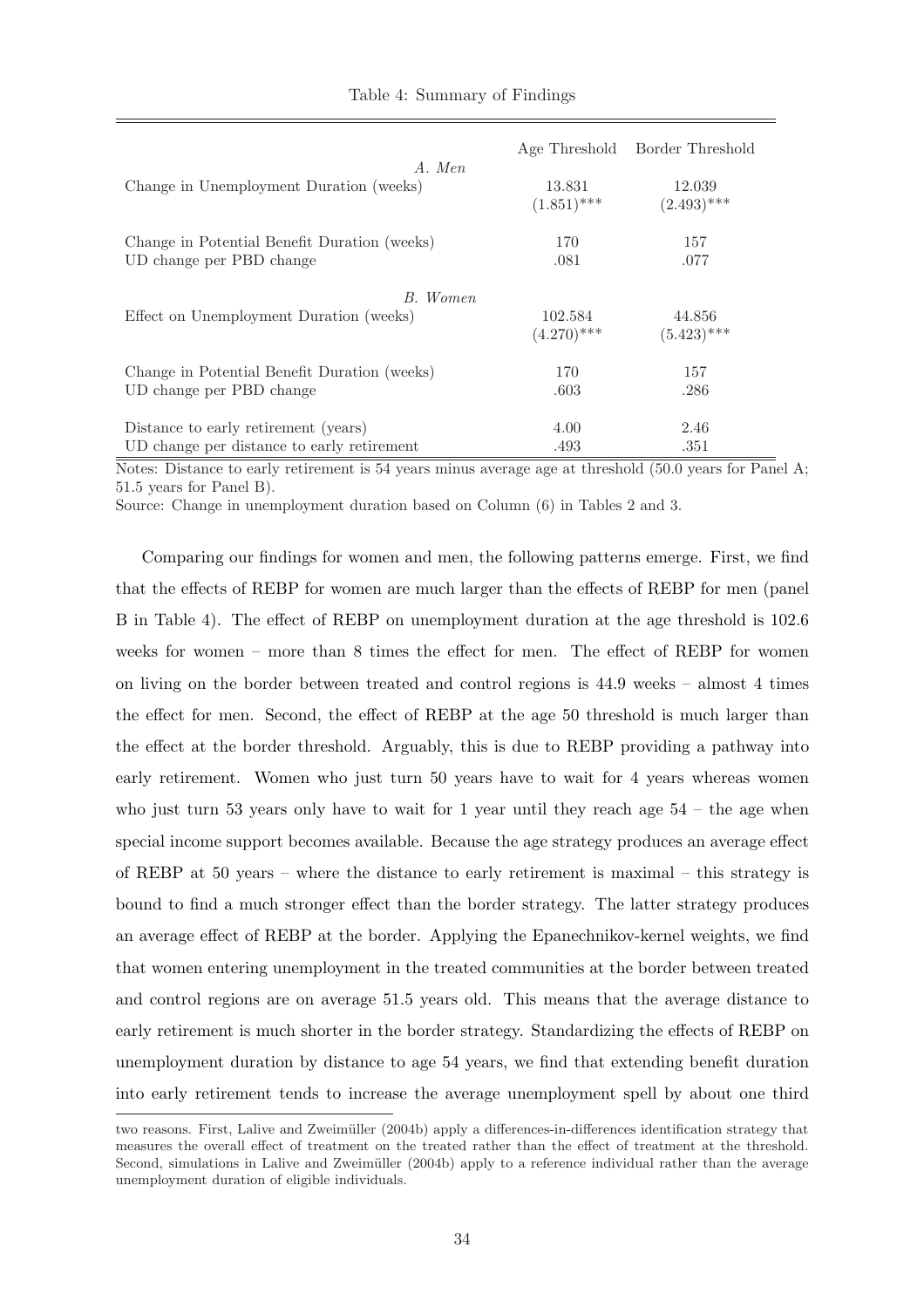to one half of a year per year remaining until early retirement. This suggests that Austrian unemployment insurance provided a quantitatively important pathway into early retirement.

## 7 Conclusions

Austria implemented in the late 1980s and early 1990s a unique program that provides 209 weeks of unemployment benefit duration but only to individuals aged 50 years or older who have been living in certain parts of Austria and satisfy a work requirement. Because the program was strictly targeted with respect to age and region, this paper proposes to evaluate the effects of this program using a regression discontinuity design. The basic idea is that job seekers who just fail the age or residence requirement may provide useful information on the counterfactual situation for eligible workers who just satisfy the requirement. Because women have access to early retirement at age 54 years but men have access to early retirement only at age 59 years, this program also offers a unique opportunity to learn about the interactions between the pension system and unemployment insurance.

Performing separate analyses for women and men, we find that providing 209 weeks of unemployment benefits instead of 39 weeks of benefits tends to increase unemployment duration by 13.8 weeks (0.081 weeks of unemployment per week of benefits) for men, and by 102.6 weeks (0.603 weeks per benefit week) for women at the age 50 years threshold. Second, the effect of REBP on job seekers who live close to the border between treated and control regions are weaker, 12.0 weeks for men (0.077 weeks per benefit week), and 44.9 weeks for women (0.286 weeks per benefit week). This finding is due to the fact that REBP is being used as a pathway to early retirement among women but not among men. Third, we find that a relatively simple two-sides linear specification of the dependence between the outcome variable and the assignment variable appears to capture the underlying discontinuity at the threshold.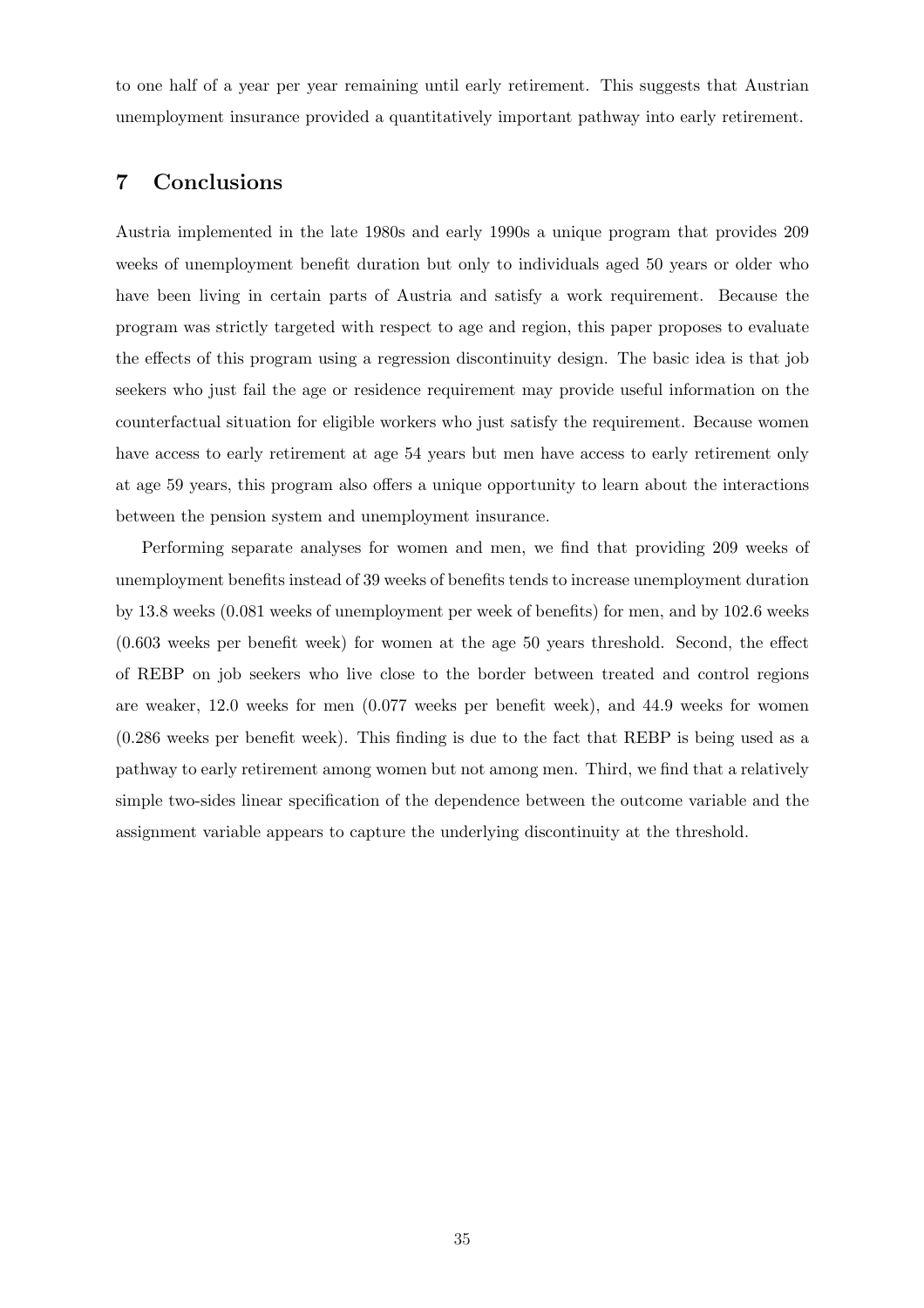## References

- Autor, D. and Duggan, M. (2006). The Pure Income Effect of Disability Cash Transfers: Evidence from the Veteran Administration's Disability Compensation Program. Working paper, MIT.
- Berger, M., Galdo, J., and Smith, J. (2005). Estimating the Selection Bias of the Regression Discontinuity Design using a Tie-Break Experiment. Discussion paper, Syracuse University.
- Besley, T. and Case, A. (2000). Unnatural Experiments? Estimating the Incidence of Endogenous Policies. Economic Journal, 110(467), 672-694.
- Card, D. E. and Lee, D. S. (2006). Regression Discontinuity Inference with Specification Error. Journal of Econometrics, page forthcoming.
- Card, D. E. and Levine, P. B. (2000). Extended Benefits and the Duration of UI Spells: Evidence from the New Jersey Extended Benefit Program. Journal of Public Economics,  $78(1), 107-138.$
- Chetty, R. (2005). Why do Unemployment Benefits Raise Unemployment Durations? The Role of Borrowing Constraints and Income Effects. Working paper No. 11760, NBER.
- Dahl, S.-A., Nielssen, O. A., and Vaage, K. (1999). Work or Retirement? Exit Routs for Norwegian Elderly. Discussion paper no. 32, IZA.
- Hahn, J., Todd, P., and van der Klaauw, W. (2001). Identification and Estimation of Treatment Effects with a Regression-Discontinuity Design. *Econometrica*,  $69(1)$ , 201–209.
- Hairault, J.-O., Langot, F., and Sopraseuth, T. (2006). The Interaction betwen Retirement and Job Search: A Global Approach to Older Workers Employment. Discussion paper no. 1984, IZA.
- Heyma, A. and Van Ours, J. C. (2006). How eligibility criteria and entitlement characteristics of unemployment benefits affect job finding rates of elerly workers. Working paper, Tilburg University.
- Holland, P. W. (1986). Statistics and Causal Inference. Journal of the American Statistical Association, 81(396), 945–960.
- Holmes, T. J. (2005). The Location of Sales Offices and the Attraction of Cities. Journal of Political Economy, 113(3), 551–581.
- Hoxby, C. M. (2000). Does Competition among Public Schools Benefit Students and Taxpayers? American Economic Review, 90(5), 1209–1238.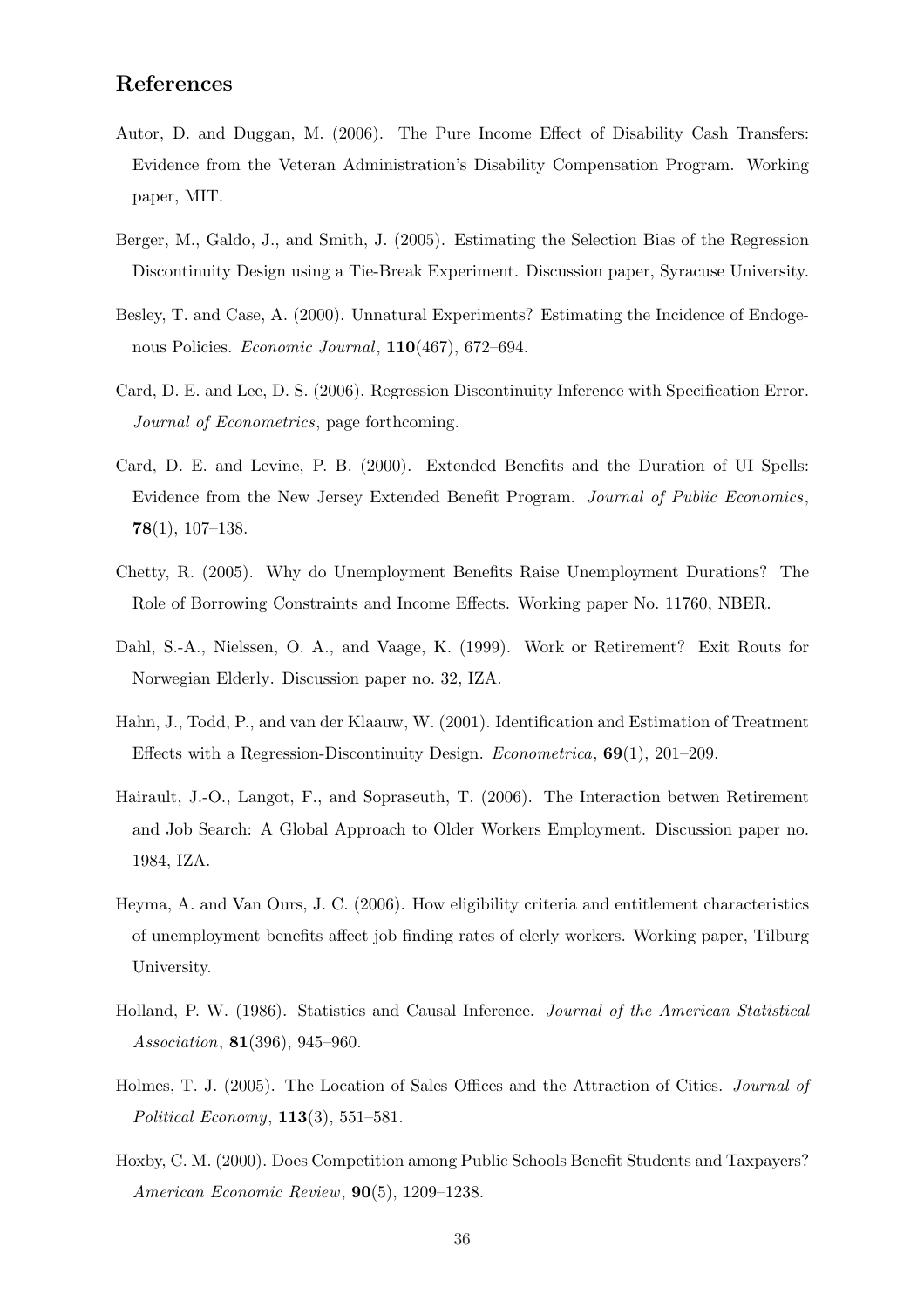- Hunt, J. (1995). The Effect of Unemployment Compensation on Unemployment Duration in Germany. Journal of Labor Economics, 13(2), 88–120.
- Katz, L. and Meyer, B. (1990). The Impact of the Potential Duration of Unemployment Benefits on the Duration of Unemployment. Journal of Public Economics, 41(1), 45–72.
- Lalive, R. and Zweimüller, J. (2004a). Benefit Entitlement and the Labor Market: Evidence from a Large-Scale Policy Change. In J. Agell, M. Keen, and A. Weichenrieder, editors, Labor Market Institutions and Public Policy, pages 63–100. Cambridge, Massachusetts: MIT Press.
- Lalive, R. and Zweimüller, J. (2004b). Benefit Entitlement and Unemployment Duration: The Role of Policy Endogeneity. *Journal of Public Economics*, **88**(12), 2587–2616.
- Lalive, R., van Ours, J. C., and Zweimüller, J. (2006). How Changes in Financial Incentives Affect the Duration of Unemployment. Review of Economic Studies, page forthcoming.
- Lemieux, T. and Milligan, K. (2005). Incentive effects of social assitance: A regression discontinuity approach. Working paper, University of British Columbia.
- Moffitt, R. A. (1985). Unemployment Insurance and the Distribution of Unemployment Spells. Journal of Econometrics,  $28(1)$ , 85-101.
- Moffitt, R. A. and Nicholson, W. (1982). The Effect of Unemployment Insurance on Unemployment: The Case of Federal Supplemental Benefits. Review of Economics and Statistics,  $64(1), 1-11.$
- Mortensen, D. (1977). Unemployment Insurance and Job Search Decisions. Industrial and Labor Relations Review,  $30(4)$ , 505–517.
- Nickell, S. and Layard, R. (1999). Labor Market Institutions and Economic Performance. In O. Ashenfelter and D. Card, editors, *Handbook of Labor Economics*, *Vol. 3*, pages 1801– 1863. Amsterdam: North-Holland.
- Porter, J. (2003). Estimation in the Regression Discontinuity Model. Working paper, Harvard University.
- Riphahn, R. T. (1997). Disability retirement and unemployment substitute pathways for labour force exit? An empirical test for the caes of Germany. Applied Economics,  $29(4)$ , 551–561.
- Van Ours, J. C. and Vodopivec, M. (2006). How Shortening the Potential Duration of Unemployment Benefits Entitlement Affects the Duration of Unemployment: Evidence from a Natural Experiment. Journal of Labor Economics, page forthcoming.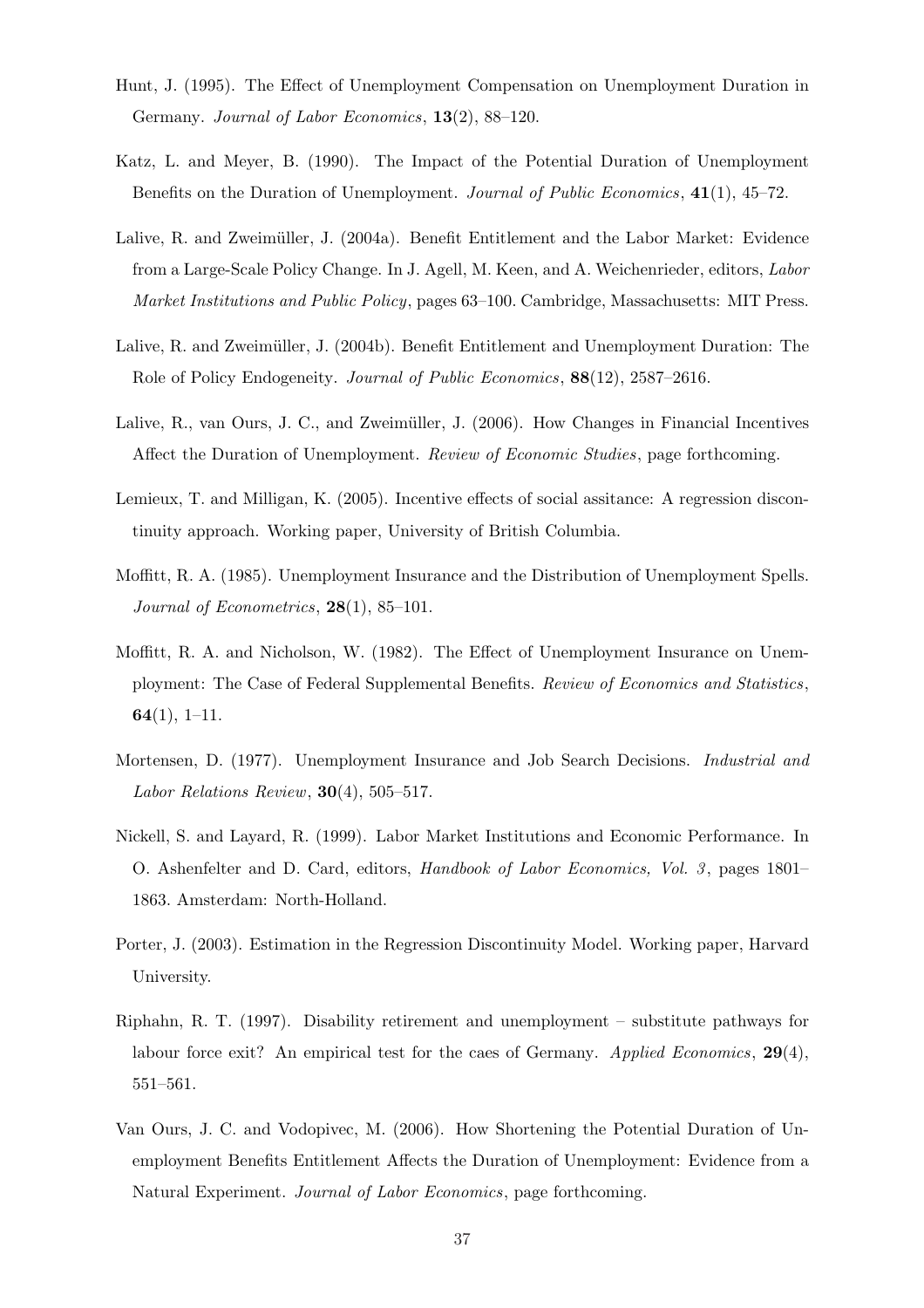Winter-Ebmer, R. (1998). Potential Unemployment Benefit Duration and Spell Length: Lessons from a Quasi-Experiment in Austria. Oxford Bulletin of Economics and Statistics, 60(1), 33–45.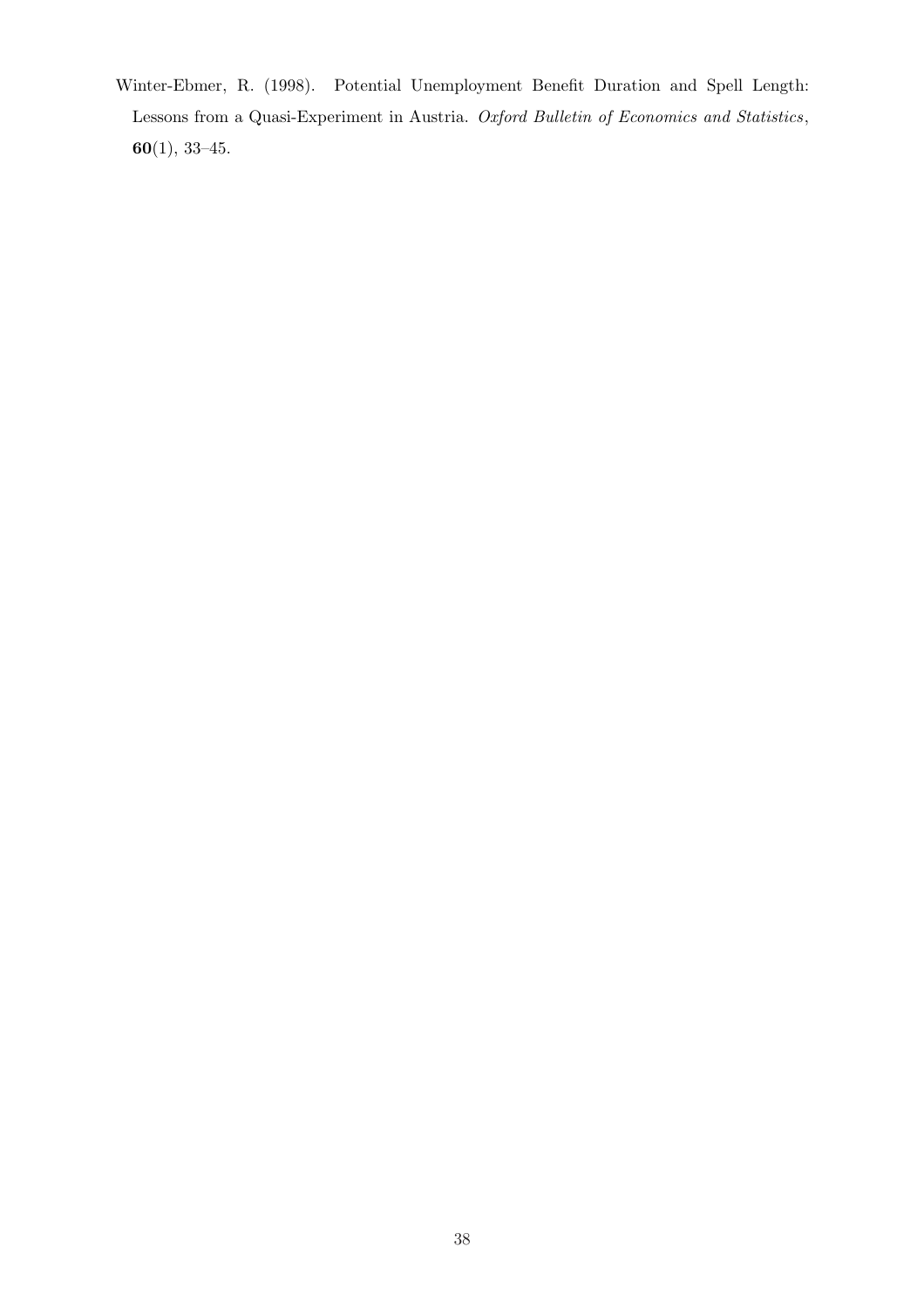## A Appendix

| Living in                    | TR        | TR     | CR              |
|------------------------------|-----------|--------|-----------------|
| Age bracket                  | 50-53     | 46-49  | 50-53           |
|                              | A. Men    |        |                 |
| Age                          | 51.726    | 48.033 | 51.744          |
| Distance to border (minutes) | 28.178    | 27.167 | $-39.206$       |
| Married                      | .828      | .785   | .821            |
| Single                       | .081      | .097   | .086            |
| Education, secondary         | .357      | .417   | .377            |
| Education, tertiary          | .018      | .025   | .022            |
| Foreign                      | .101      | .092   | .081            |
|                              | .413      | .414   | .414            |
| Replacement rate             | 6.503     | 6.484  | 6.493           |
| In Wage in previous job      |           |        |                 |
| Previous experience          | .896      | .887   | .886            |
| White collar                 | .087      | .108   | .087            |
| Agriculture                  | .07       | .054   | .044            |
| Utilities                    | .001      | .001   | .001            |
| Food                         | .031      | .034   | .022            |
| Textiles                     | .018      | .017   | .011            |
| Wood                         | .04       | .038   | .037            |
| Machines                     | .066      | .055   | .019            |
| Other manufacturing          | $\cdot$ 1 | .08    | .069            |
| Construction                 | .481      | .492   | $.6\phantom{0}$ |
| Tourism                      | .09       | .103   | .091            |
| Transportation               | .041      | .057   | .046            |
| Other Services               | .043      | .05    | .051            |
| Number of spells             | 4759      | 4975   | 8537            |
|                              | B. Women  |        |                 |
| Age                          | 51.505    | 48.103 | 51.891          |
| Distance to border (minutes) | 27.056    | 26.578 | $-37.083$       |
| Married                      | .78       | .696   | .721            |
| Single                       | .074      | .111   | .101            |
| Education, secondary         | .206      | .233   | .193            |
| Education, tertiary          | .08       | .087   | .089            |
| Foreign                      | .018      | .019   | .035            |
| Replacement rate             | .438      | .441   | .441            |
| ln(wage in previous job)     | 6.174     | 6.1    | 6.13            |
| Previous experience          | .906      | .876   | .887            |
| White collar                 | .336      | .292   | .297            |
| Agriculture                  | .02       | .026   | .041            |
| Utilities                    | .001      | .000   | .002            |
| Food                         | .051      | .047   | .061            |
| Textiles                     | .124      | .108   | .111            |
| Wood                         |           |        |                 |
|                              | .025      | .03    | .027            |
| Machines                     | .075      | .084   | .063            |
| Other manufacturing          | .119      | .088   | .104            |
| Construction                 | $.03\,$   | .027   | .034            |
| Tourism                      | .303      | .344   | .334            |
| Transportation               | .019      | .027   | .022            |
| Other services               | .178      | .167   | .177            |
| Number of spells             | 3466      | 2193   | 3625            |

Table A1: Descriptive statistics on all variables

 $\frac{1}{\text{Notes: TR} = \text{treated region, CR} = \text{control region}}$ .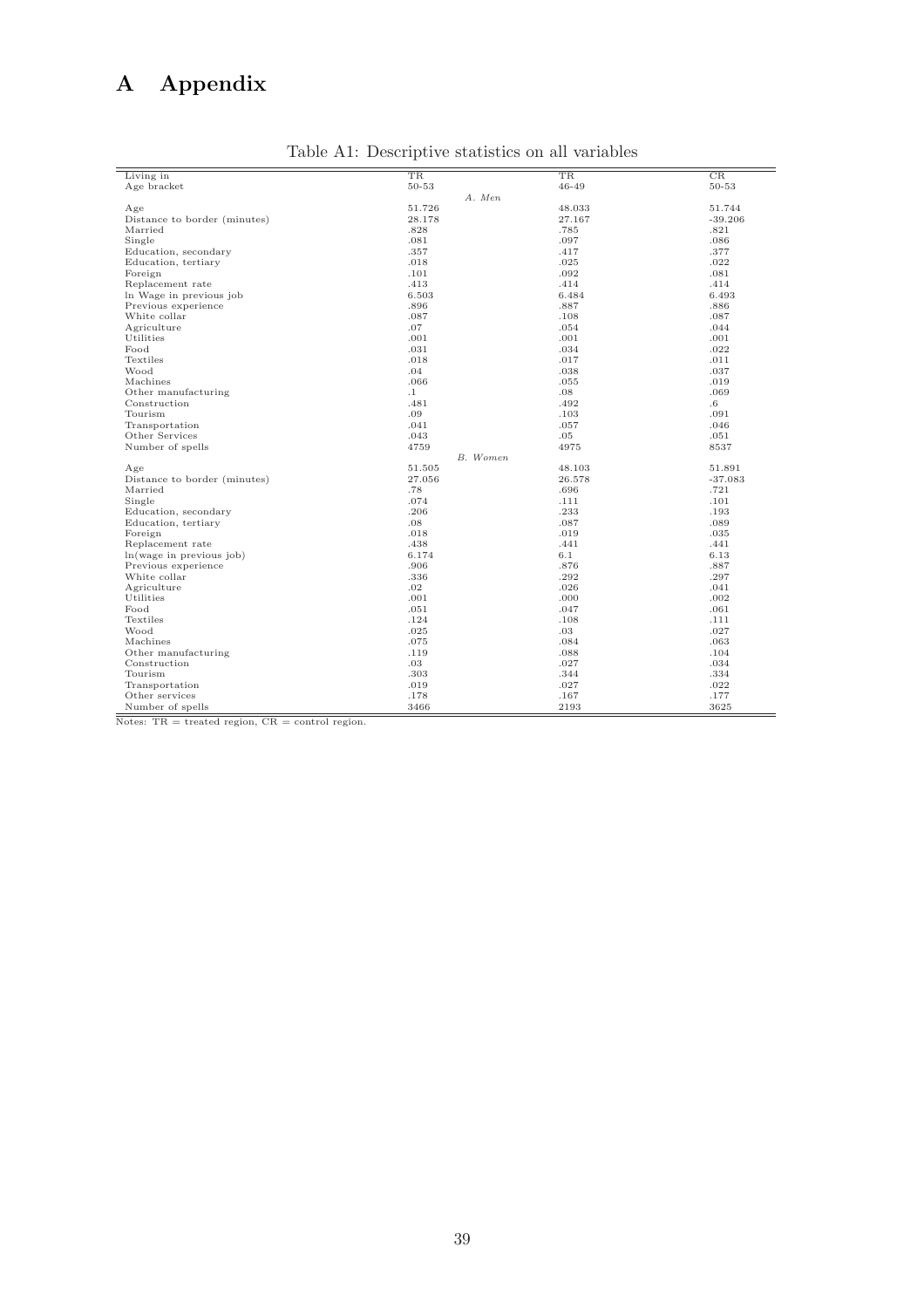Table A2: Key to variables in Tables A3 through A6

| Age $50$               | $=1$ if aged 50 or older           |
|------------------------|------------------------------------|
| age50_dage_1           | $age50 * dage1$                    |
| age50_dage_2           | $age50 * dage2$                    |
| age50_dage_3           | $age50 * dage.3$                   |
| tr                     | $=1$ if living in treated region   |
| $tr_d$ b <sub>-1</sub> | $tr*db_1$                          |
| $tr_db_2$              | $tr*db_2$                          |
| $tr_d b_3$             | $tr*db_3$                          |
| andfabr                | Other manufacturing                |
| bau                    | Construction                       |
| $dage_1$               | $(\text{age-}50)$                  |
| $dage_2$               | $(\text{age-}50)$ squ.             |
| $dage_3$               | $(age-50)$ cub.                    |
| $db_1$                 | distance to border                 |
| $db_2$                 | distance to border squ.            |
| $db_3$                 | distance to border cub.            |
| dienstl                | Other services                     |
| during                 | $= 1$ if spell during REBP         |
| during_age50           | during*age50                       |
| during_age50_dage_1    | during*age $50*(age-50)$           |
| during_dage_1          | during $*$ dage:1                  |
| during_tr              | during $*$ tr                      |
| during_tr_db_1         | during $*$ tr $*$ db <sub>-1</sub> |
| during_db_1            | during $*$ db <sub>-1</sub>        |
| educ_hi                | Education, tertiary                |
| educ_med               | Education, secondary               |
| elmasch                | Machines                           |
| foreign                | Foreign                            |
| gasthand               | Tourism                            |
| holzind                | Wood                               |
| landw                  | Agriculture                        |
| lwage_ljob             | ln(wage in previous job)           |
| marr                   | married                            |
| nahrung                | Food                               |
| previous_experience    | Previous experience                |
| single                 | Single                             |
| textil                 | Textiles                           |
| verkehr                | Transportation                     |
| versorg                | Utilities                          |
| white_collar           | White collar                       |
|                        |                                    |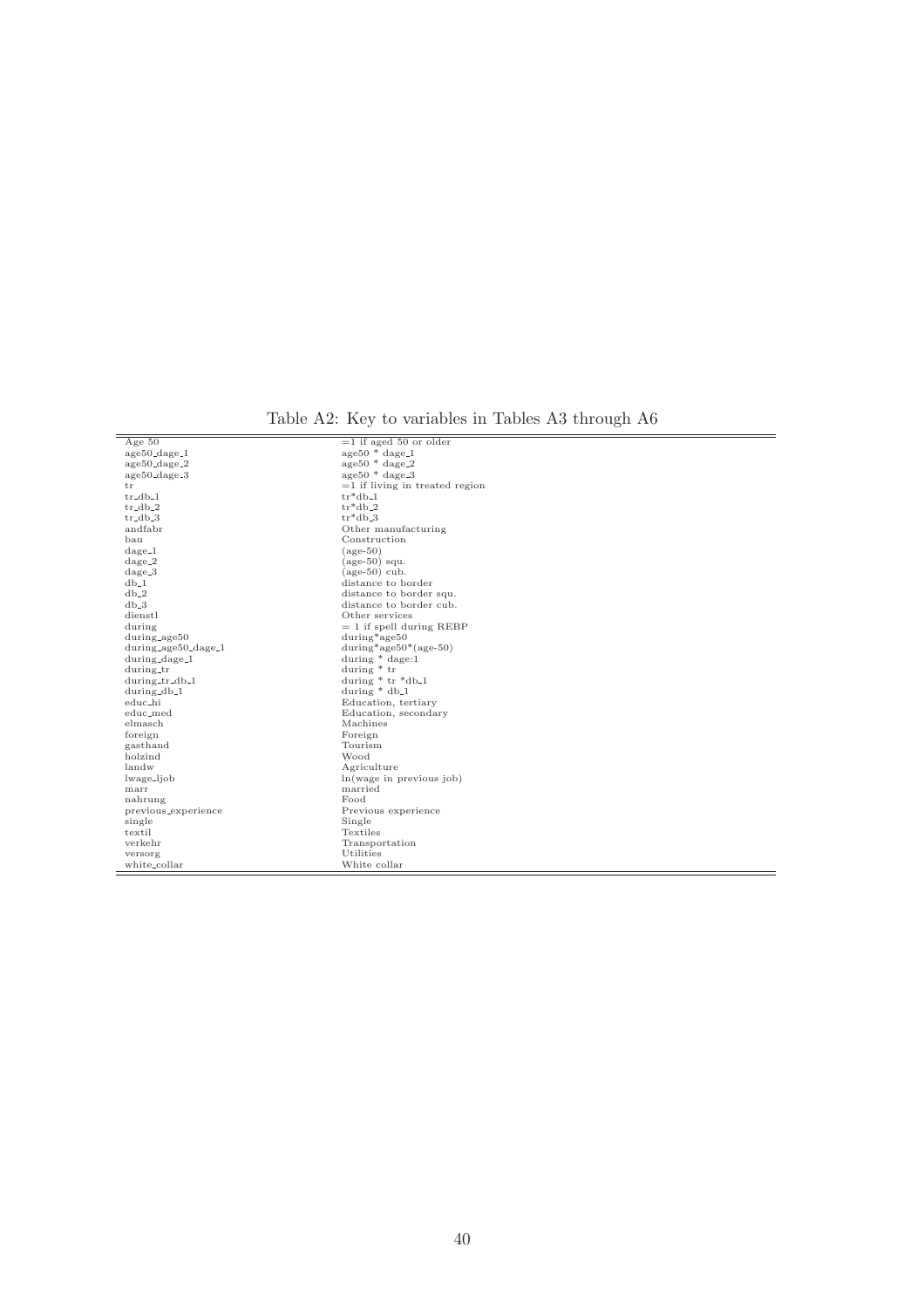|--|

| age50                            | (1)<br>14.605         | (2)<br>14.798          | (3)<br>11.153          | (4)<br>12.715             | (5)<br>3.442           | (6)<br>13.831              |
|----------------------------------|-----------------------|------------------------|------------------------|---------------------------|------------------------|----------------------------|
| $dage_1$                         | $(1.070)$ ***         | $(1.928)$ ***<br>0.229 | $(3.475)$ ***<br>0.645 | $(2.577)$ ***<br>$-0.085$ | $(1.416)$ **<br>0.299  | $(1.851)$ ***<br>0.514     |
| $dage_2$                         |                       | (0.432)                | (4.878)<br>0.910       | (1.694)                   | (0.290)                | (0.435)                    |
| $dage_3$                         |                       |                        | (2.724)<br>0.223       |                           |                        |                            |
| age50_dage_1                     |                       | $-0.603$               | (0.434)<br>10.683      | 3.315                     | $-0.715$               | 0.020                      |
| $age50 \text{.} dage \text{.} 2$ |                       | (0.899)                | (8.158)<br>$-7.857$    | (2.622)                   | (0.590)                | (0.886)                    |
| $age50 \text{.} dage.3$          |                       |                        | (5.065)<br>0.885       |                           |                        |                            |
| during_age50                     |                       |                        | (0.874)                |                           | 11.356                 |                            |
|                                  |                       |                        |                        |                           | $(2.254)$ ***          |                            |
| during_age50_dage_1              |                       |                        |                        |                           | 0.112<br>(1.026)       |                            |
| during_dage_1                    |                       |                        |                        |                           | $-0.069$<br>(0.541)    |                            |
| during                           |                       |                        |                        |                           | $-0.838$<br>(1.428)    |                            |
| marr                             |                       |                        |                        |                           |                        | $-3.791$<br>$(1.963)^*$    |
| single                           |                       |                        |                        |                           |                        | 2.567<br>(2.944)           |
| educ_med                         |                       |                        |                        |                           |                        | 2.037<br>(1.239)           |
| educ_hi                          |                       |                        |                        |                           |                        | $-10.493$<br>$(5.303)^*$   |
| foreign                          |                       |                        |                        |                           |                        | $-6.755$<br>$(1.311)$ ***  |
| $_{\rm rr}$                      |                       |                        |                        |                           |                        | $-28.661$<br>(28.208)      |
| lwage_ljob                       |                       |                        |                        |                           |                        | 1.150<br>(2.314)           |
| previous_experience              |                       |                        |                        |                           |                        | $-13.235$                  |
| white_collar                     |                       |                        |                        |                           |                        | (8.955)<br>28.738          |
| landw                            |                       |                        |                        |                           |                        | $(3.794)$ ***<br>$-17.628$ |
| versorg                          |                       |                        |                        |                           |                        | $(6.473)$ ***<br>9.702     |
| nahrung                          |                       |                        |                        |                           |                        | (18.019)<br>9.895          |
| textil                           |                       |                        |                        |                           |                        | (8.412)<br>2.302           |
| holzind                          |                       |                        |                        |                           |                        | (8.026)<br>$-11.518$       |
| elmasch                          |                       |                        |                        |                           |                        | $(6.664)^*$<br>$-7.709$    |
| andfabr                          |                       |                        |                        |                           |                        | (7.758)<br>$-6.298$        |
| bau                              |                       |                        |                        |                           |                        | (6.408)<br>$-15.842$       |
| gasthand                         |                       |                        |                        |                           |                        | $(6.519)$ **<br>$-2.310$   |
| verkehr                          |                       |                        |                        |                           |                        | (7.131)<br>$-10.349$       |
| dienstl                          |                       |                        |                        |                           |                        | (6.914)<br>$-1.781$        |
| Constant                         | 14.519                | 14.970                 | 14.539                 | 14.354                    | 15.808                 | (7.206)<br>15.406          |
| Observations                     | $(0.546)$ ***<br>9734 | $(1.038)$ ***<br>9734  | $(2.400)$ ***<br>9734  | $(1.739)$ ***<br>5382     | $(0.767)$ ***<br>19460 | $(1.017)$ ***<br>9734      |
| R-squared                        | 0.02                  | 0.02                   | 0.02                   | 0.01                      | 0.01                   | 0.06                       |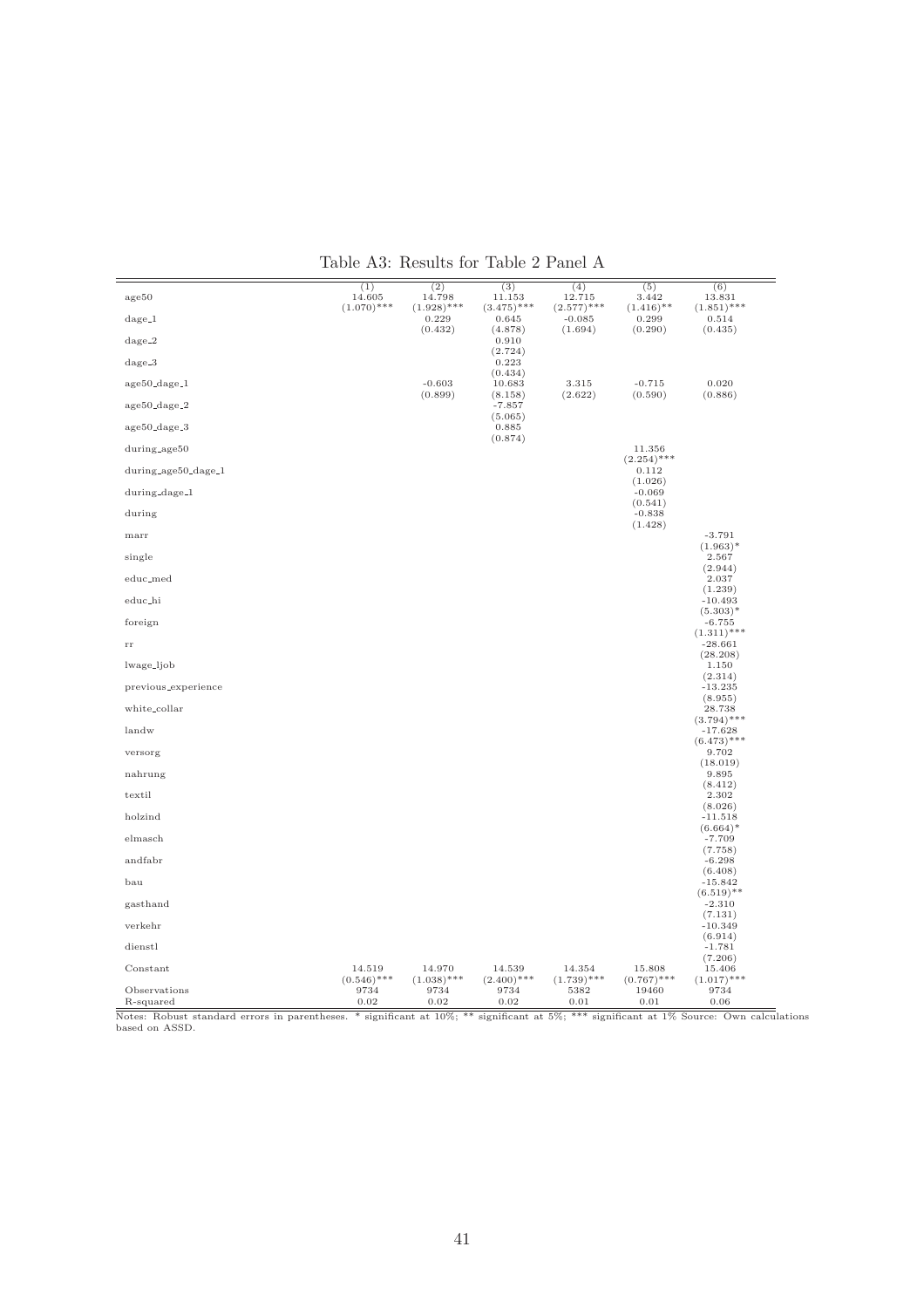| ${\rm tr}$                | (1)<br>13.902           | (2)<br>13.622             | (3)<br>15.496         | (4)<br>12.538            | (5)<br>1.872             | (6)<br>12.039              |
|---------------------------|-------------------------|---------------------------|-----------------------|--------------------------|--------------------------|----------------------------|
| $db_1$                    | $(1.646)$ ***           | $(2.988)$ ***<br>$-0.000$ | (9.530)<br>$-0.335$   | $(6.037)$ **<br>$-0.077$ | (2.518)<br>0.079         | $(2.493)$ ***<br>$-0.021$  |
| $db_2$                    |                         | (0.035)                   | (0.579)<br>$-0.009$   | (0.182)                  | $(0.026)$ ***            | (0.030)                    |
|                           |                         |                           | (0.016)               |                          |                          |                            |
| $db_3$                    |                         |                           | $-0.000$<br>(0.000)   |                          |                          |                            |
| $tr_dbb-1$                |                         | 0.010<br>(0.084)          | 0.128<br>(1.071)      | 0.165<br>(0.358)         | $-0.108$<br>(0.067)      | 0.071<br>(0.074)           |
| $tr_db_2$                 |                         |                           | 0.030<br>(0.034)      |                          |                          |                            |
| $tr_db_3$                 |                         |                           | $-0.000$<br>(0.000)   |                          |                          |                            |
| during_tr                 |                         |                           |                       |                          | 11.750<br>$(3.096)$ ***  |                            |
| during_tr_db_1            |                         |                           |                       |                          | 0.118<br>(0.094)         |                            |
| during_db_1               |                         |                           |                       |                          | $-0.079$<br>$(0.036)$ ** |                            |
| during                    |                         |                           |                       |                          | $-2.212$<br>(1.472)      |                            |
| marr                      |                         |                           |                       |                          |                          | $-3.655$                   |
| single                    |                         |                           |                       |                          |                          | $(1.998)^*$<br>1.962       |
| educ_med                  |                         |                           |                       |                          |                          | (2.757)<br>2.204           |
| educ_hi                   |                         |                           |                       |                          |                          | $(0.990)$ **<br>$-3.937$   |
| foreign                   |                         |                           |                       |                          |                          | (5.479)<br>$-7.609$        |
| $_{\rm rr}$               |                         |                           |                       |                          |                          | $(1.181)$ ***<br>$-74.375$ |
| lwage_ljob                |                         |                           |                       |                          |                          | $(34.118)$ **<br>$-5.209$  |
| previous_experience       |                         |                           |                       |                          |                          | $(2.993)^*$<br>$-17.213$   |
| white_collar              |                         |                           |                       |                          |                          | $(7.251)$ **<br>31.581     |
| landw                     |                         |                           |                       |                          |                          | $(3.450)$ ***<br>$-16.056$ |
| versorg                   |                         |                           |                       |                          |                          | $(7.279)$ **<br>$-4.084$   |
| nahrung                   |                         |                           |                       |                          |                          | (15.580)<br>12.403         |
| textil                    |                         |                           |                       |                          |                          | (8.702)<br>3.765           |
| holzind                   |                         |                           |                       |                          |                          | (8.905)<br>$-10.390$       |
| elmasch                   |                         |                           |                       |                          |                          | (7.422)<br>3.328           |
|                           |                         |                           |                       |                          |                          | (8.388)                    |
| andfabr                   |                         |                           |                       |                          |                          | $-4.293$<br>(7.004)        |
| bau                       |                         |                           |                       |                          |                          | $-15.767$<br>$(7.087)$ **  |
| gasthand                  |                         |                           |                       |                          |                          | $-1.693$<br>(7.121)        |
| verkehr                   |                         |                           |                       |                          |                          | $-10.154$<br>(7.026)       |
| dienstl                   |                         |                           |                       |                          |                          | $-3.197$<br>(7.931)        |
| Constant                  | 15.221<br>$(0.615)$ *** | 15.220<br>$(1.614)$ ***   | 11.497<br>$(6.129)^*$ | 13.555<br>$(3.742)$ ***  | 17.431<br>$(1.337)$ ***  | 15.786<br>$(1.233)$ ***    |
| Observations<br>R-squared | 13296<br>0.01           | 13296<br>0.01             | 13296<br>0.02         | 5762<br>0.01             | 25341<br>0.01            | 13296<br>0.08              |

Table A4: Results for Table 2 Panel B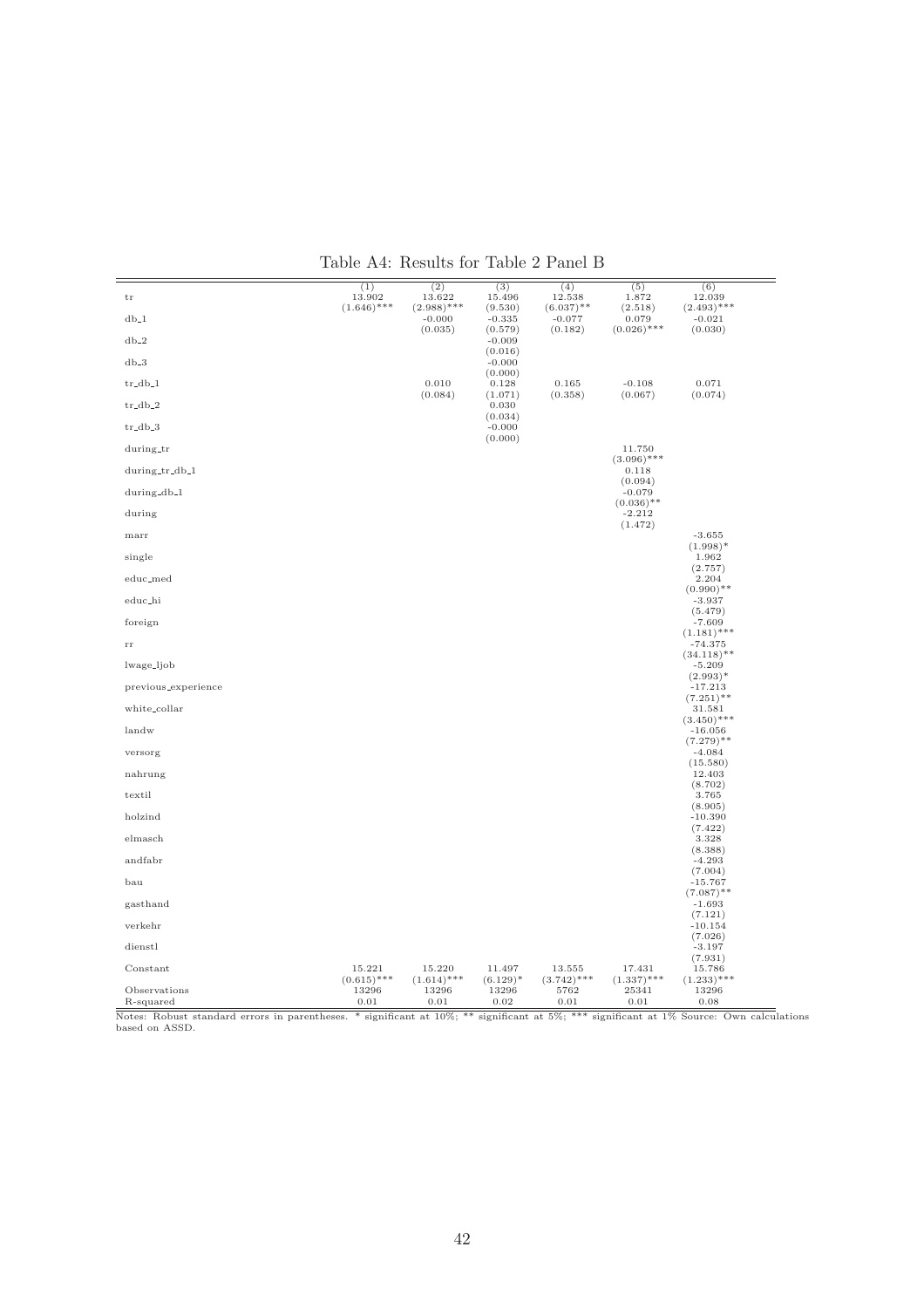| Table A5: Results for Table 3 Panel A |  |  |  |  |  |  |
|---------------------------------------|--|--|--|--|--|--|
|---------------------------------------|--|--|--|--|--|--|

|                           | (1)                           | (2)                           | (3)                           | (4)                           | (5)                                       | (6)                                 |
|---------------------------|-------------------------------|-------------------------------|-------------------------------|-------------------------------|-------------------------------------------|-------------------------------------|
| age50                     | 68.158<br>$(6.317)$ ***       | 109.645<br>$(4.927)$ ***      | 125.716<br>$(4.873)$ ***      | 121.830<br>$(4.786)$ ***      | 0.307<br>(2.378)                          | 102.584<br>$(4.270)$ ***            |
| $dage_1$                  |                               | $-1.640$<br>$(0.891)^*$       | $-1.371$<br>(6.158)           | $-3.940$<br>$(2.073)*$        | 0.322<br>(0.627)                          | $-1.149$<br>(0.930)                 |
| $dage_2$                  |                               |                               | 2.839<br>(3.665)              |                               |                                           |                                     |
| $dage_3$                  |                               |                               | 0.773<br>(0.608)              |                               |                                           |                                     |
| age50_dage_1              |                               | $-23.852$<br>$(2.150)$ ***    | $-66.663$<br>$(12.460)$ ***   | $-38.367$<br>$(4.824)$ ***    | $-0.323$<br>(1.032)                       | $-23.277$<br>$(1.872)$ ***          |
| age50_dage_2              |                               |                               | 19.617<br>$(8.262)$ **        |                               |                                           |                                     |
| age50_dage_3              |                               |                               | $-3.868$<br>$(1.495)$ **      |                               |                                           |                                     |
| during_age50              |                               |                               |                               |                               | 109.338<br>$(5.292)$ ***                  |                                     |
| $during_aige50_dage_1$    |                               |                               |                               |                               | $-23.530$                                 |                                     |
| during_dage_1             |                               |                               |                               |                               | $(2.361)$ ***<br>$-1.962$<br>$(0.951)$ ** |                                     |
| during                    |                               |                               |                               |                               | $-0.648$<br>(1.981)                       |                                     |
| marr                      |                               |                               |                               |                               |                                           | 4.759<br>(2.975)                    |
| single                    |                               |                               |                               |                               |                                           | $-1.017$<br>(4.970)                 |
| educ_med                  |                               |                               |                               |                               |                                           | 1.332<br>(2.986)                    |
| educ_hi                   |                               |                               |                               |                               |                                           | $-0.921$<br>(4.265)                 |
| foreign                   |                               |                               |                               |                               |                                           | $-29.643$<br>$(6.228)$ ***          |
| $_{\rm rr}$               |                               |                               |                               |                               |                                           | 73.940<br>$(37.221)$ **             |
| lwage_ljob                |                               |                               |                               |                               |                                           | 5.452                               |
| previous_experience       |                               |                               |                               |                               |                                           | (3.554)<br>74.722<br>$(18.071)$ *** |
| white_collar              |                               |                               |                               |                               |                                           | 30.694<br>$(3.242)$ ***             |
| landw                     |                               |                               |                               |                               |                                           | $-8.236$                            |
| versorg                   |                               |                               |                               |                               |                                           | (6.122)<br>42.561<br>(63.028)       |
| nahrung                   |                               |                               |                               |                               |                                           | $-7.590$                            |
| textil                    |                               |                               |                               |                               |                                           | (5.795)<br>$-6.115$                 |
| holzind                   |                               |                               |                               |                               |                                           | (5.020)<br>$-9.761$                 |
| elmasch                   |                               |                               |                               |                               |                                           | (6.919)<br>10.174                   |
| andfabr                   |                               |                               |                               |                               |                                           | $(4.877)$ **<br>7.370               |
| bau                       |                               |                               |                               |                               |                                           | (5.192)<br>$-3.786$                 |
| gasthand                  |                               |                               |                               |                               |                                           | (6.592)<br>$-4.839$                 |
| verkehr                   |                               |                               |                               |                               |                                           | (4.154)<br>$-7.798$                 |
| dienstl                   |                               |                               |                               |                               |                                           | (7.451)<br>$-0.494$                 |
| Constant                  | 21.233                        | 18.122                        | 16.010                        | 15.535                        | 18.770                                    | (4.534)<br>24.686                   |
| Observations<br>R-squared | $(1.018)$ ***<br>5659<br>0.14 | $(1.752)$ ***<br>5659<br>0.22 | $(2.997)$ ***<br>5659<br>0.22 | $(2.361)$ ***<br>3436<br>0.22 | $(1.411)$ ***<br>9911<br>0.27             | $(1.849)$ ***<br>5659<br>0.26       |